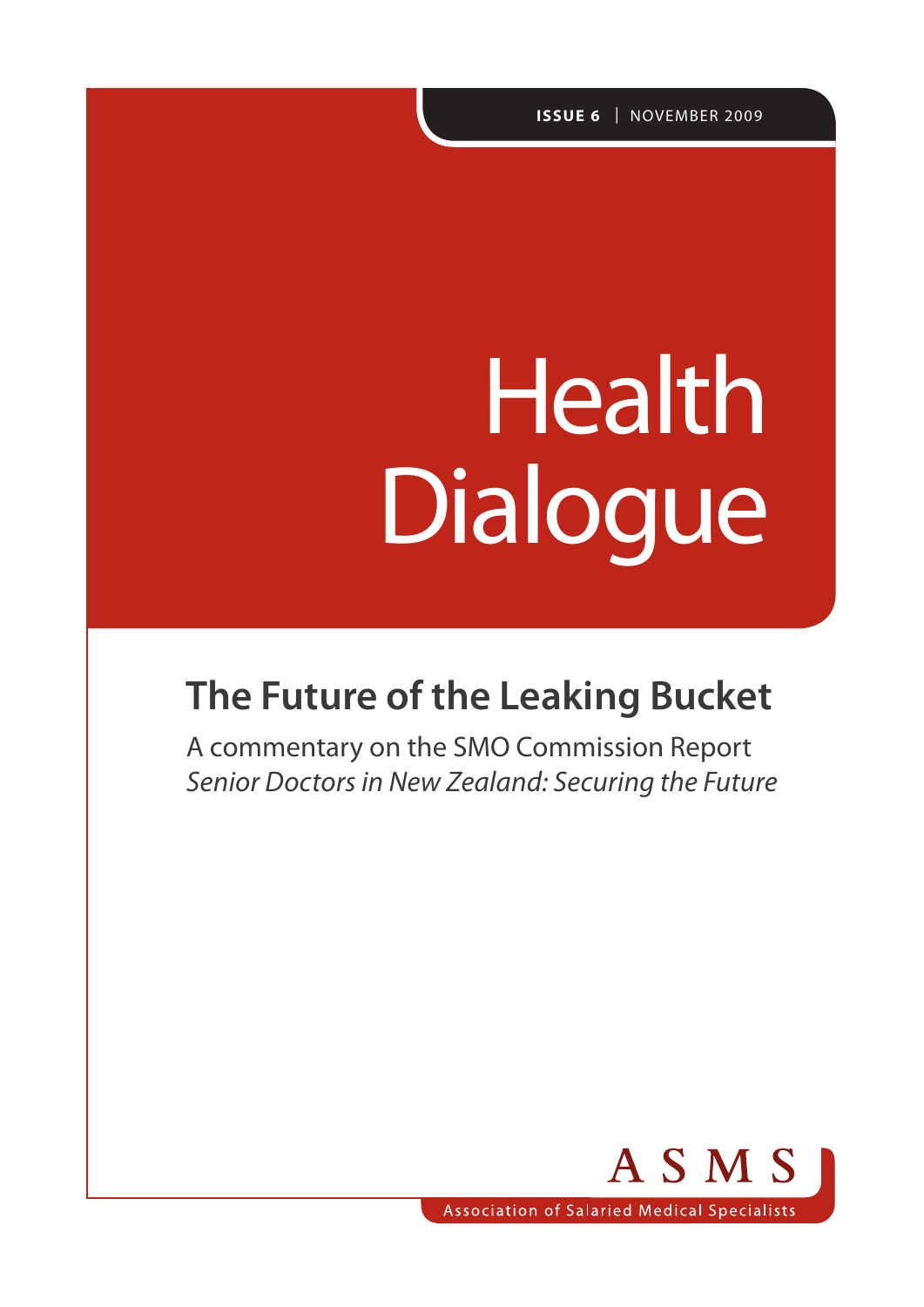### **Preface**

The Health Dialogue is an occasional discussion paper published by the Association of Salaried Medical Specialists (ASMS or the Association) to stimulate debate and policy discussion on health sector issues.

This issue of the *Health Dialogue* reviews the SMO commission report Senior Doctors in New Zealand: Securing the Future.

Comments from Len Cook who chaired the SMO Commission are included as Appendix 2. The Health Dialogue extends the argument posited by the Association in its submission to the SMO Commission Repairing the Leaking Bucket which is available on the Association website

http://www.asms.org.nz/Site/Publications/Surveys\_and\_Submissions.aspx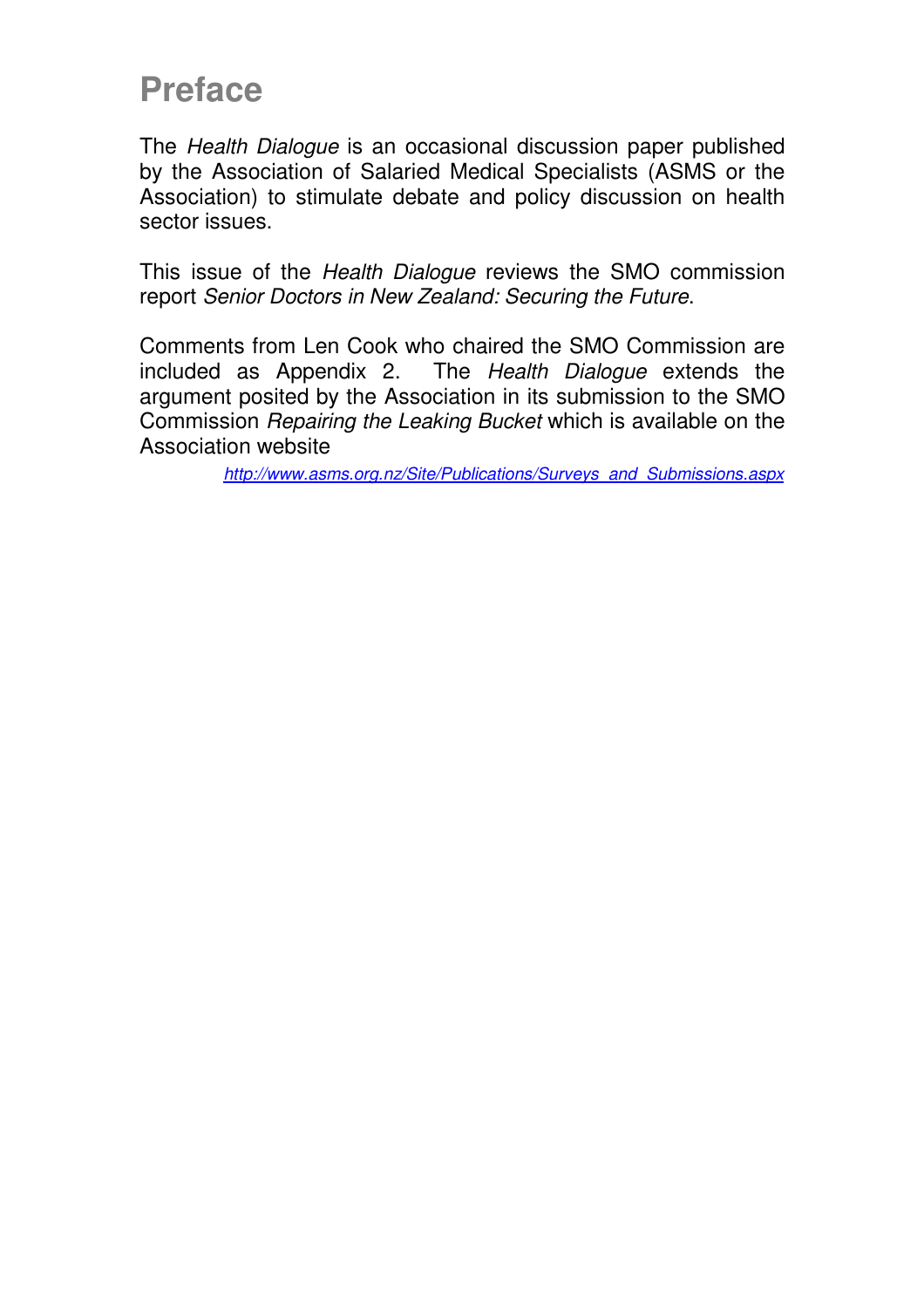### Previous Issues of Health Dialogue

| <b>Issue 1 Workforce Planning</b>                                        | April 1999       |
|--------------------------------------------------------------------------|------------------|
| <b>Issue 2 Sexual Health Services</b>                                    | March 1999       |
| Issue 3 Managed Care and the<br>Capital Coast Health Draft Business Plan | <b>June 1999</b> |
| <b>Issue 4 Superannuation for Senior Doctors in DHBs</b>                 | April 2002       |
| Issue 5 Professionalism in a Modern Health System                        | June 2003        |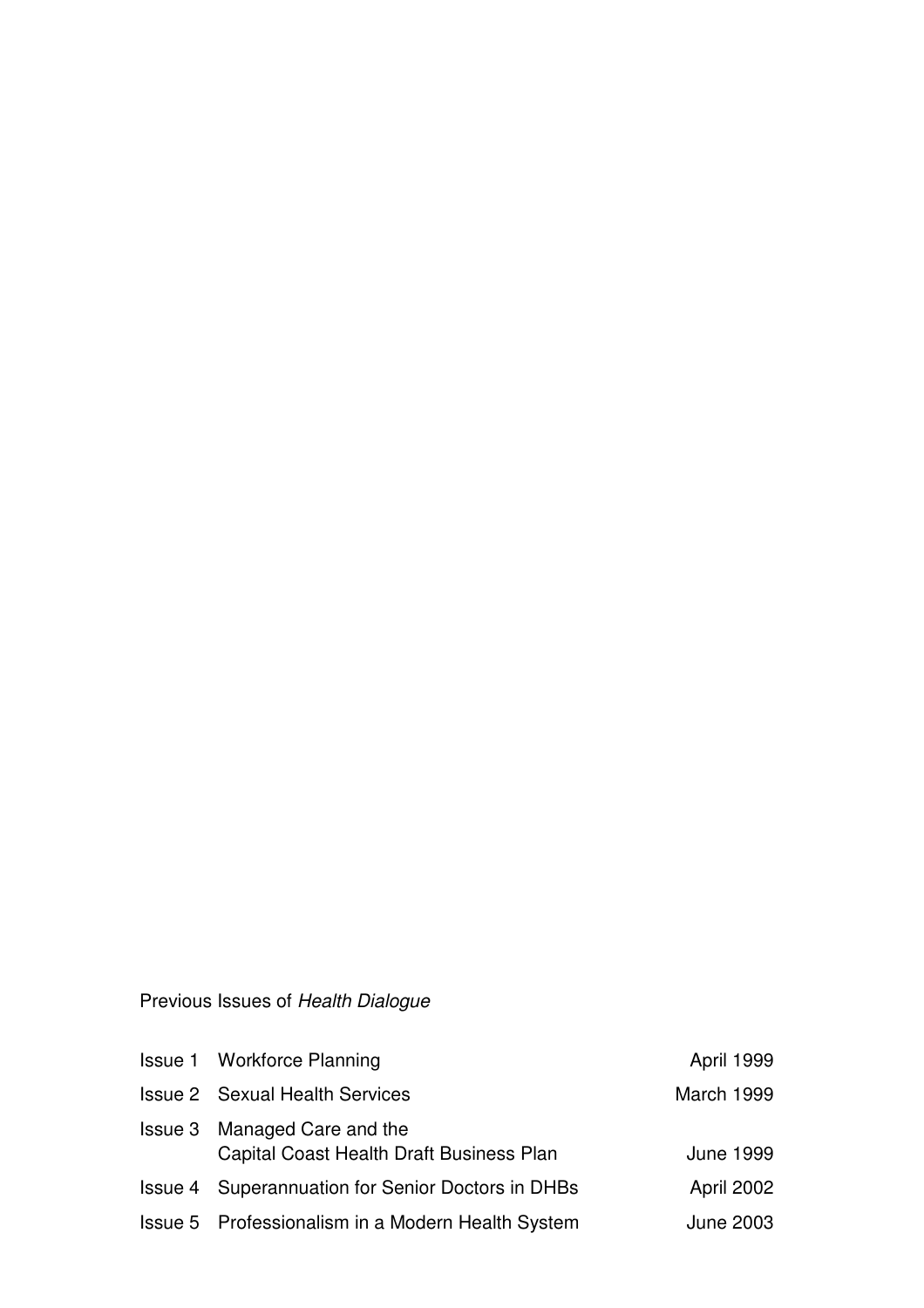# **Contents**

| The SMO Commission Report<br>Where to now?                      |                                                                                                                                                                                                                                                                 | $\mathbf{1}$<br>$\overline{4}$               |
|-----------------------------------------------------------------|-----------------------------------------------------------------------------------------------------------------------------------------------------------------------------------------------------------------------------------------------------------------|----------------------------------------------|
| Summary of key points                                           |                                                                                                                                                                                                                                                                 | 6                                            |
| Hours worked<br>On-call hours<br><b>Shortages</b><br>DHBNZ data | SMO Workforce Profile: the lack of good data<br>Size of the workforce<br>Public/private trends                                                                                                                                                                  | 11<br>11<br>12<br>13<br>13<br>13<br>15       |
| <b>SMO Supply Constraints</b>                                   | <b>Financial sustainability</b><br><b>Recruiting SMOs internationally</b><br>Increasing local production of SMOs                                                                                                                                                | 17<br>17<br>19<br>20                         |
|                                                                 | <b>Drivers of Demand for SMOs</b><br>Workforce attrition<br><b>Increased Workloads</b><br>International Demand: flows to Australia<br>Pay relativities<br>"Push" v "Pull" factors                                                                               | 21<br>21<br>23<br>24<br>24<br>26             |
|                                                                 | <b>Balancing Supply and Demand</b><br>Improving international recruitment and retention<br>Improving local recruitment<br>Improving retention<br>Meeting material needs<br>Flexible work arrangements<br>Reducing onerous workloads<br>Registrar-SMO salary gap | 31<br>32<br>33<br>35<br>36<br>36<br>36<br>37 |
| <b>SMO Shortages</b>                                            | Making better use of the workforce<br>Use of the private sector                                                                                                                                                                                                 | 38<br>38<br>39                               |
| Conclusion                                                      |                                                                                                                                                                                                                                                                 | 40                                           |
|                                                                 | Appendix 1 Summary of Recommendations                                                                                                                                                                                                                           | 42                                           |
|                                                                 | Appendix 2 Comments from SMO Commission Chair<br>Comments on statistical analysis by the SMO Commission                                                                                                                                                         | 44<br>47                                     |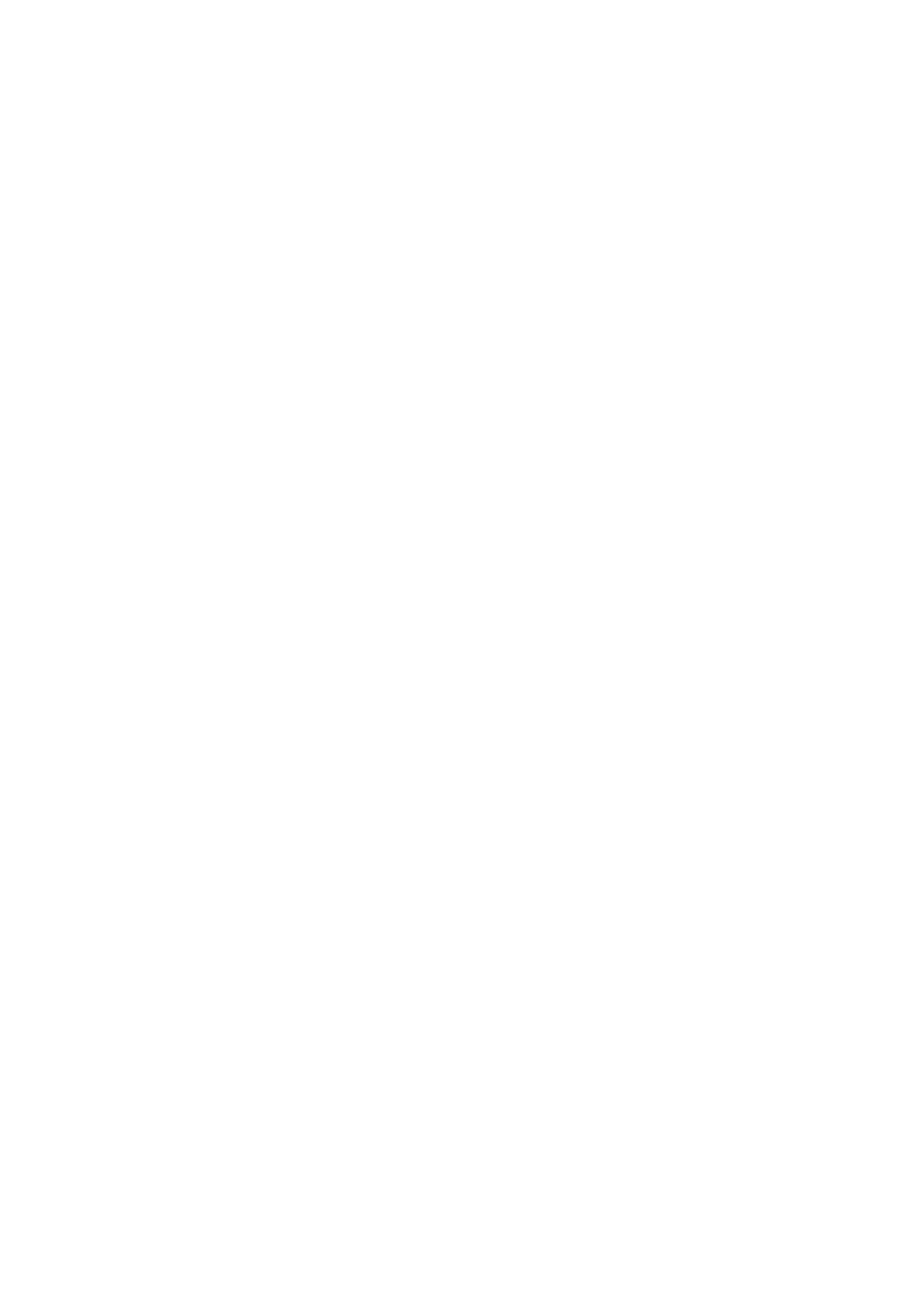# **The SMO Commission Report**

The establishment of a Commission to recommend to three parties (Government, ASMS and DHBs), a sustainable pathway to competitive terms and conditions of employment for senior doctors and dentists employed by DHBs, was critical to resolution of the ASMS MECA negotiations with the DHBs in 2008. The establishment of the Senior Medical and Dental Officers Commission (the Commission) was necessary to break the impasse in the negotiations over the employment agreement covering the terms and conditions of employment of senior doctors and dentists. The Commission arose out of one industrial negotiation and was supposed to feed into the next set of negotiations to be held in 2010.

The Commission report, Senior Doctors in New Zealand: Securing the Future, was released on 3 July 2009. Key findings include that

- There is a collective specialist pay gap of around 35% between New Zealand and Australia.
- Shortages in the DHB specialist workforce has made the system "vulnerable" and retention is deteriorating.
- There is serious disengagement of senior doctors and dentists from DHB management, which the Commission attributes to "significant, detrimental influence" of managerialism that developed in the 1990s commercial business era.

An important point on which DHB managers and clinical leaders agree is where "pay and conditions offered in other jurisdictions, Australia in particular, have reduced their ability to recruit in a competitive global market".<sup>1</sup>

The pay gap between New Zealand and Australia is also "clearly a relevant factor" with regards to retention of SMOs, but the Commission is unclear on the degree of relevance. Indeed it appears to have become convinced that New Zealand cannot be competitive ("…New Zealand must rely on other strengths in order to recruit doctors into New Zealand's health services at less than international salary levels".<sup>2</sup>), and that having competitive terms and conditions of employment is not of prime importance anyway.

 $\frac{1}{1}P64$  $^{2}$  p 49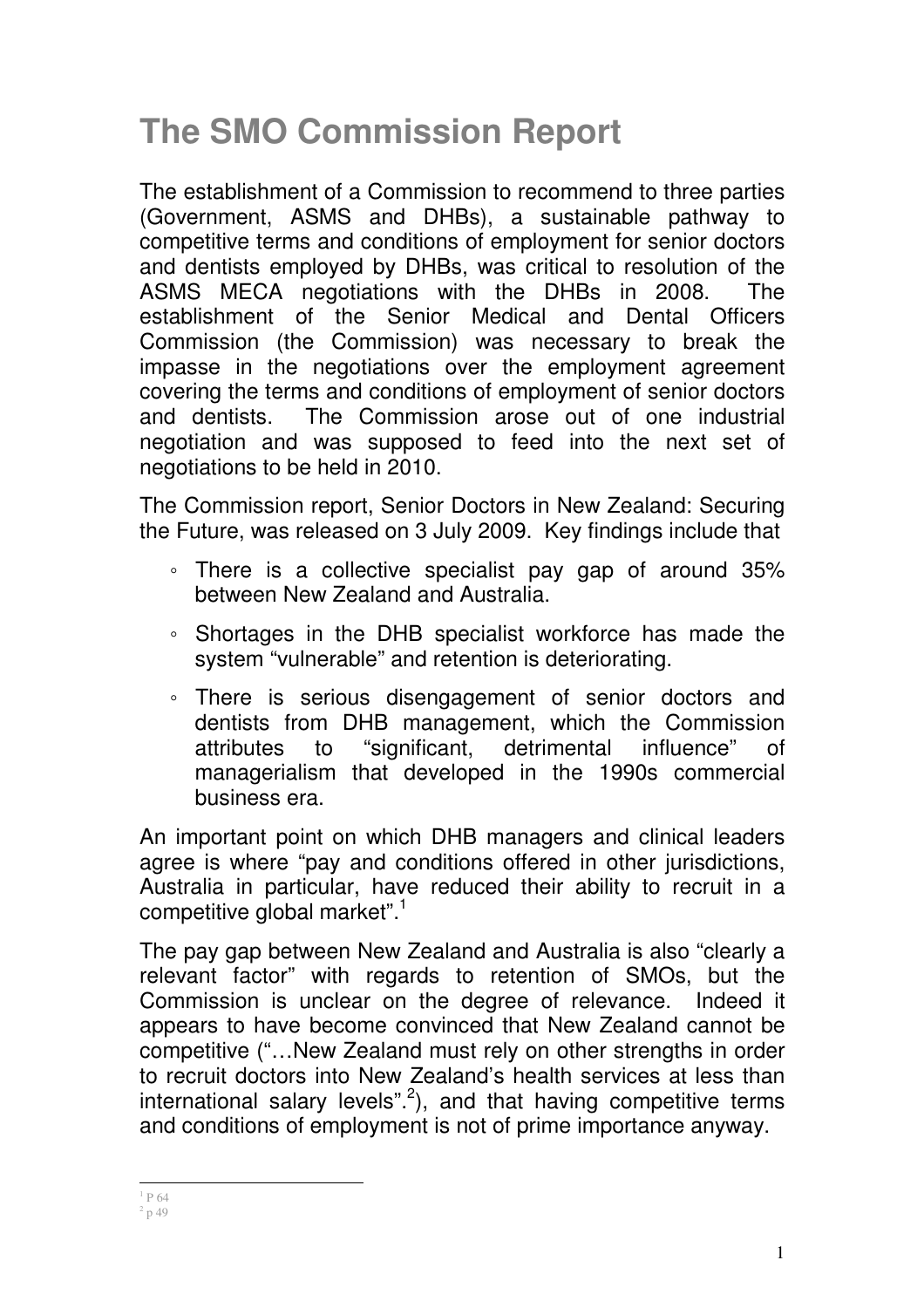The Commission report reaches a "tentative"<sup>3</sup> conclusion - based mostly on the commissioners' impressions received during their meetings with specialists – that SMOs' frustration with management and their general work environment are more important determinants of decisions to leave New Zealand than the lure of better pay and conditions elsewhere.

The substance and tenor of the report are influenced by two underlying factors.

- First are the "significant data gaps"<sup>4</sup> and a lack of reliable workforce management information, which compromised the Commission's "ability to make decisions based upon good evidence".<sup>5</sup> The Commission concedes that "the nature of much of the available data requires a cautious approach to its interpretation".<sup>6</sup>
- Second is the Commission's position that a "sustainable pathway" to competitive terms and conditions of employment must take into account "fiscal sustainability". This is measured not in terms of costs and benefits relating to services, as recommended in overseas literature, but in terms of New Zealand's record of health spending as a proportion of GDP, (which the World Health Organisation and the Ministry of Health caution against).

The quasi-affordability focus appears to have influenced the Commission's approach to the report to the extent that it suggests, paradoxically, in order for a pathway to competitive terms and conditions to be sustainable by New Zealand, it cannot be competitive with the rest of the world or more especially Australia. Rather, the Commission focuses on measures that it believes might negate the need for competitive terms and conditions of employment.

In doing so it has highlighted some significant long-standing shortcomings in the system, including fragmentation, poor management practices and attitudes, poor service and workforce planning and poor management and organisational accountability – all of which can affect the morale of SMOs and may contribute to reasons for leaving.

 $\overline{a}$ 3 p 65 4 p 2 p 27 6

p 2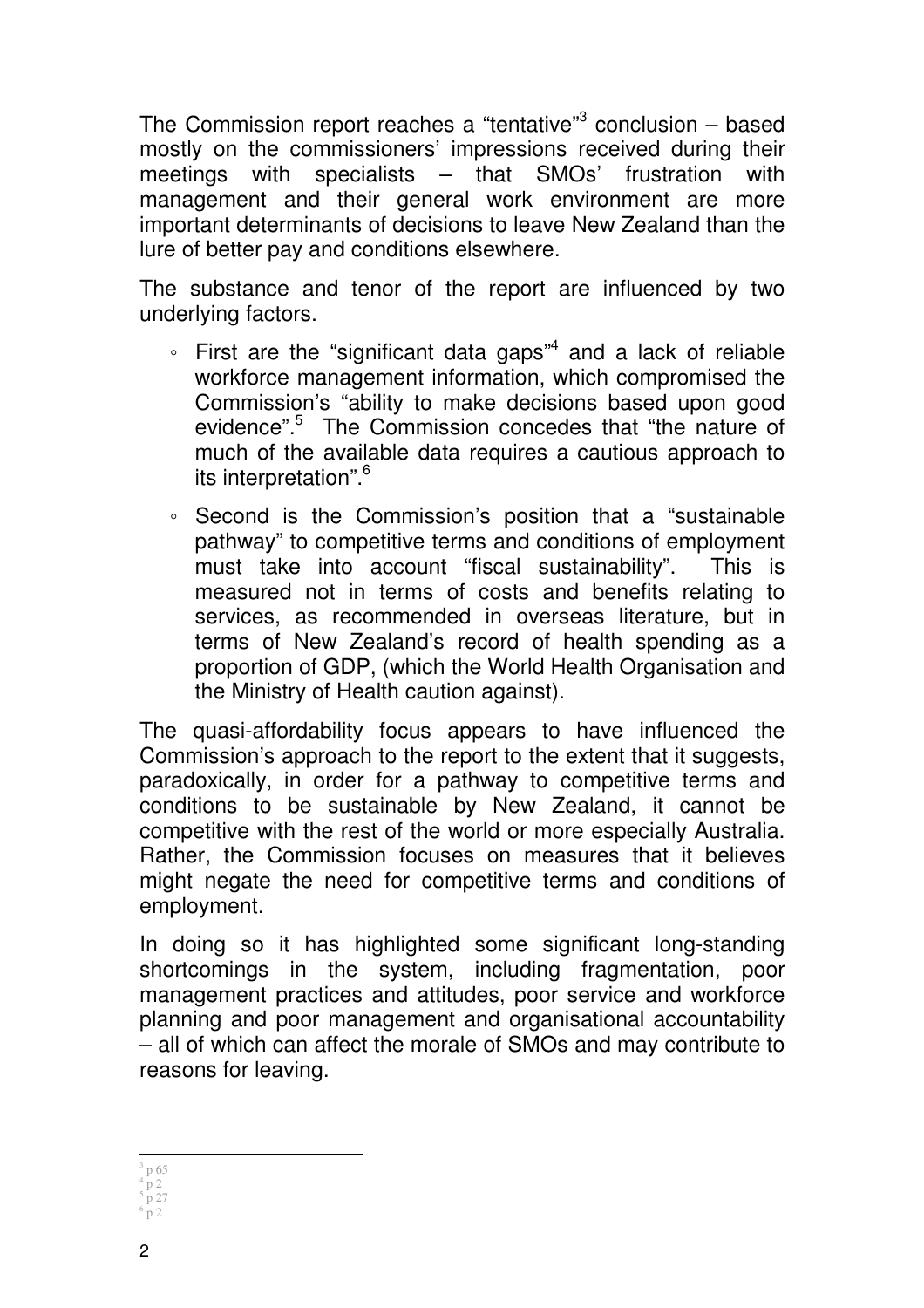In light of these findings, the Commission's recommendations, broadly speaking, are about changing to a culture that is more oriented to collaboration so that resources may be used more efficiently and effectively, "within the limits of fiscal sustainability".<sup>7</sup> They include suggestions on improving management-clinician relationships and the work environment, and to developing partnerships and co-operating more at all levels of the system, along with better regional and national service planning and workforce development.

They are largely processes (some of which are already in place) which have positive and commendable medium-to-long-term aims, and which by and large the ASMS supports, but none is directly concerned with providing "a sustainable pathway to competitive terms and conditions of employment".

It is possible that in the longer term, if all the Commission's recommendations are implemented fully and effectively, retention could be improved. It is a big "if", however, because the cultural and organisational changes identified require resources, a willingness to change from many players who to date have not shown an inclination to do so, and ongoing commitment from all parties over many years.

The enormity of the task is not a reason for not attempting to make the changes. They are important. But the current workforce crisis requires an immediate response, which requires an historical perspective on the recent rapid improvement in remuneration of specialists in Australia and recognition that international competition for SMOs is going to become more intense. Indeed many of the Commissions recommendations require a workforce that is in a strong position. It is difficult to envisage many of them progressing until the current shortage of senior doctors is addressed, regardless of any of the other prerequisites.

It is a great concern to us that the Commission accepts the current level of shortages "…will remain a significant element of the health service in New Zealand for perhaps 20 years, until we have made a sizeable increase in the annual additions to the SMO workforce from New Zealand medical school graduates."<sup>8</sup>

This again reflects the Commission's view that New Zealand cannot afford to compete effectively with other countries to address

 $\overline{a}$  $7$  p 63  $8^{8}$  p54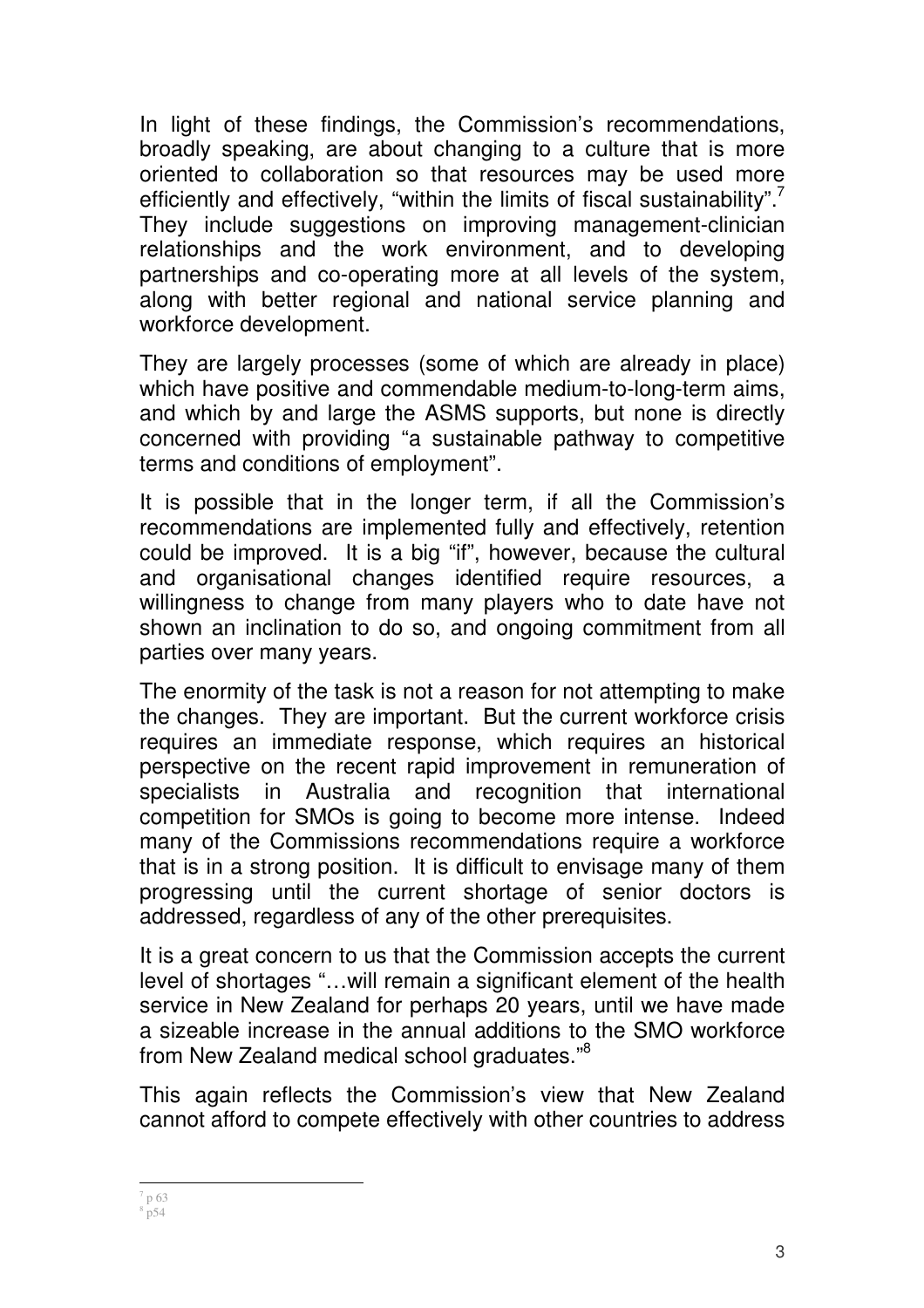our shortages, which cuts across the task it was given to undertake.

It is untenable to expect SMOs to continue to operate safely and effectively while coping with significantly increasing demands on services, as identified in the report, and at the same time be instrumental in driving the changes discussed in the report.

Under such circumstances, and because the Commission has effectively side-stepped the issue of competitiveness, is highly questionable whether most of its recommendations would contribute – even indirectly in the longer term – to providing a "sustainable pathway to competitive terms of employment". Consequently, the Commission has not provided a coherent strategy to that end and has failed to fulfil its terms of reference.

#### **Where to now?**

At its meeting on 22-23 July 2009, the ASMS National Executive agreed unanimously on three resolutions:

- 1. That, while encouraged by a number of the recommendations of the Senior Medical Officers Commission, the Association is disappointed that it did not fulfil its terms of reference with regards to a sustainable pathway to competitive terms and conditions of employment for senior medical and dental officers.
- 2. That the Association promotes the right of equal access for all New Zealanders to high quality public health services. Both access and quality are threatened by the medical workforce crisis in our district health boards. Critical to resolving this crisis are:
	- (a) a clear pathway to competitive terms and conditions of employment for senior doctors and dentists;
	- (b) recognition that district health boards are competing in an Australian medical labour market; and
	- (c) recognition that the Government is responsible for resolving the crisis.
- 3. That the strategic direction for the next national district health boards collective agreement negotiations be formulated by the Annual Conference 2009.

In the meantime, as the Commission points out, a paucity of good information impedes progress, "and has contributed to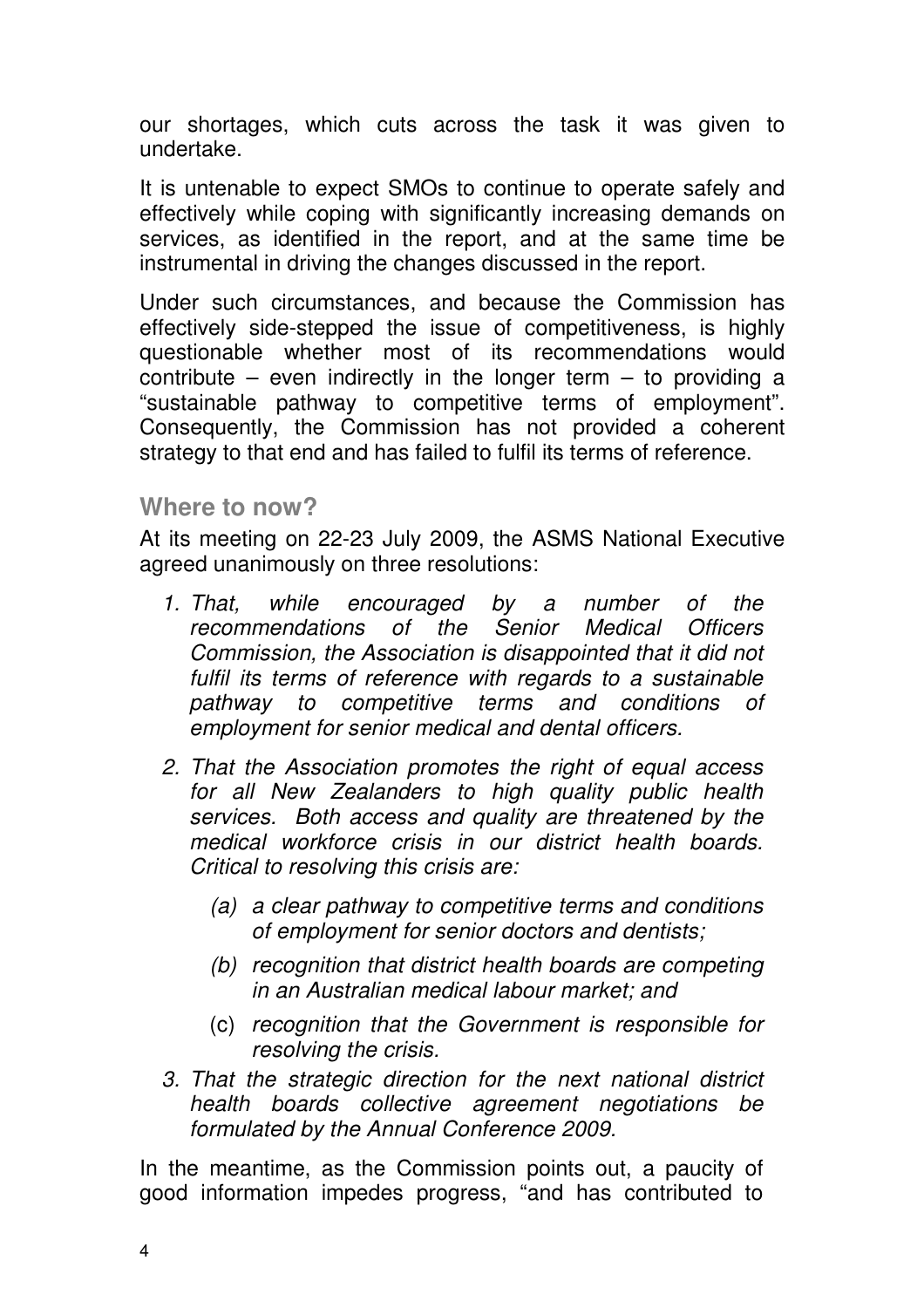disagreement between the ASMS and DHBs around interpretation of basic wage and workforce information".<sup>9</sup>

We agree with the Commission that core information requirements (workforce numbers, turnover rates, vacancies, hours worked, use of locums, etc) should be available, should be transparent to all parties and each should have confidence in the robustness and reliability of the information, and that work commences urgently to that end.

We therefore support the urgent implementation of Recommendation 6 – one of the few recommendations that, if implemented effectively, clearly would contribute to the provision of a "sustainable pathway", if indirectly:

The Ministry of Health lead a sector-wide process to identify core SMO workforce management information and establish systematic ways of collecting, analysing and reporting to provide a common understanding of SMO workforce issues.

This analysis of the Commission's report should be seen as a contribution to that process. It highlights areas where the report does not reflect a common understanding of SMO workforce issues, in part because of the issues outlined above, and in part because the Commission has accepted some fundamental but questionable information at face value compounded by what appear to be inconsistencies throughout the report.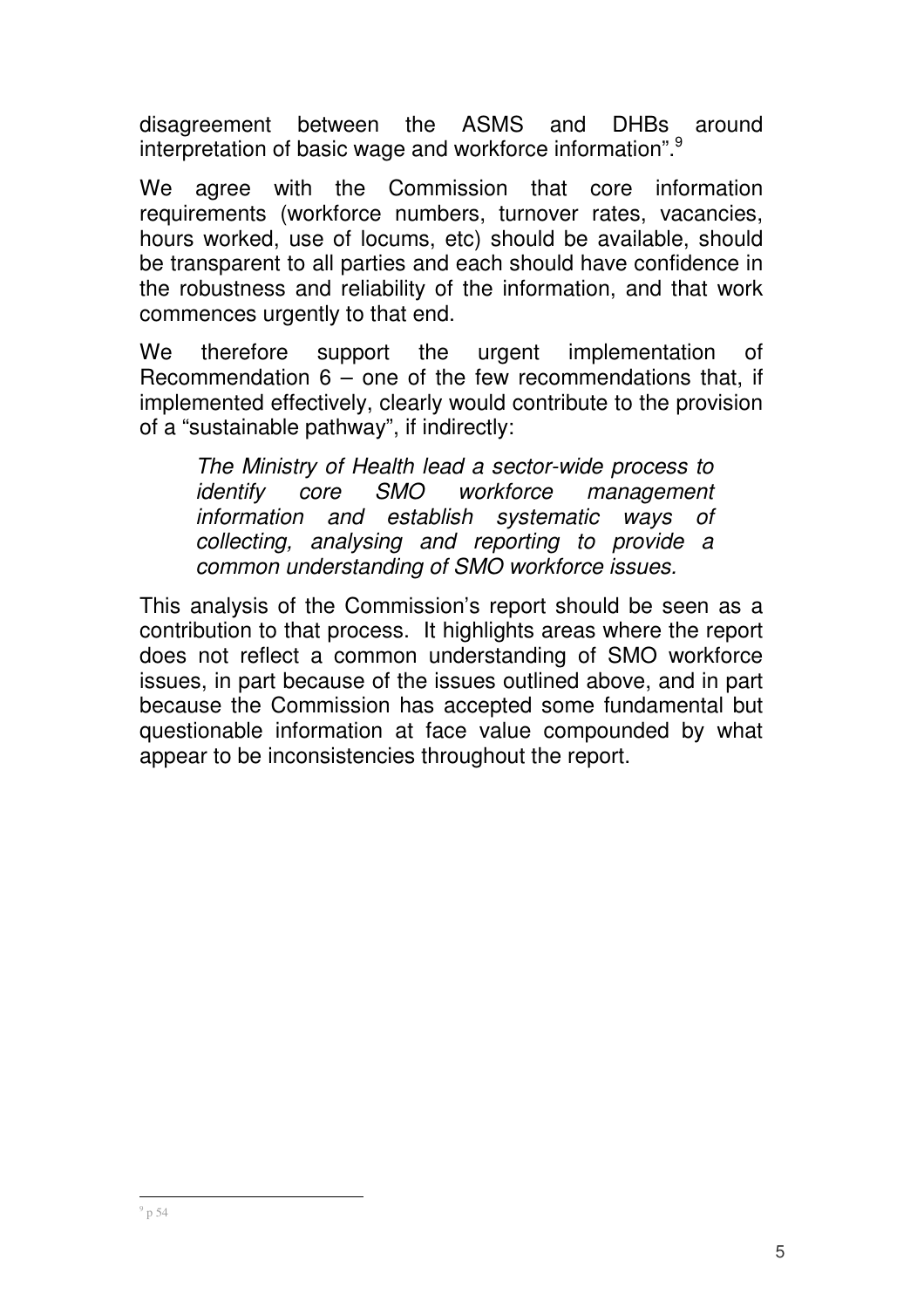## **Summary of key points**

 The Commission has accepted DHBNZ's measurement of a 9.5% SMO vacancy rate as a general indication of the level of workforce shortages. On that basis, it describes the DHB SMO workforce as "vulnerable" [the Minister of Health has acknowledged a medical workforce "crisis"] and notes a deteriorating retention situation. The Commission suggests the current level of shortages "…will remain a significant element of the health service in New Zealand for perhaps 20 years, until we have made a sizeable increase in the annual additions to the SMO workforce from New Zealand medical school graduates."

**Comment:** 

DHBNZ's data on vacancy rates lack credibility. First, there are major discrepancies in the base SMO workforce figures used to calculate the vacancy rate, both in comparison to MCNZ's statistics and to DHBNZ's own quarterly workforce statistics. Secondly, DHBNZ's vacancy numbers are understated, as is acknowledged by the Commission, be it tentatively. The ASMS vacancy survey of 10 DHBs compares the current number of FTE positions filled in individual departments, as reported by clinical leaders, against their departments' "job size",  $10$  which is agreed with their DHBs. This reveals a vacancy rate of 22.9% and is a more accurate reflection of the current shortages.

The Commission has not adequately explained why it chose to recognise DHBNZ's figures over the ASMS survey results.

The Commission's suggestion that the current level of shortages is expected to remain for many years is an indication that it does not expect New Zealand to be competitive in its recruitment and retention of SMOs, thereby belying its purpose.

 The Commission identifies a pay gap of around 30%-35% between current SMO salaries in New Zealand and Australia. It says the gap largely reflects a 28% gap between Australian and New Zealand wages in general, but concedes that there may be a factor of 5% where New Zealand SMOs are behind in relation to the rest of the New Zealand population, compared with Australian SMOs and the Australian population. The

 $\ddot{\phantom{a}}$ <sup>10</sup> The average number of hours required per week for employees to undertake all their duties, including non-clinical duties.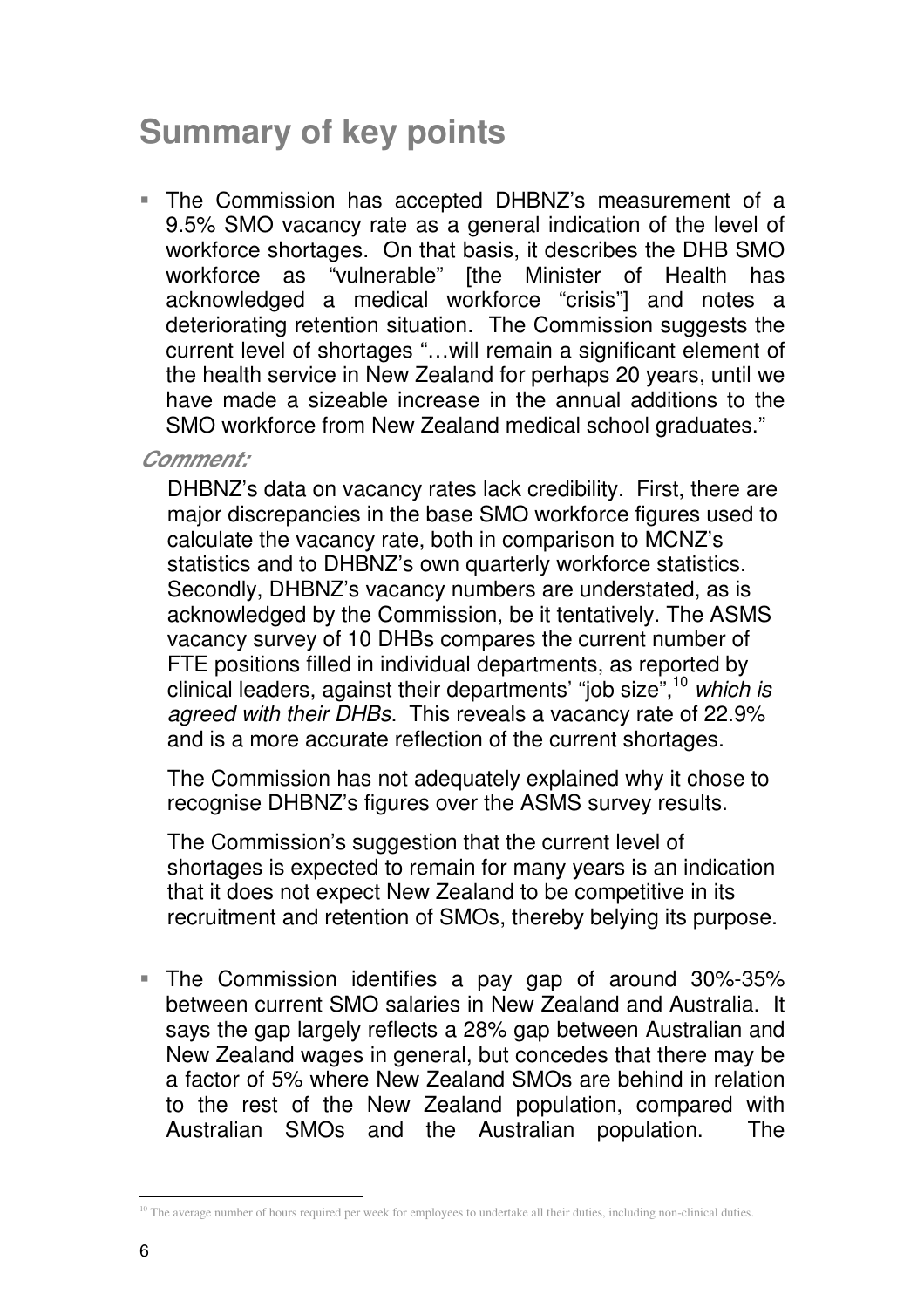Commission says this is a matter for consideration in the next MECA negotiations.

**Comment:** 

With our common training system New Zealand specialists are more integrated into Australia than most other occupations and therefore the 35% gap is a real gap rather than a gap discounted by 28%. A 5% salary increase would, for example, do nothing to allow New Zealand to compete against Australia for overseas specialists and would do little to stop the loss of specialists from New Zealand to Australia.

If the correct step comparisons had been made the pay gap would have been around 42% and if Western Australia had been included the pay gap would have been 49%.

 The Commission highlights the disengagement of SMOs from DHB management, which it attributes to the managerialism introduced in the 1990s.

#### **Comment:**

The Commission's strong criticism of managerialism, and call for change, is welcome. However, its suggestion that college recommendations on staffing levels may be over-generous because they are provider organisations reflects the very attitude that underpins managerialism. Such comments raise questions as to whether much of the ASMS submission was overlooked in the Commission's report because it is a "provider organisation".

That managerialism is still entrenched in the system highlights the challenge of removing it.

 The Commission takes the view that "push factors" (eg poor relationships with management) are more important than "pull factors" (eg higher wages overseas) in SMO decisions to leave New Zealand. This view is based on "empirical and anecdotal evidence". The Commission's anecdotal evidence rests largely on the feedback it received from SMOs during its consultation process. The Commission says many SMOs felt under-valued and ignored by DHB management and it was these factors that drove them to leave rather than the attraction of better pay and conditions.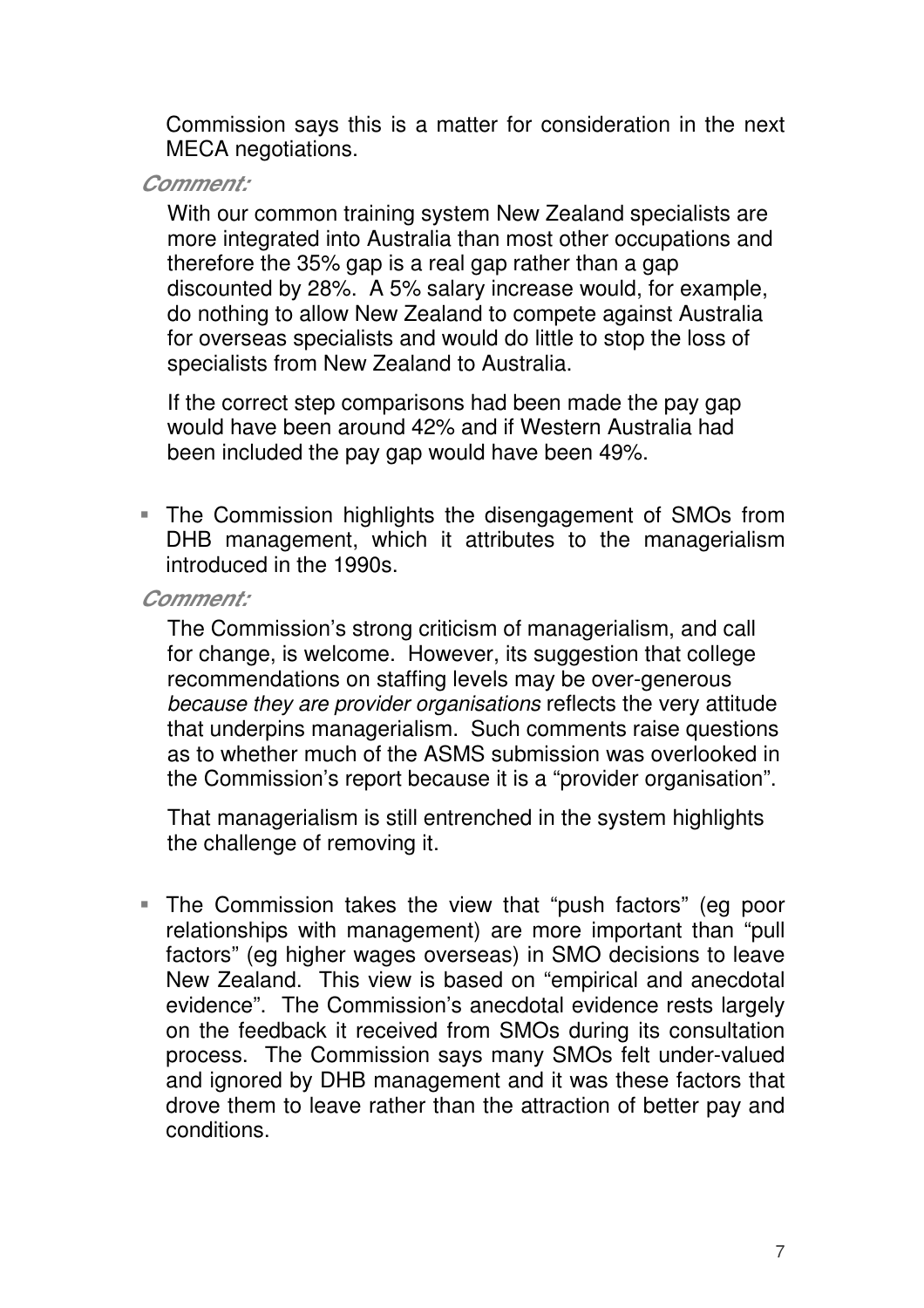#### **Comment:**

It is not a surprise to the ASMS that many SMOs at the forums found it more comfortable to raise frustrations about management rather than dissatisfaction with their personal incomes. Any observer of the far larger stop-work meetings would certainly have received a different impression. The overwhelming support for industrial action by ASMS members ought to have cleared any doubts about the strength of feeling about pay and conditions.

An examination of the "empirical evidence" shows it is flawed. It is inconsistent with other empirical evidence, some of which was referred to in our submission, which was not considered in the Commission's report. Further evidence referenced in this paper reinforces the points made in our submission.

■ The Commission comments that: "While discussion around pay and conditions is properly the role of the parties…it is important that the parties consider the complexity of establishing relativities in their discussions and **the minimal impact it is likely to have on long-term SMO retention relative to other measures that can be taken** to address the push factors identified in this report." [Commission's emphasis].

#### **Comment:**

The Commission's view is unsubstantiated and it fails to recognise the long-established and well-tested practice, within New Zealand and internationally, of using attractive pay and conditions of employment to recruit and retain staff.

In its brief to recommend a recruitment and retention strategy that "will provide a sustainable pathway to competitive terms and conditions of employment" for SMOs, the Commission has interpreted "sustainable pathway" to include financial sustainability. It takes the view that New Zealand cannot afford to increase health expenditure without an overall increase in productivity and that New Zealand's spending is commensurate with our GDP per capita when compared internationally.

#### **Comment:**

The Ministry of Health and a World Health Organisation paper (see under Financial Sustainability below) point out there is no "right" or "wrong" proportion of a country's GDP to be spent on health, and cross-country comparisons cannot determine what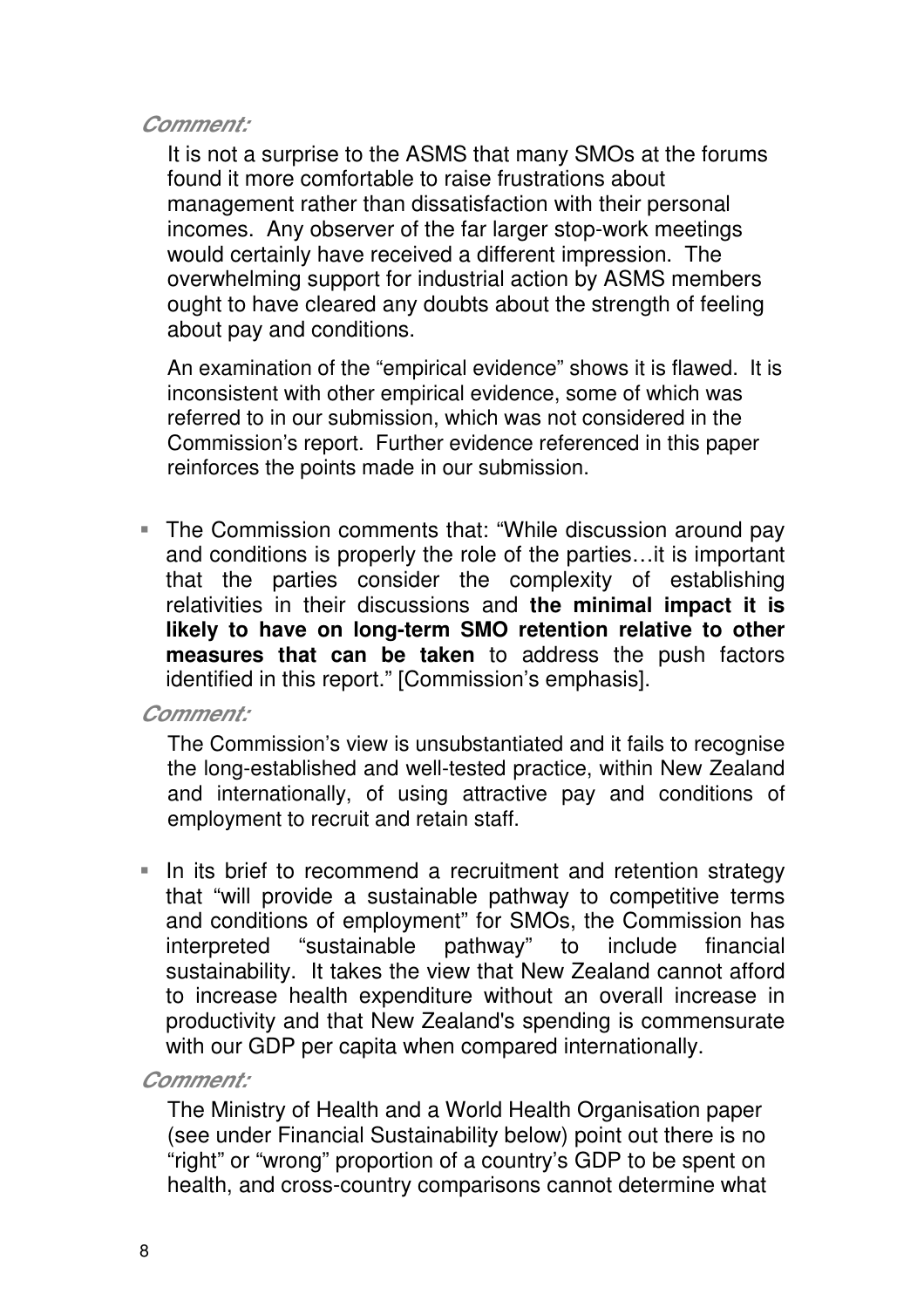is right but rather simply what is commonplace. The affordability of our health system is a matter that the New Zealand public should be able to decide through the political process, supported by all the relevant information, including that which shows:

- a) real health funding increases over recent years have not flowed through to many hospital services;
- b) current negative measures of productivity in New Zealand are flawed and more sophisticated measurements overseas, including the quality and value of outcomes (eg saving lives), produce positive productivity results;
- c) good health has a significant impact on a country's economic performance (so health spending is an essential investment in New Zealand's economy and New Zealanders' wellbeing);
- d) the cost of not meeting health needs can be substantial (so this should be taken into account in health funding decisions).

The Commission's focus on "affordability" appears to have influenced its approach to the report to the extent that it suggests, paradoxically, in order for a pathway to competitive terms and conditions to be sustainable, it cannot be competitive. Rather, the Commission focuses on measures that it believes might negate the need for competitive terms and conditions of employment.

 The Commission believes recruitment and retention solutions lie in measures to improve the efficiency and effectiveness of the system, including improving the workplace culture so there is better engagement between specialists and managers, giving specialists more influence in how services are organised, developing more innovative practices, and reconfiguring services to provide better regional and national coordination.

**Comment:** 

Many of the Commission's recommendations, if they are implemented fully, have the potential to improve the working environment of SMOs in the longer term. The current workforce crisis, however, requires an immediate response which needs to deal with the recent rapid improvement in remuneration of specialists in Australia and recognition that international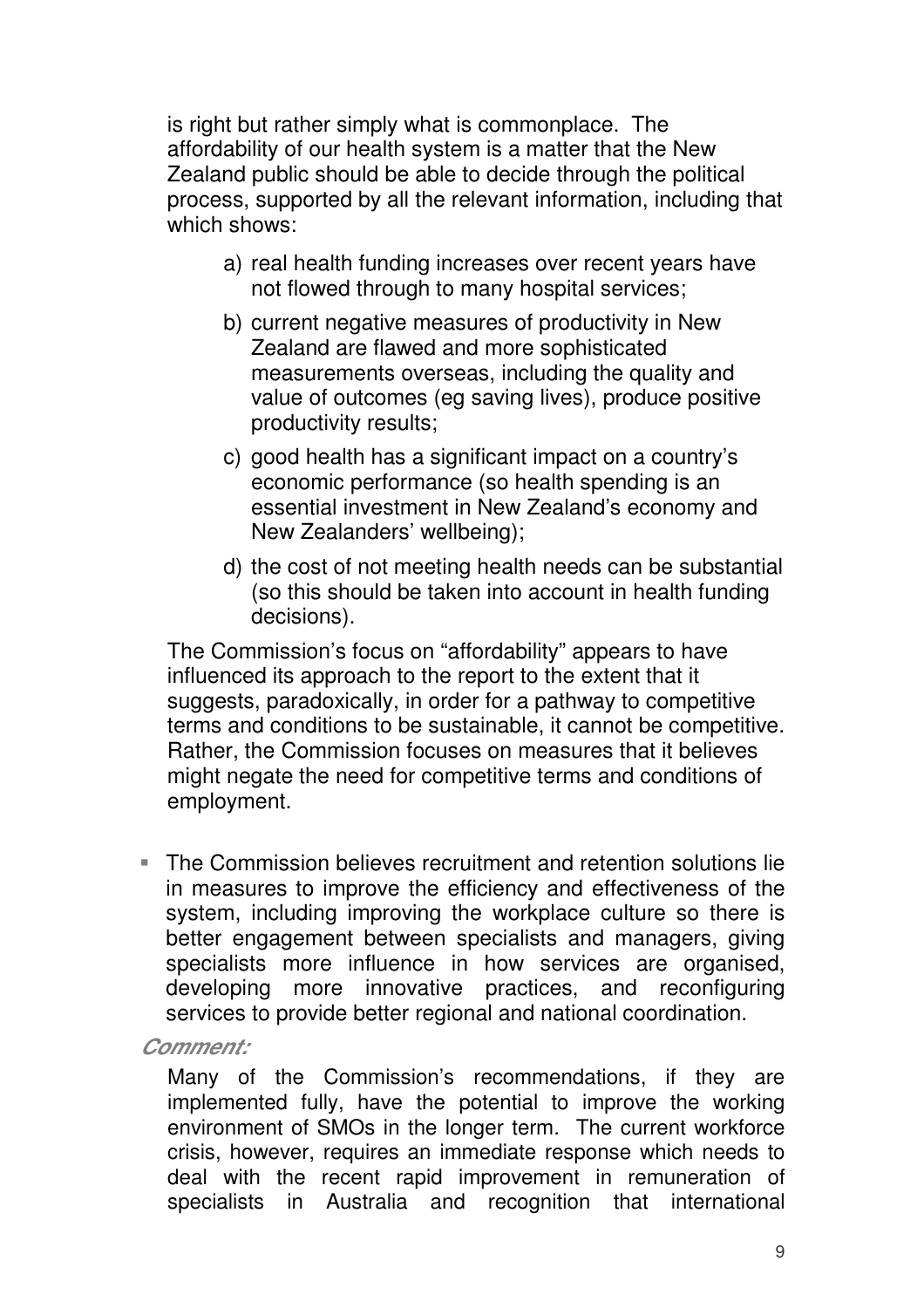competition for SMOs is going to become more intense. Indeed many of the recommendations require a workforce that is in a strong position and it is difficult to envisage many of them progressing until the current shortage is addressed.

Partly because of the weight the Commission gives to "affordability", none of its recommendations directly address the provision of "a sustainable pathway to competitive terms and conditions of employment", and the extent to which most might contribute indirectly  $-$  if at all  $-$  to providing that pathway is debatable. Indeed, as commented above, the Commission's interpretation of affordability appears to have become the overriding influence in its approach to producing this report, to the point where the main focus is on a sustainable pathway to quasi-affordable terms and conditions, rather than competitive terms. Consequently, the Commission has not provided a coherent strategy to that end and has failed to fulfil its terms of reference.

 The Commission expressed some frustration at the lack of critical data and says the nature of much of the available data "requires a cautious approach to its interpretation". The lack of good, transparent data is seen as contributing to disagreement between the ASMS and DHBNZ. Urgent work is needed rectify this.

#### **Comment:**

We have also been frustrated by the lack of basic data. The quality of some of the data presented in the Commission's report indicates we are a long way from where we need to be. We take on board the Commission's caution about how it might be interpreted. We are keen to be involved in the process to identify what information is needed and how it should be collected. This analysis should be seen as a part of that process.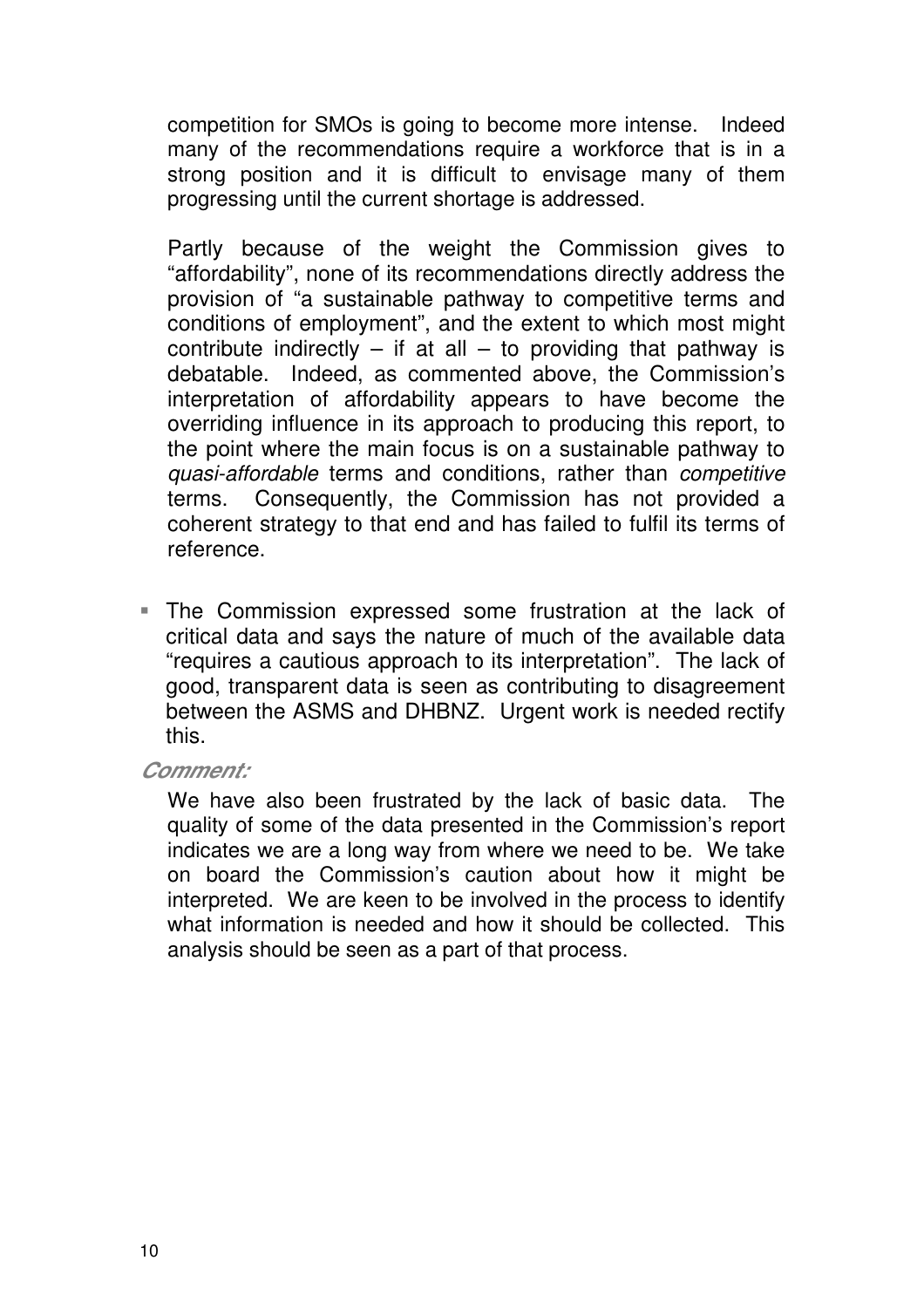### **SMO Workforce Profile: the lack of good data**

As ASMS also discovered during the compilation of our submission, the Commission found "significant data gaps"<sup>11</sup> compromising "our ability to make decisions based upon good evidence".<sup>12</sup>

The "critical information lacking" includes:

- Changes to vacancy rates over time
- Rates of turnover
- Exit interview data
- Comprehensive information on the use of locums

The Commission points out at the start that "the nature of much of the available data requires a cautious approach to its interpretation".

Not only is there a number of evident inaccuracies and inconsistencies of data used in the report but the authors themselves appear not to have heeded their own advice about how it is interpreted, having made some key assumptions and drawn some quite firm conclusions from highly questionable data.

At some point in the compilation of the Commission's report, valuejudgements appear to have been made on what evidence was useful and what could be disregarded.

Examples are identified in various parts of this analysis.

This section of the report provides a statistical profile of the workforce using mostly the Medical Council of New Zealand's latest (2008) workforce survey results, which generally continue a trend noted in our submission.

### **Size of the workforce**

The report, using MCNZ data, indicates a 46% increase in SMOs working in New Zealand between 1998 and 2008. No explanation accompanies this, for example in relation to demographic changes, the increasing demands on SMOs, historical shortages identified

 $\overline{a}$  $11$  p2  $12$  p27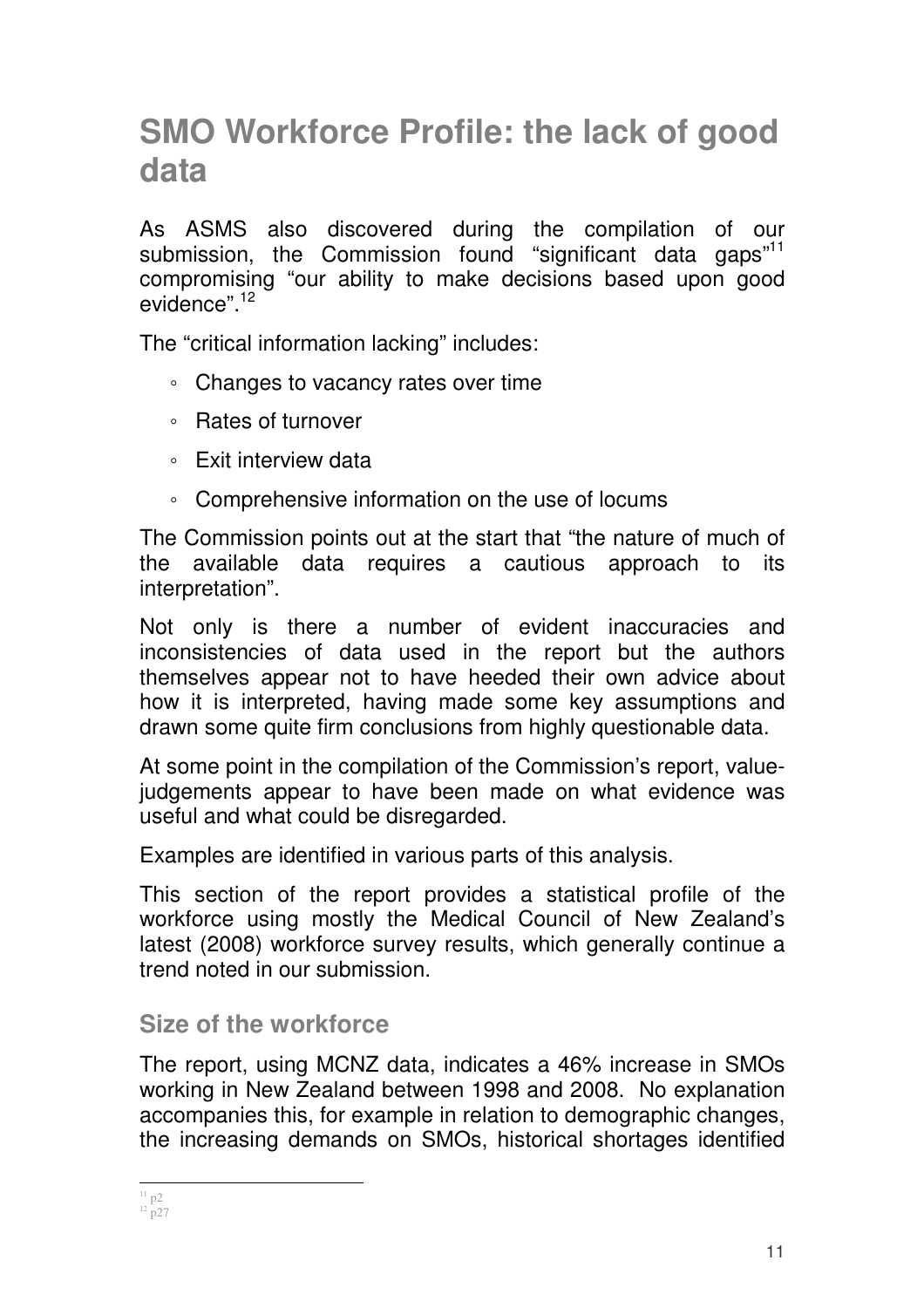by bodies such as the Clinical Training Agency (CTA), or the effects of a likely increasing trend in part-time employment (eg increased female participation and an ageing SMO workforce).

Furthermore, there is a significant variance between MCNZ's data and DHBNZ's data on the number of SMOs employed in DHBs. MCNZ's data (Table 5) indicate 3060 SMOs in 2008, while DHBNZ's data (Table 10) indicate 4063 SMOs in 2008. The report explains this difference as being the result of double-counting among DHBs where some SMOs work for more than one DHB. This would mean around 1000 SMOs – a third or a quarter of the workforce, depending on the data source – would be working between DHBs, which is highly unlikely.

These discrepancies are complicated further with DHBNZ's workforce report as at September 2008 showing the total number of FTE specialists being 2693.1 compared with the 3169.9 SMO FTE positions filled in DHBNZ's data, as at the same date, provided in Table 10 of the Commission's report. As FTE positions, this cannot be explained by a double counting of heads. One explanation may be that Table 10 includes Medical Officers as well as RMOs but even then the number would be considerably less than the 3169.9 stated, according to DHBNZ's data.

DHBNZ's quarterly workforce reports – not used in the Commission's report – show that between June 2006 (when the reports began) and June 2008 the number of FTE SMOs employed by DHBs was virtually unchanged. This information was provided in the ASMS submission to the Commission, but has not been acknowldeged.

(Note: Table 21 – "DHB use of IMG SMOs and MOs by DHB for the years to 31 March 2008" – is headed the same as Table 5, but the data are totally different. Nor does the paragraph beneath Table 21 relate to that table.)

#### **Public/private trends**

Also not included in the report are indications of a possible shift in employment to the private sector over the last few years. MCNZ data show an increase of nearly 540 specialists active in the public and private sectors in the two years to March 2008, but DHBNZ's workforce database shows virtually no change in the numbers of specialists employed by DHBs in the two years to June 2008. (DHBNZ data is outlined in the ASMS submission, Repairing the Leaking Bucket pp 93-94 http://www.asms.org.nz)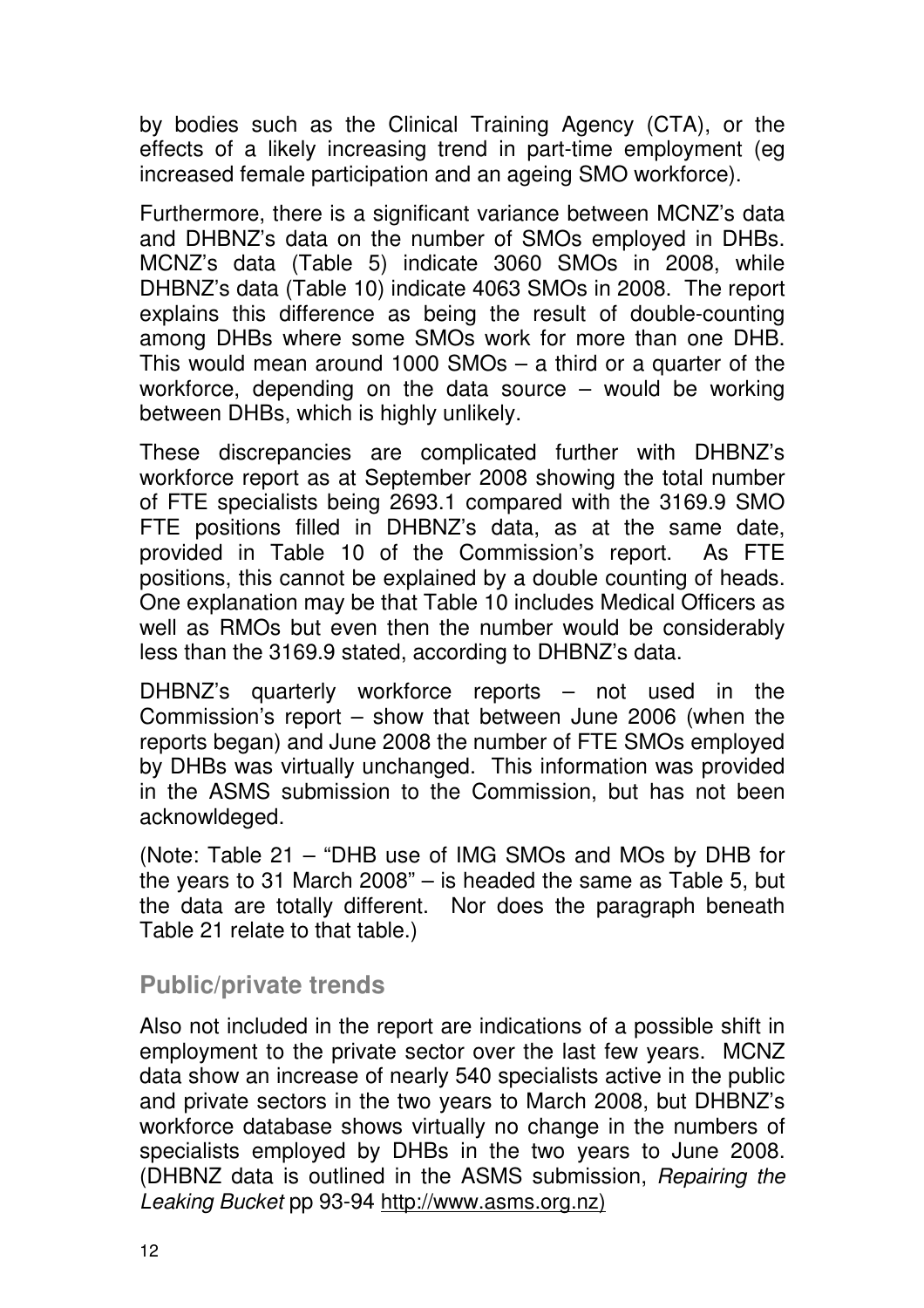### **Hours worked**

SMOs working in public hospitals are reported to work an average of 47.7 hours per week but this average includes part-time staff (the MCNZ's survey data include practitioners working from four hours per week upwards). The data may also be skewed because the survey form suggests that if the hours of a typical working week could not be identified, the hours worked in the most recent week would suffice.

### **On-call hours**

The report suggests that around 40% of SMOs who work at least some of the time in public hospitals do not work rostered on-call hours.<sup>13</sup> This claim is attributed to the Medical Council workforce survey. It is highly misleading as on-call hours are defined by the Medical Council survey as on-call but not actually worked. On-call hours that entail actual work (ie a call-out) are not included – they are instead reported separately as hours worked. This definition is provided as a footnote in Appendix 3 but is not included in the main body of the report. Furthermore, as with the "hours worked" question above, the MCNZ's survey form allows information from just the most recent week to be used.

The MCNZ does not collect data that enable the total number of SMOs that do on-call duties (ie on-call hours worked and not worked) to be calculated. Anecdotally, the large majority of SMOs undertake on-call duties.

### **Shortages**

The Commission outlines four approaches to determining "shortages" of SMOs (Commission's quotation marks):

- Current vacancies against established positions [eg DHBNZ's official vacancy figures]
- An optimised vacancy measure comparing existing numbers of active medical specialists with what would be required to meet specialist-to-population ratios [ie recommendations of the colleges]
- Demand-driven projections based on demographic and health status projections

 $\ddot{\phantom{a}}$ <sup>13</sup> pp 9,10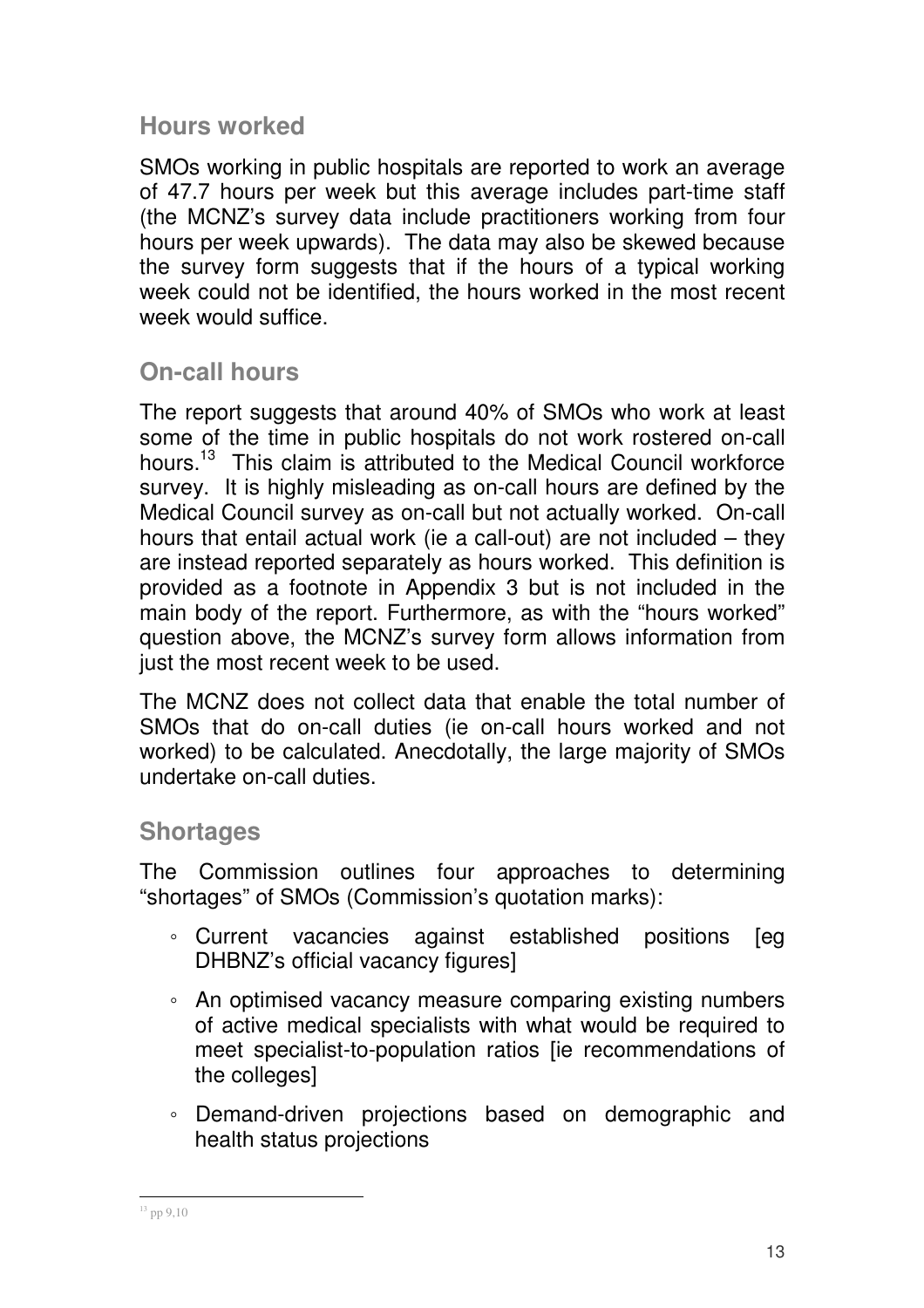◦ A supply-side response looking at numbers of doctors being trained and service delivery models

While the Commission accepts "all these approaches have a degree of relevance and validity", all are seen to have drawbacks. With the first approach, "there is considerable variability in how establishment numbers are determined" and "vacancies will be affected by the capacity to replace staff who are needed" (ie posts are not advertised because management has no expectation of successful recruitment).<sup>14</sup> The Commission does not acknowledge that the accuracy of this approach is further compromised by questions over the accuracy of DHBNZ's SMO workforce total, as outlined above. The Commission sees the remaining three approaches as "estimates based on assumptions that we do not have information about" <sup>15</sup>

The ASMS vacancy survey of senior doctors in selected DHBs, detailed in our submission, is regarded as the second approach. The Commission comments:

The difficulty arises in determining whether recommended ratios are over generous by building in some safety margin (they tend to be generated by provider organisations) and whether ratios developed for higher income jurisdictions are affordable in lowerincome societies.<sup>16</sup>

First, the Commission has misinterpreted the ASMS survey. It was not a simple population ratio benchmarking exercise. Vacancy rates were determined by comparing the current number of FTE positions filled, as reported by clinical leaders, against their departments' "job size",<sup>17</sup> as agreed with their DHBs. The result from the 10 DHBs surveyed was a vacancy rate of 22.9%. In some cases, survey respondents gave additional estimates of staffing needs to meet a "professional standard", taking into account a range of factors, including the views of the staff, college recommendations, as well as their own observations, as indicated in the survey questions, giving a vacancy rate of well over 30%.

Secondly, to suggest that specialist-per-population ratios recommended by colleges may be over-generous because they are provider organisations reflects the very attitude that many

 $\overline{a}$  $14$  p10

 $15\,\overline{p}\,10$ 

 $16^{P10}$ 

<sup>&</sup>lt;sup>17</sup> The average number of hours required per week for employees to undertake all their duties, including non-clinical duties.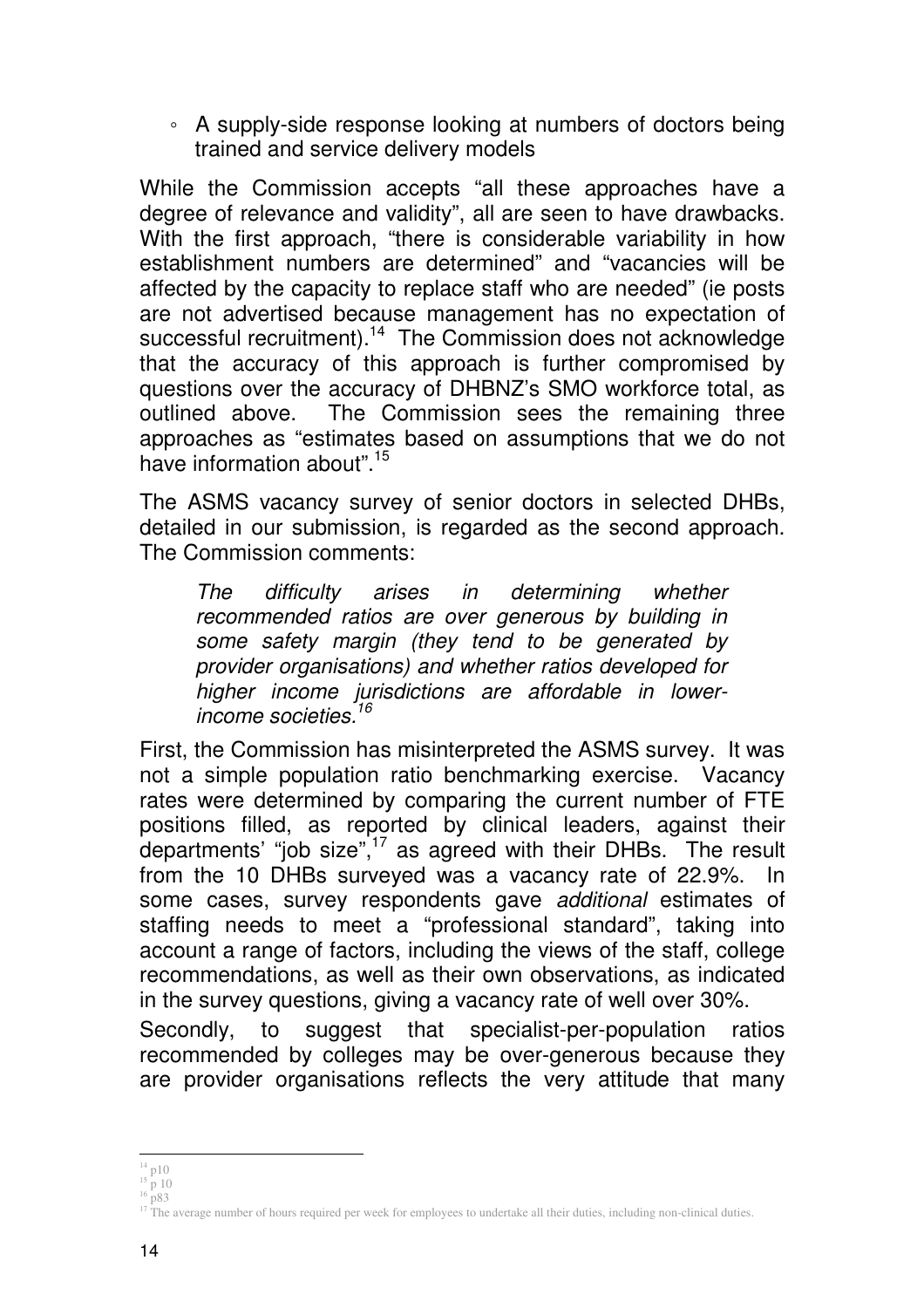managers show towards medical staff and which the Commission has identified as a major factor in staff morale.

The Commission's decision to accept DHBNZ's official vacancy rate (9.5% overall) but not the ASMS survey result (22.9 %, based on the agreed job size) is not properly explained. The Commission says DHBNZ's rate is "more likely to be an underestimate of the structural gap we now have as we are aware that the recent provision of a 30% non-clinical entitlement is not yet able to be taken up in a good many settings".<sup>18</sup> The ASMS survey includes at least part of the 30% non-clinical entitlement in its results.

The Commission says that the DHBNZ data was used "as the most direct and available measure of current SMO shortages", yet it is no more "direct and available" than the ASMS survey data.

If the Commission needed more information about the "assumptions" underlying the ASMS survey, as the report suggests, it needed only to ask.

The Commission describes a vacancy rate close to 10% (a "likely…underestimate") as putting the system in a "vulnerable situation".<sup>19</sup> It does not describe what a 23% vacancy rate means for the system. It should also be remembered that the vacancy rates under discussion are FTE vacancies. Actual SMO vacancies will be greater still, owing to an unknown portion of the workforce working part-time.

The Commission adds that: "…we recognise this gap [the estimated shortage] will remain a significant element of the health service in New Zealand for perhaps 20 years, until we have made a sizeable increase in the annual additions to the SMO workforce from New Zealand medical school graduates."<sup>20</sup>

The implication here, and in other parts of the report, is that New Zealand cannot compete effectively with other countries to address our shortages. The Commission also assumes that the additional graduates from New Zealand medical schools in the future will remain in New Zealand.

### **DHBNZ data**

While it is important to have an overall picture of the specialist workforce, including both public and private sectors, given the

 $\ddot{\phantom{a}}$  $18$  p54

 $19$  p65  $20^{20}$  p54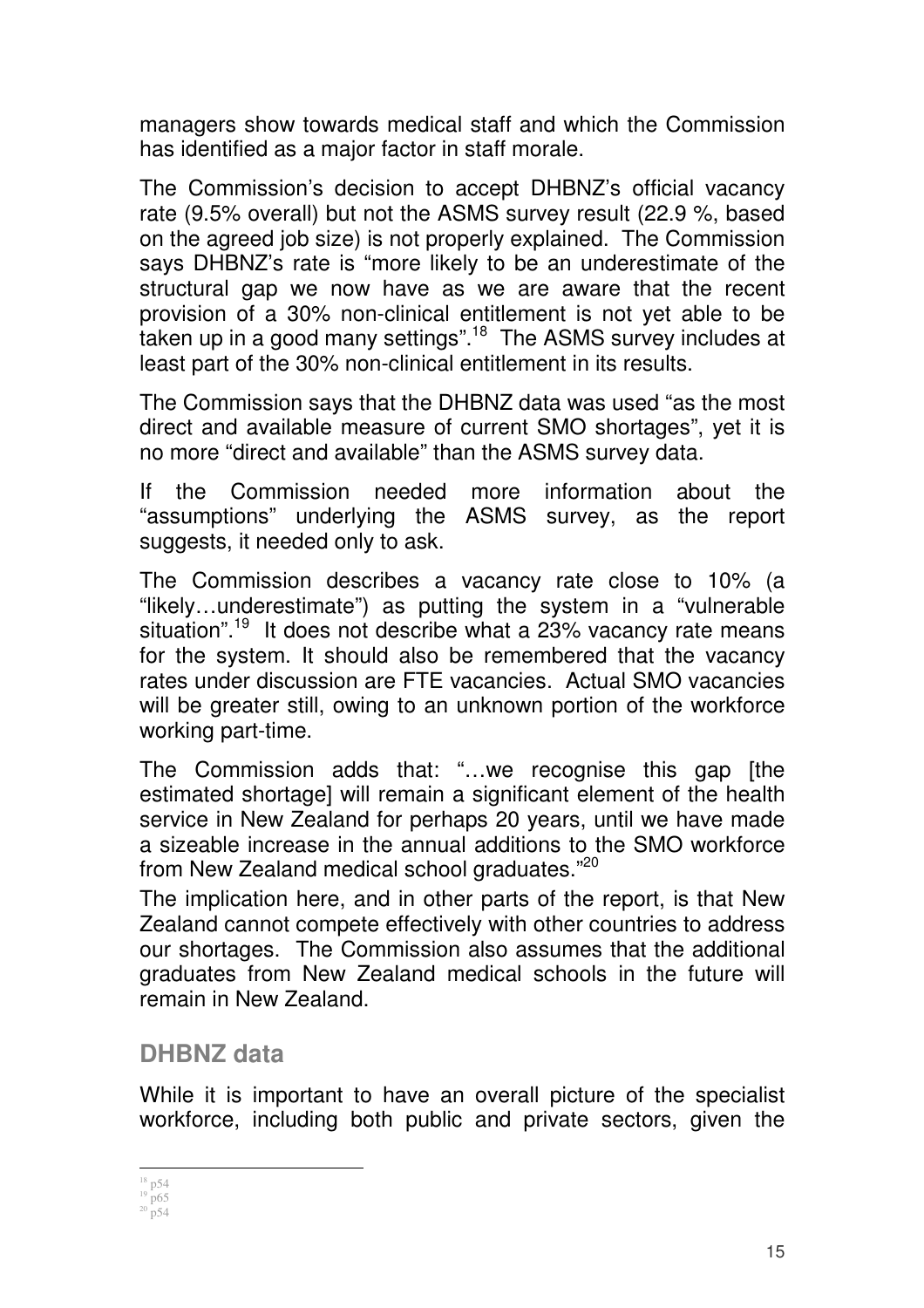purpose of the Commission it would have been useful to have had a more detailed picture of the specialist workforce in the public sector. Most of that data are collated and published by DHBNZ. Indeed a stated aim of DHBNZ's Health Workforce Information Programme is to be a central point for: "Comprehensive analysis, modelling and forecasting of … workforce data that will produce key information for health workforce management and planning." (DHBNZ website). It includes data specific to the public sector specialist workforce.

Yet, aside from the figures provided on vacancy rates, DHBNZ's database has been overlooked. Significantly, it is this data that is likely to form the basis of data to be used to inform the next MECA negotiations.

Given that DHBNZ's data is at wide variance with the data used by the Commission, and given this has not been properly explained, the accuracy of both MCNZ's data and DHBNZ's data is brought into question.

The report is not helped by confusion over terms. SMOs are defined as vocationally registered doctors or specialists in most of the report, but junior doctors are defined as all doctors who are not SMOs. Some of the DHB data appears as if it includes medical officers in the term and a consultant is defined as a 'senior specialist'.

The ordinary use of the term senior medical officer in New Zealand encompasses both specialists and medical officers (general registrants who are not in a training programme). Consultant is usually used synonymously with specialist.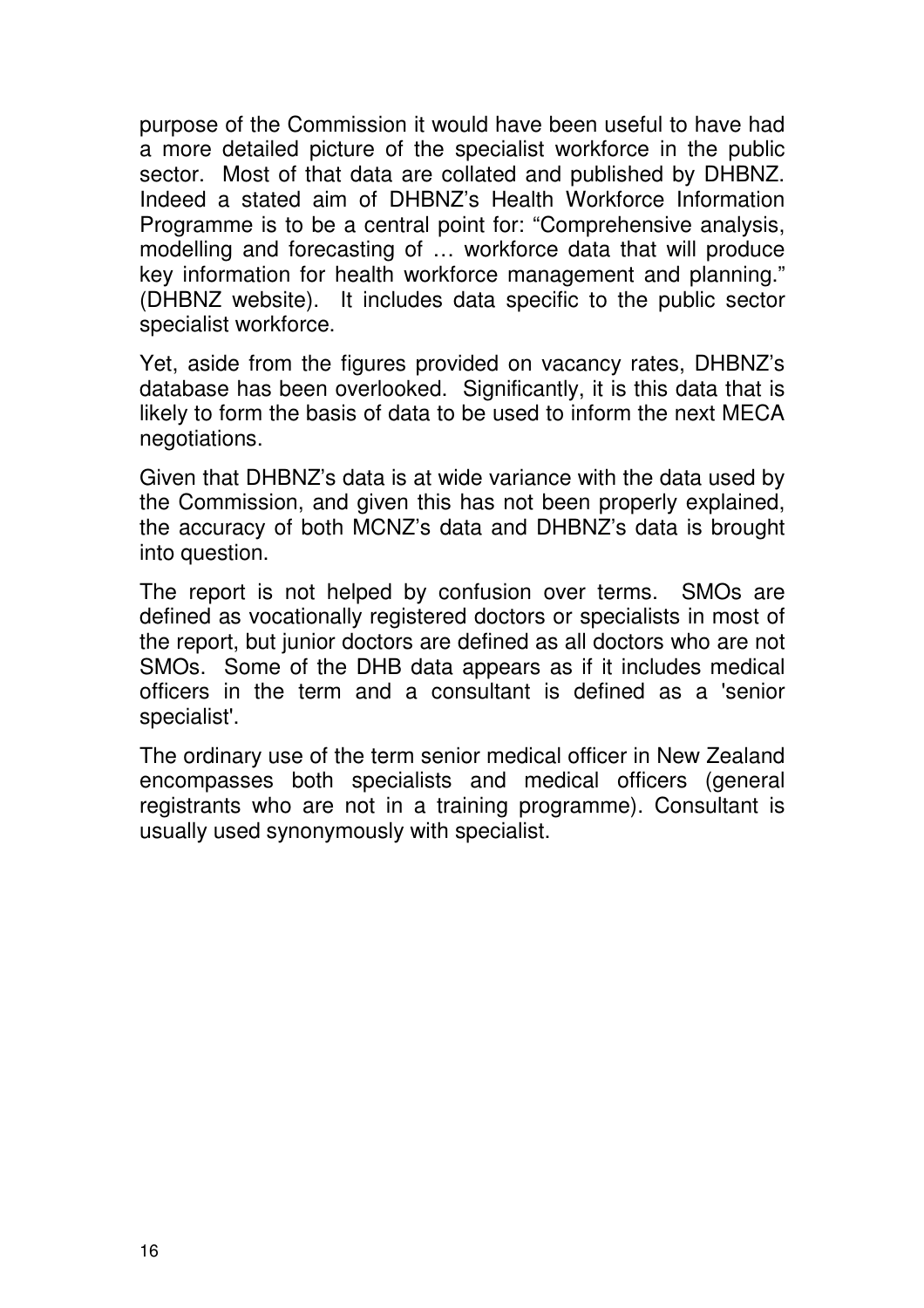# **SMO Supply Constraints**

### **Financial sustainability**

In its brief to recommend a recruitment and retention strategy that "will provide a sustainable pathway to competitive terms and conditions of employment" for SMOs, the Commission has interpreted "sustainable pathway" to include financial sustainability: "Any pathway must also take into account fiscal limitations."<sup>21</sup> It takes the view that New Zealand is not in an overall position to increase health expenditure without an overall increase in productivity and that New Zealand's spending is commensurate with our relatively low per capita income.

Referring to the OECD's latest Economic Survey for New Zealand, the Commission says our health system fairs quite well in terms of spending and population health outcomes.

However, the OECD report says New Zealand spends less per capita on its health system than many OECD countries and raises concerns about the sustainability of the health service delivery model in the face of rising demands and looming health workforce shortages. OECD data on international health status show New Zealand does not compare well with countries such as Australia, Britain and Canada, as detailed in our submission [pp22-23].

The Commission has not considered in its report any of the counter arguments to its interpretation of "financial sustainability", as detailed in our submission. In summary, they are that:

The affordability of our health system is a matter that should properly be decided by the New Zealand public through the political process, supported by robust, relevant information. (This is point is highlighted in a European research paper on determining the value of health care: "The problem arises due to the different points of view concerning what is adequate, appropriate and economic. The definition of this range of services is a political decision which should be supported to the greatest possible extent by scientific data."<sup>22</sup>)

◦ Information to support an open political assessment of sustainable health funding should include that which shows:

 $\ddot{\phantom{a}}$  $21$  p 62

<sup>22</sup> *BMC Health Services Research* 2007, **7**:1 doi:10.1186/1472-6963-7-1

Available at: http://www.biomedcentral.com/1472-6963/7/1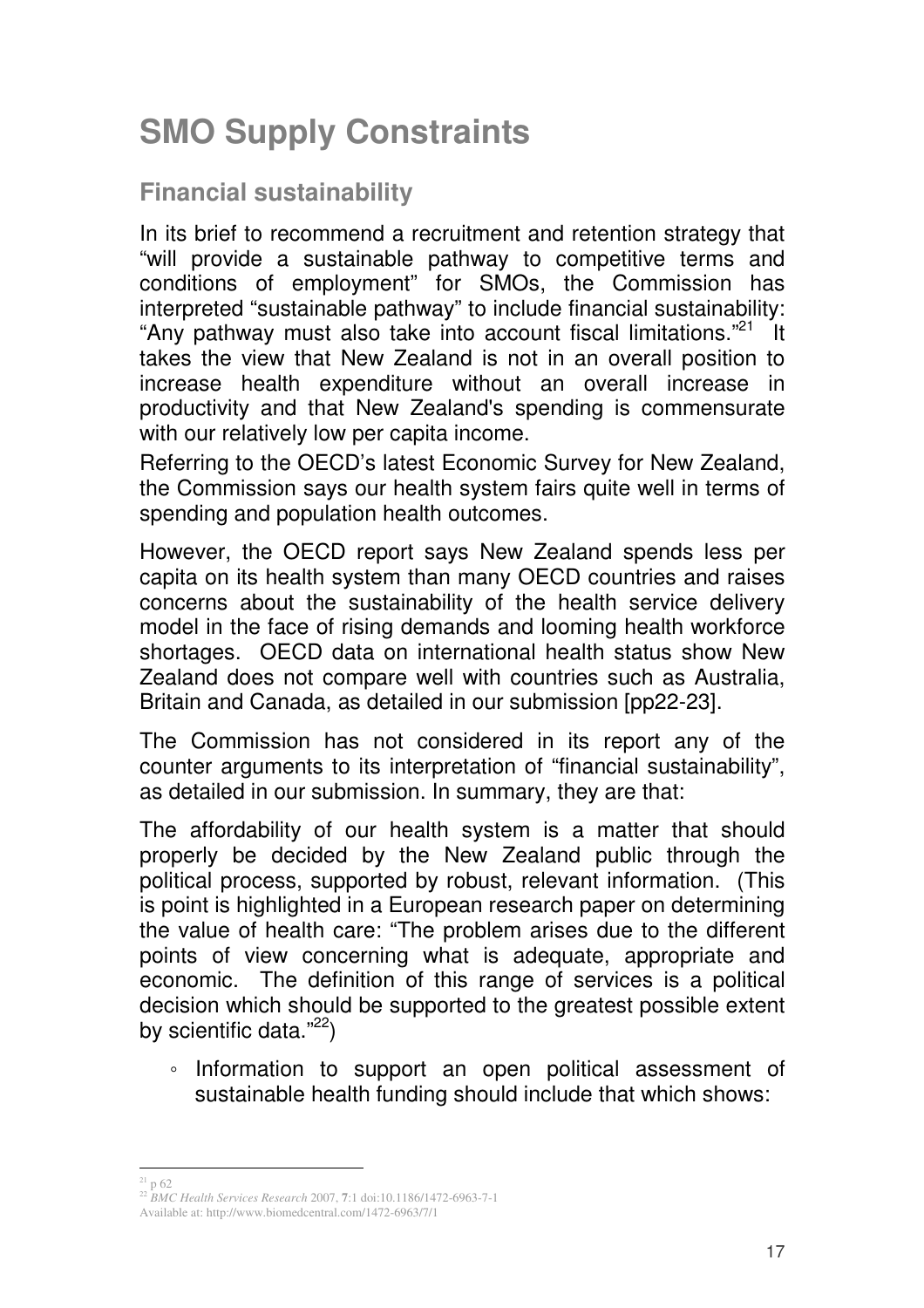- a) Real health funding increases over recent years have not flowed through to many hospital services.
- b) Current negative measures of productivity in New Zealand are flawed and that more sophisticated measurements overseas, including the quality and value of outcomes (eg saving lives), produce positive productivity results. As one prominent academic put it: "If we ask the wrong question the answer may lead us to the wrong policy conclusion…Of course the burden of illness, injury and disability is very hard to measure, and so we use surrogates when we assess healthcare systems, whence the hazard. But the difficulty in assessing productivity is no excuse for using misleading shortcuts."<sup>23</sup>
- c) Good health has a significant impact on a country's economic performance. Health spending is an essential investment in New Zealand's economy and New Zealanders' wellbeing. A World Health Organisation (WHO) paper on the economic costs of ill health in Europe found that "…in many WHO European Region countries between 1970 and 2003, the welfare gains associated with improvements in life expectancy totalled 29%-38% of gross domestic product  $(GDP) - a$ value far exceeding each country's national health expenditures…Policy-makers should be encouraged to factor welfare gains into their economic evaluations of health interventions. Failure to do so risks understating their true economic benefits."<sup>24</sup>
- d) Conversely, the economic cost of not meeting health needs can be substantial.
- As is pointed out by the Ministry of Health<sup>25</sup> and reinforced in a WHO paper, there is no "right' or "wrong" proportion of a country's GDP to be spent on health. Share of GDP is a relative measure against an economic level and cannot define the optimum level of spending either in macroeconomic terms or in terms of societal priorities. And cross-country comparisons cannot determine what is right but rather simply what is commonplace.

 $\ddot{\phantom{a}}$ <sup>23</sup> Don Berwick. "Measuring NHS productivity: How much health for the pound, not how many events for the pound. *BMJ* 2005 April 30; 330(7498): 975-976.

<sup>24</sup> Marc Suhrcke et al. *Economic costs of ill health in the European Region: Background Document*. World Health Organisation 2008, and WHO on behalf of the European Observatory on Health Systems and Policies 2008.

<sup>25</sup> Ministry of Health 2008. *Health Expenditure Trends in New Zealand 1996-2006*. Available at: www.moh.govt.nz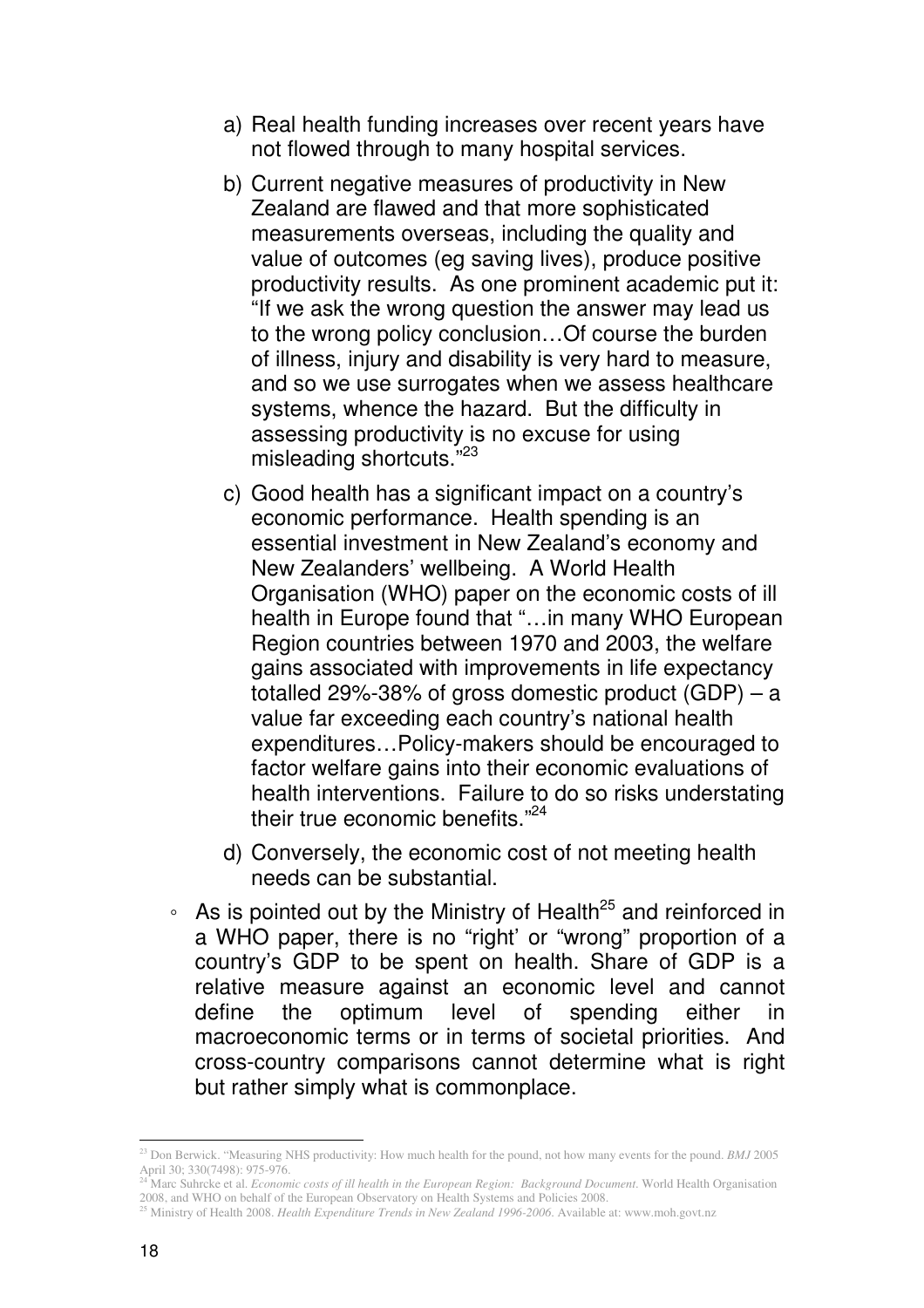Surveys of New Zealanders have consistently indicated their desire to see the public health system adequately funded to meet their needs.

The Commission's interpretation of affordability appears to have become the overriding influence in its approach to producing this report, to the point where the main focus is on a sustainable pathway to *quasi-affordable* terms and conditions, rather than competitive terms. For example:

"…New Zealand must rely on other strengths in order to recruit doctors into New Zealand's health services at less than international salary levels".<sup>26</sup>

"In the current environment of world-wide medical shortages, employing more SMOs is often not an option.<sup>"27</sup>

The confusion between being "competitive" and being "affordable" has resulted in a lack of clarity in the report, no more so than in the paragraph:

"Closing the [salary gap with Australia] raises financial sustainability issues in the current economic climate, which will impact on the gradient of the 'sustainable pathway' to competitive terms and conditions of employment."<sup>28</sup>

This appears to mean that if we had more competitive terms and conditions of employment (in this case relative to Australia), it would be more difficult to achieve a "sustainable pathway" to competitive terms and conditions of employment. That is, the pathway may not be sustainable if it is competitive.

### **Recruiting SMOs internationally**

The report acknowledges New Zealand's relative disadvantages in the international market. Up until now New Zealand has managed to attract a high proportion of IMGs to fill at least some of the gaps but the point is made that increasing global competition "could make the New Zealand trained health professionals harder to retain, and attracting the potential pool of foreign recruits more difficult"<sup>29</sup> It is a point well made but does not appear to have been considered by the Commission in its conclusions.

 $\overline{a}$  $26$  p49

 $27$  p41

 $28$  p65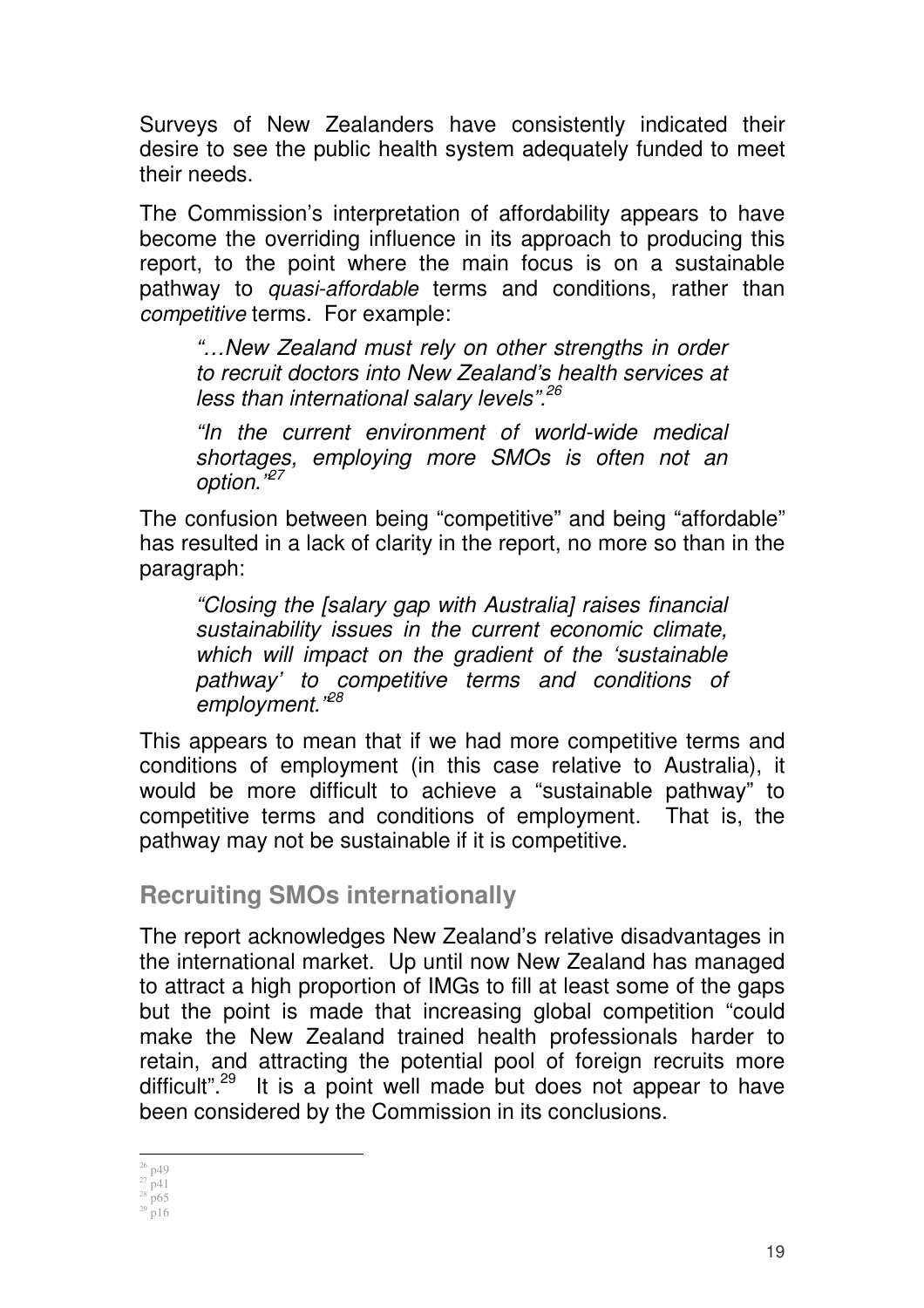**Increasing local production of SMOs** 

The report acknowledges that recently announced increases for medical school intakes will not fully benefit the SMO workforce until 2029.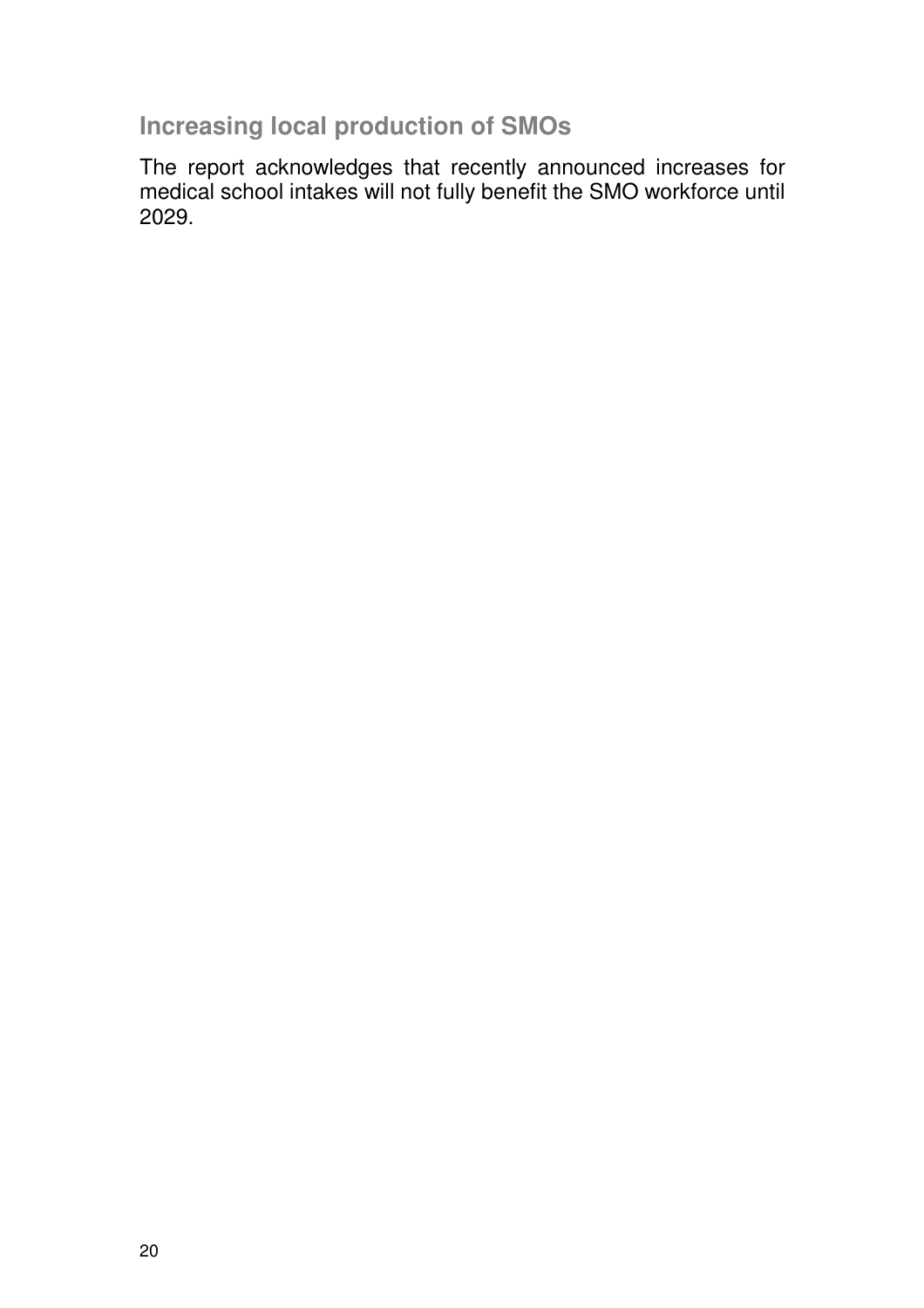# **Drivers of Demand for SMOs**

The Commission mentions some of the drivers of demand covered in our submission. For example, population changes will be a key driver of demand; changes to models of care may have an influence but it is too difficult to accurately predict; the global trend towards increasing specialisation will require a change in the way services are organised; and SMO retirement rates will increase.

Further to our earlier comments, in this section and throughout the report there is confusion over the subject of discussion. It is not made clear that when the reference is to SMOs, the data sometimes relates to "vocationally registered doctors" (including primary care practitioners) or when there is a reference to doctors, it sometimes means doctors in general, including GPs, registrars, Medical Officers and RMOs and sometimes means specialists specifically.

For example, the report<sup>30</sup> states that that OECD data show New Zealand's overall doctor/patient ratio is higher than those in countries such as the UK, Canada and Ireland and not far behind Australia. This is unnecessarily confusing - and misleading - in a report that is about specialists, particularly when the OECD provides the same data specifically for specialists, as detailed in our submission. That data show that not only does New Zealand have lower specialist-per-population ratios than the countries mentioned, it is near the bottom of the OECD table.

#### **Workforce attrition**

While some medical specialists change employers during the course of their working life, few change careers, so on a national basis the turnover rates for specialists are traditionally minimal. Reports from Australia, Britain and Canada indicate a rate of around 3.5% has been the norm. In New Zealand, turnover rates for specialists are not available, despite that being one of the intended purposes of DHBNZ's Health Workforce Information Programme when it was established in 2005.

In the absence of this data, the Commission has focused on cohort studies of recent vocationally registered graduates, which of course can give only a limited picture of workforce attrition trends.

 $\ddot{\phantom{a}}$  $30 p18$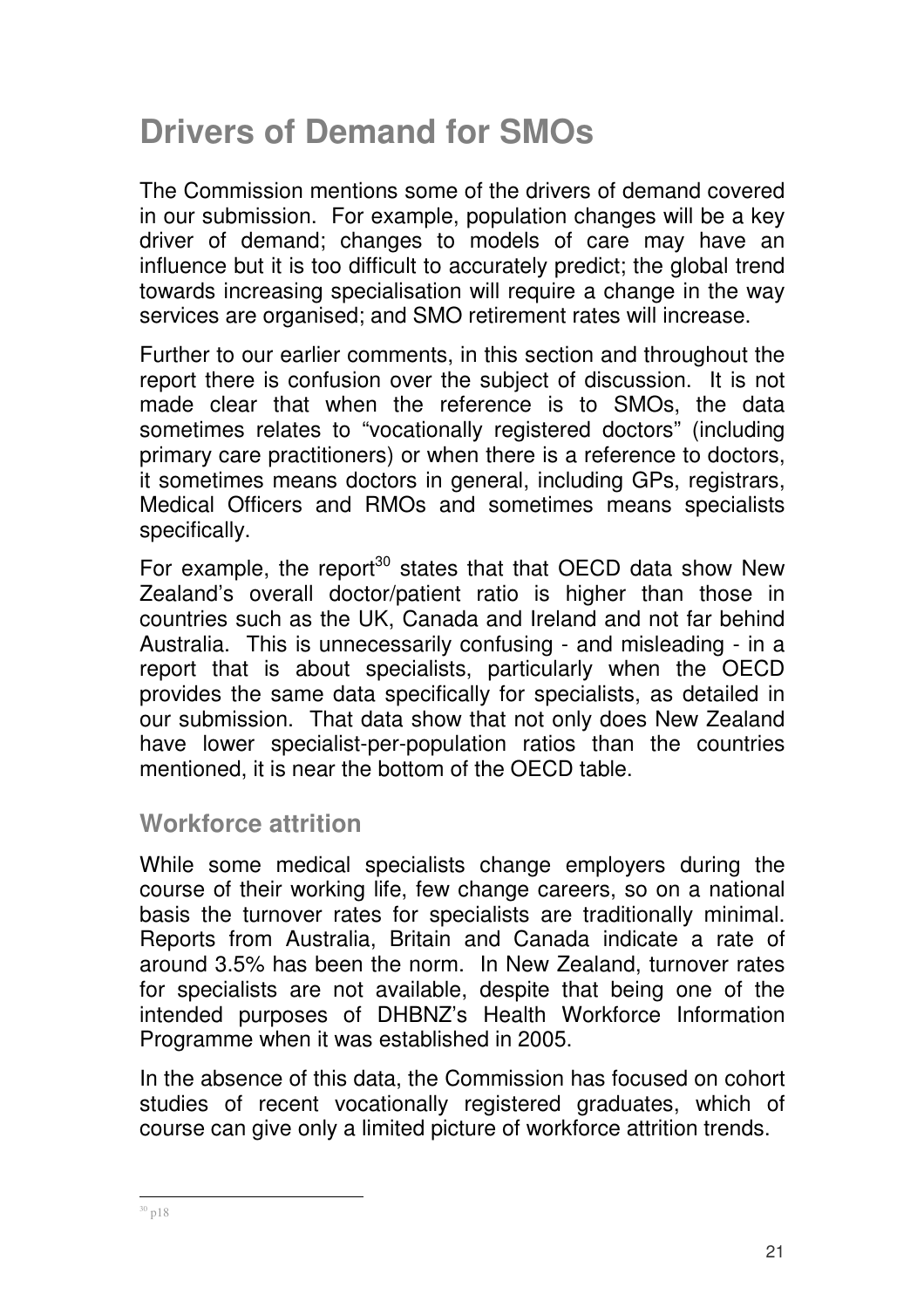The discussion is confusing in parts; again because it switches back and forth between different categories of doctors without it always being clear which group is under discussion. The section under the sub-heading "Retention of New Zealand trained graduates" refers to "New Zealand doctors" (ie, not including IMGs) who have completed vocational training, "many as general practitioners, but mainly as SMOs".

The section under the following sub-heading, "Long-term retention of New Zealand trained SMOs" begins with a reference to doctors generally, and then discusses International Medical Graduates (IMGs) specifically but it appears these are IMGs of all scopes of practice, not just SMOs, as the sub-heading would suggest. The next paragraph says the Commission was unable to access specific data on the retention of New Zealand trained SMOs.

The next sub-heading, "International medical graduate SMO retention", appears to include IMGs who have trained as specialists in New Zealand as well as IMGs who have trained as specialists in their country of origin. Retention rates are measured from the first year of vocational registration in New Zealand. So while the sub-heading - and the  $text{ext}^{31}$ – refer to IMG SMOs, the data under discussion includes primary care practitioners.

The table and graph in this section $32$  indicate that vocationally registered IMGs have a "very high" retention rate after an initial drop-off that is explained as being partly due to some IMGs being employed as short-term locums.

However, the retention rate is not as high as it first appears. The rate of retention is expressed in the Commission's report as a percentage of each subsequent year, producing a flat graph that gives the impression of no losses, and some data extends only until six years out.

The data source – the MCNZ 2008 workforce survey report shows that while around 92% of a cohort of New Zealand doctors with vocational registration are retained eight vears-post registration (though the rate is declining), around only 70% of IMG vocationally registered graduates are retained over the same period and, again, the retention rate appears to be declining.

In the most recent figures, of an IMG cohort vocationally registered in 2007, 20% were lost by 2008. The Commission comments: "It is

 $\overline{a}$  $31$  p22  $32$  p22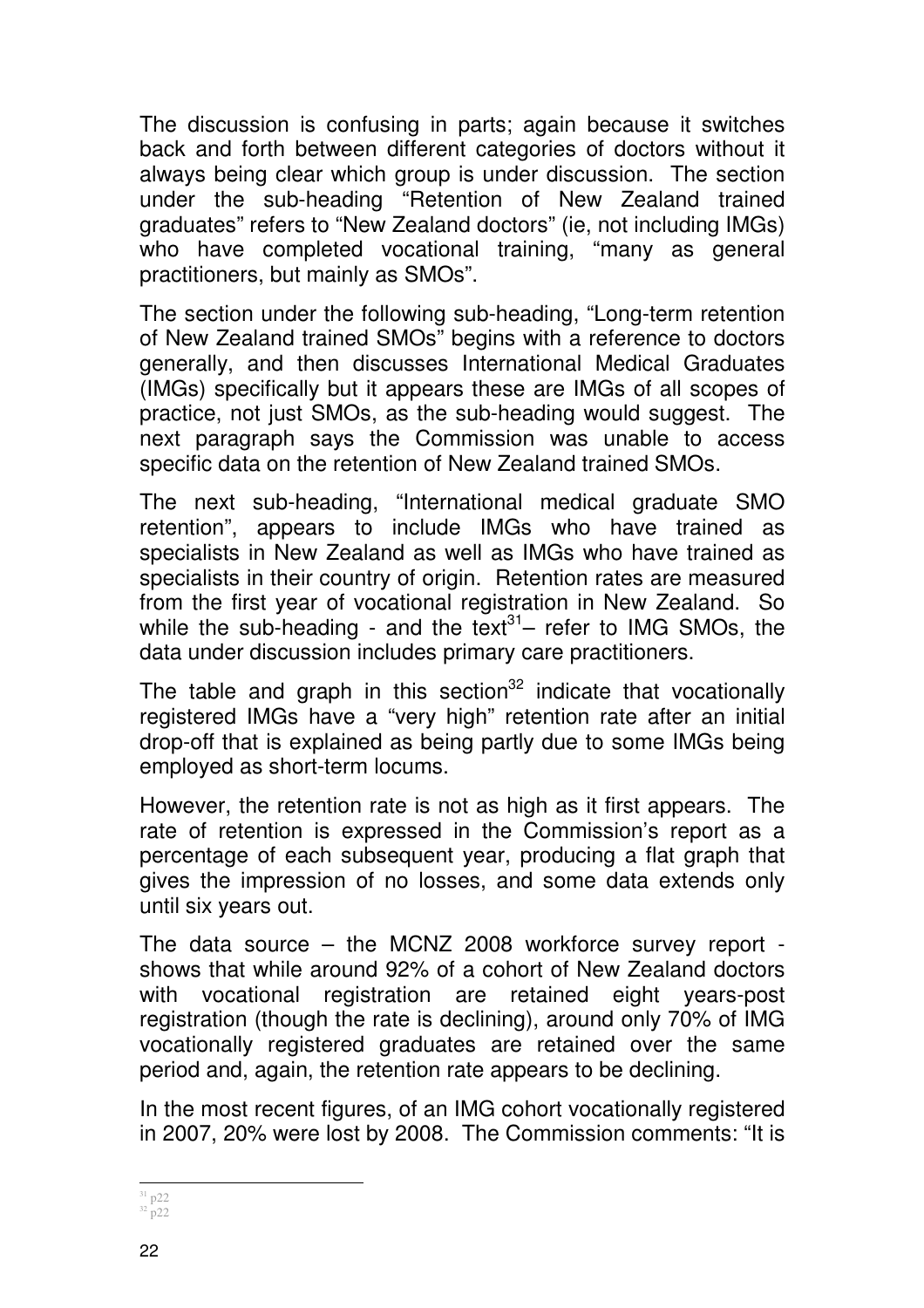too soon to say whether this figure marks a change in retention patterns or is an isolated aberration."<sup>33</sup> Either way, it is significant and it may be more than coincidence that the drop has occurred at a time of rapid improvement in remuneration of specialists in Australia.

The report raises a question as to whether lower retention rates of IMGs without vocational registration is related to the way the regulatory framework operates. This question is raised in a referenced OECD paper. That same paper, however, also points out that in a competitive global market New Zealand may find international recruitment comes at an increasing cost "with increasing difficulties to attract the best skills" [quoted on pp15/16 of the Commission's report].

Any difficulties IMGs may be experiencing in achieving vocational registration may also be related to the quality of some of the IMGs New Zealand is attracting.

The report notes a drop-off in SMO numbers from age 50 onwards "but it is difficult to interpret what this means".<sup>34</sup>

It notes anecdotal reports that retention is deteriorating but states "recent information suggests a … complex picture" without elaboration.<sup>35</sup>

Factors reported to be contributing to lower retention rates included (in the order presented):

- Feeling under-valued and over-worked
- Lack of flexible working arrangements
- Increasing trend for doctors to settle overseas and
- "Better remuneration packages and working conditions perceived [author's emphasis] to be available in the private sector and overseas."

### **Increased Workloads**

Many of the factors the ASMS identified in it submission contributing to increased workloads for SMOs are identified in the report, including those relating to changes in population and health status and increased training and supervisory pressures.

 $\ddot{\phantom{a}}$ <sup>33</sup> p21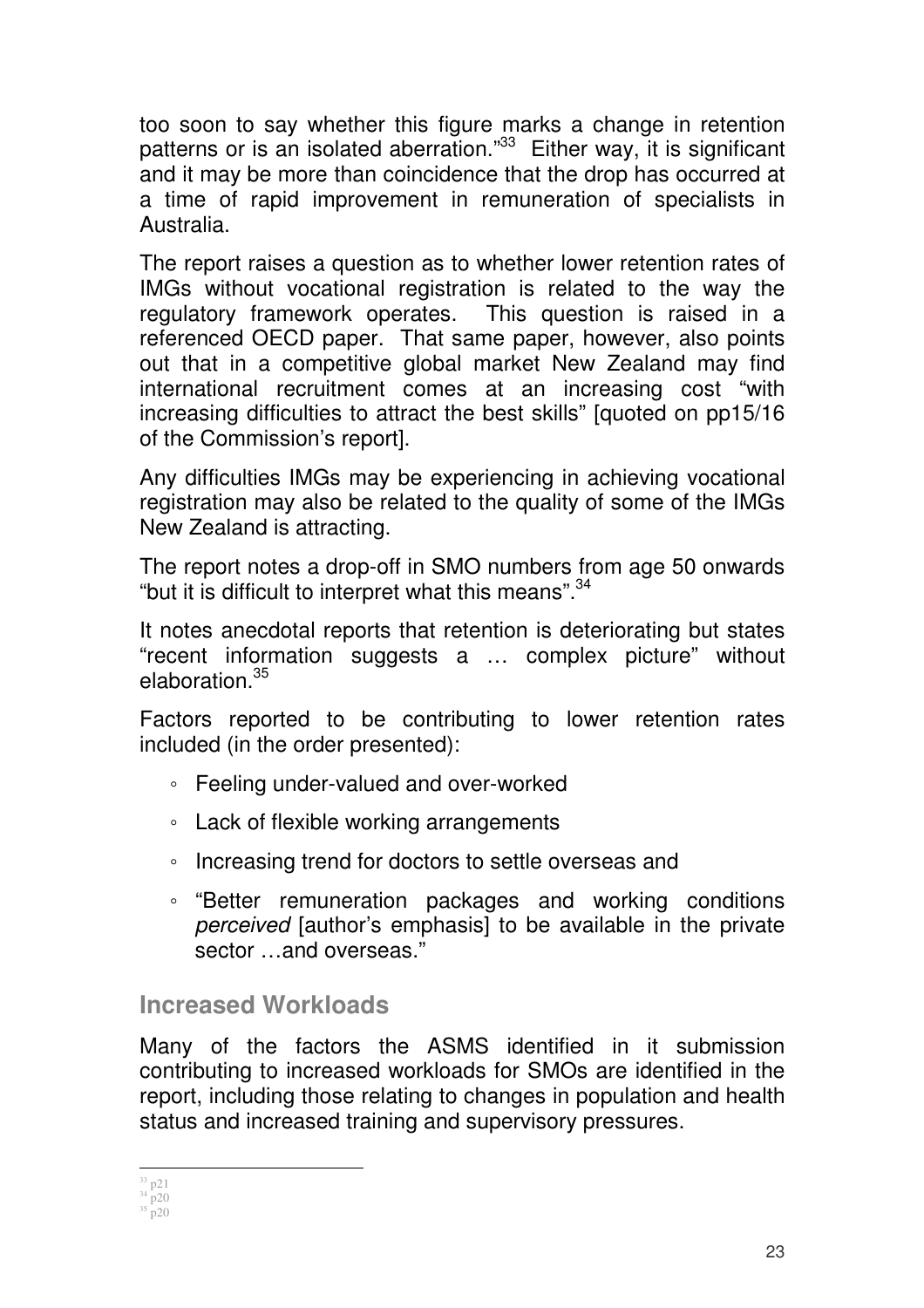**International Demand: flows to Australia** 

The report notes Australia employs around 1640 doctors who obtained their first qualification in New Zealand. This represents about a sixth of the New Zealand medical workforce. Reasons given as to why Australia is a "primary competitor" for New Zealand's medical workforce include:

- Geographical proximity
- Cultural similarity

Common colleges making qualifications immediately transferable, and

◦ "Australia generally offers superior pay and pay-related conditions to comparable roles in New Zealand"<sup>36</sup>.

Despite an ASMS survey showing that New Zealand lost at least 80 specialists to Australia in the 18 months to July 2007, the Commission says "there is no data we have seen which shows large numbers of New Zealand SMOs currently relocating to Australia".<sup>37</sup>

It adds that "Australia has limited capacity to absorb large numbers of New Zealand SMOs, especially given that it has greatly increased its internal production of SMOs."<sup>38</sup> The Commission provides no evidence to support this. As the Commission report itself says, "Australian states [are] competing with each other for scarce skills."<sup>39</sup> As in New Zealand, the increased medical training capacity will not impact on the SMO workforce for many years.

### **Pay relativities**

The Commission has estimated (based on the data in Appendix 8 its report) there is a 30%-35% difference in remuneration between New Zealand and Australian SMOs, but that this largely reflects a 28% wage gap between Australian and New Zealand in general. The Commission concedes there may be a factor of 5% where New Zealand SMOs are behind in relation to the rest of the New Zealand population, compared with Australian SMOs and the Australian population.

 $\overline{a}$ <sup>36</sup> P23

 $37 p65$ 

 $38$  p65  $39^{1}$  p64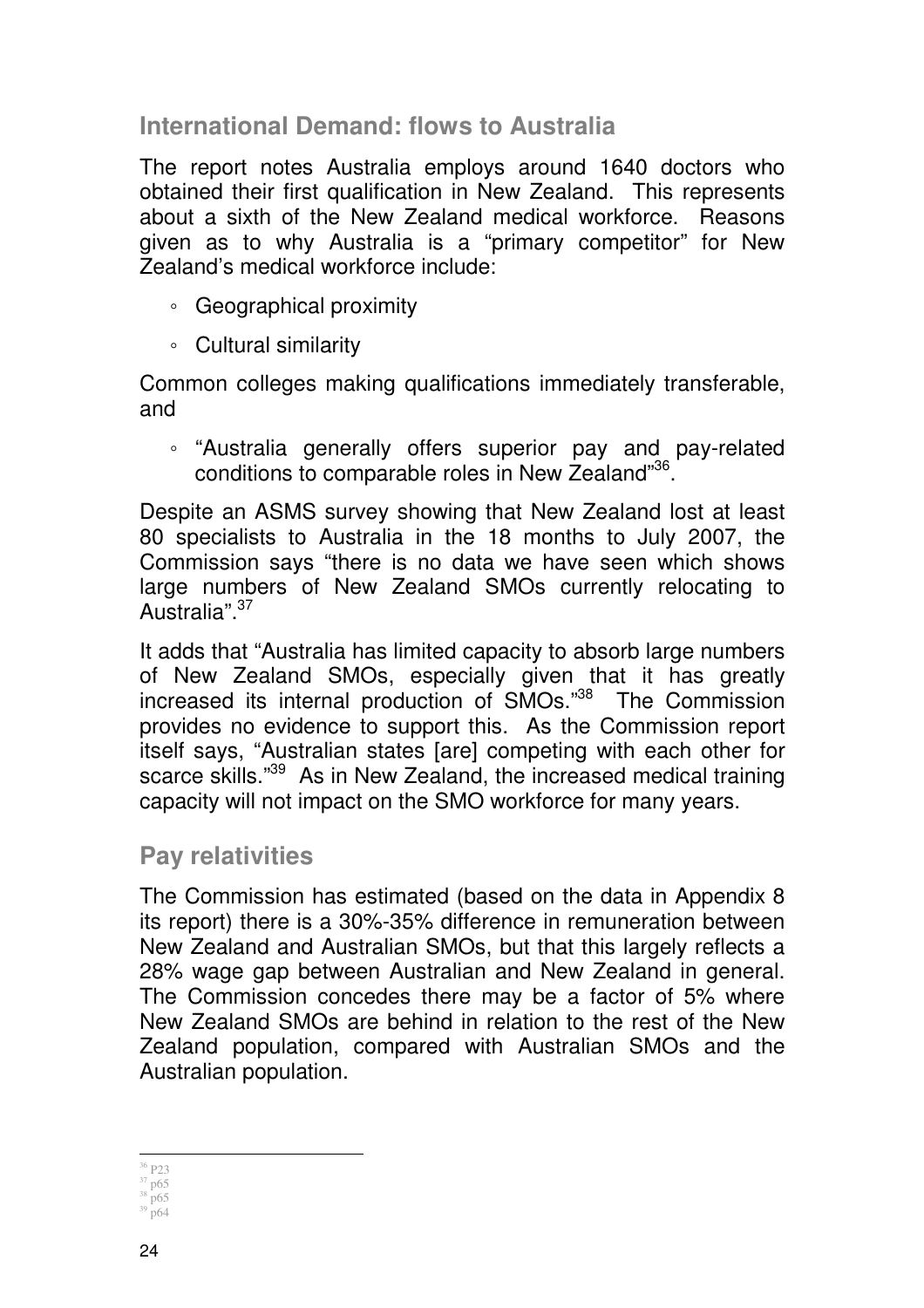This is a specious argument. More so than most  $-$  if not all  $-$  other occupations, New Zealand medical specialists are part of an Australian medical specialist labour market. Unless one is in a specialty with significant earning capacity in the private sector, with our common training system New Zealand specialists can just as easily find a satisfying job in Australia earning much more. They are more integrated into Australia than most other occupations and therefore the 35% gap is a real gap rather than a gap discounted by 28%. A 5% salary increase would, for example, do nothing to allow New Zealand to compete against Australia for overseas specialists and would do little to stop the loss of specialists from New Zealand to Australia.

A positive feature of the report is that it accepts averaging of collective agreement terms and conditions for determining the collective pay gap. To get to 35% the commission selected four states – Victoria, New South Wales, Queensland and South Australia. But there are two faults with this:

- It compares the top steps of the Australian scales with New Zealand's top step but the Australian scales are all much shorter than New Zealand's as well as going much higher than New Zealand (the comparison should have been the average of the top Australian steps to the equivalent step number in New Zealand).
- It excludes Western Australia where one of the largest settlements was recently negotiated.

If the correct step comparisons had been made the pay gap would have been around 42% and if Western Australia had been included the pay gap would have been 49%.

In Australia there is a system known as 'salary sacrifice' or 'salary packaging'. Certain items (such as cars, superannuation and in some cases mortgages and meals) can be essentially bought for you by your employer without being counted as part of your salary and therefore without you paying tax on them. Some employers then have to pay a fringe benefit tax on these items as they would in New Zealand and this will often mean that they pass these costs on to employees. (It is this system that has essentially eliminated many fringe benefits in the New Zealand private sector. They have never been a major factor in the public sector.) Public hospitals, in Australia, are classified as public benevolent institutions and do not have to pay fringe benefit tax on salary sacrificed items under a designated amount. In addition items used primarily for a work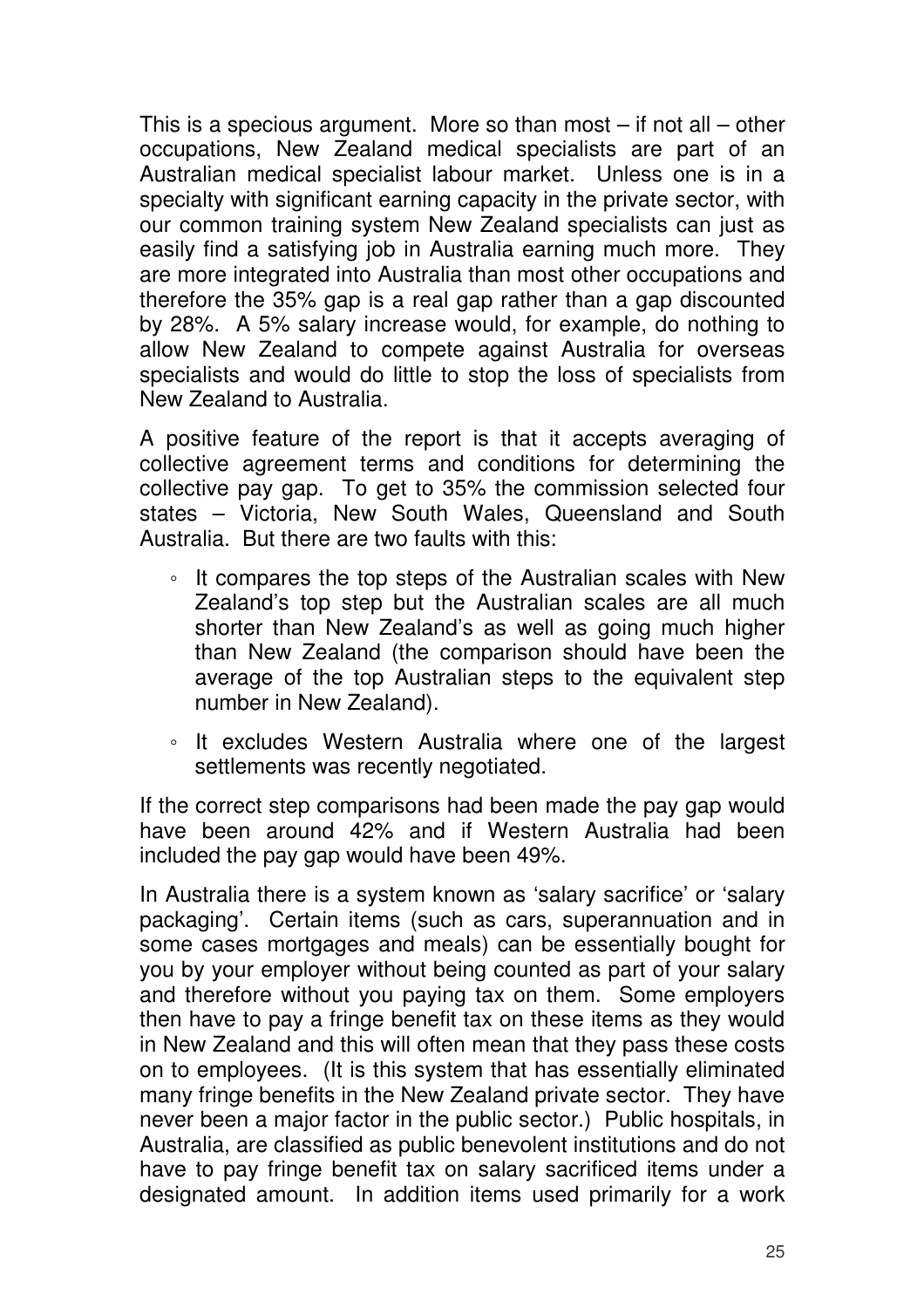process appear to be exempt from fringe benefit tax. As well it appears that superannuation contributions made by an employer as part of a salary sacrifice arrangement are taxed as an employer contribution to superannuation (taxed within the fund). Consequently we hear from many senior doctors that they have received a much greater financial benefit from going to Australia than the actual amount of their salary and Australian tax rates would suggest.

The Commission concludes that closing the pay gap with Australia may not be a successful strategy to retain SMOs but that "DHBs will need to consider redistributing funds if necessary within the current spend" and that "money is better committed to retain a committed permanent workforce rather than paying high rates to attract locums".

There is also brief consideration of starting rates compared with RMOs which the Commission believes could be easily addressed by DHBs in negotiations.

The Commission concludes:

"While discussion around pay and conditions are properly the role of the parties ... it is important that the parties consider the complexity of establishing relativities in their discussions and the minimal impact it is likely to have on long-term SMO retention relative to other measures that can be taken to address the push-factors identified in this report." [Commission's emphasis $1^{40}$ 

**"Push" v "Pull" factors** 

The Commission report states that while the differences in pay and conditions may seem a strong pull factor, "there is some empirical evidence that suggests push-factors may be a more important consideration…"<sup>41</sup>

This evidence, according to the paper, shows Canada "has a relatively low outflow of doctors compared to New Zealand, despite there being an absolute and relative improvement in living standards for SMOs associated with a move from Canada to the USA.

 $\overline{a}$  $40$  p45  $41$  p24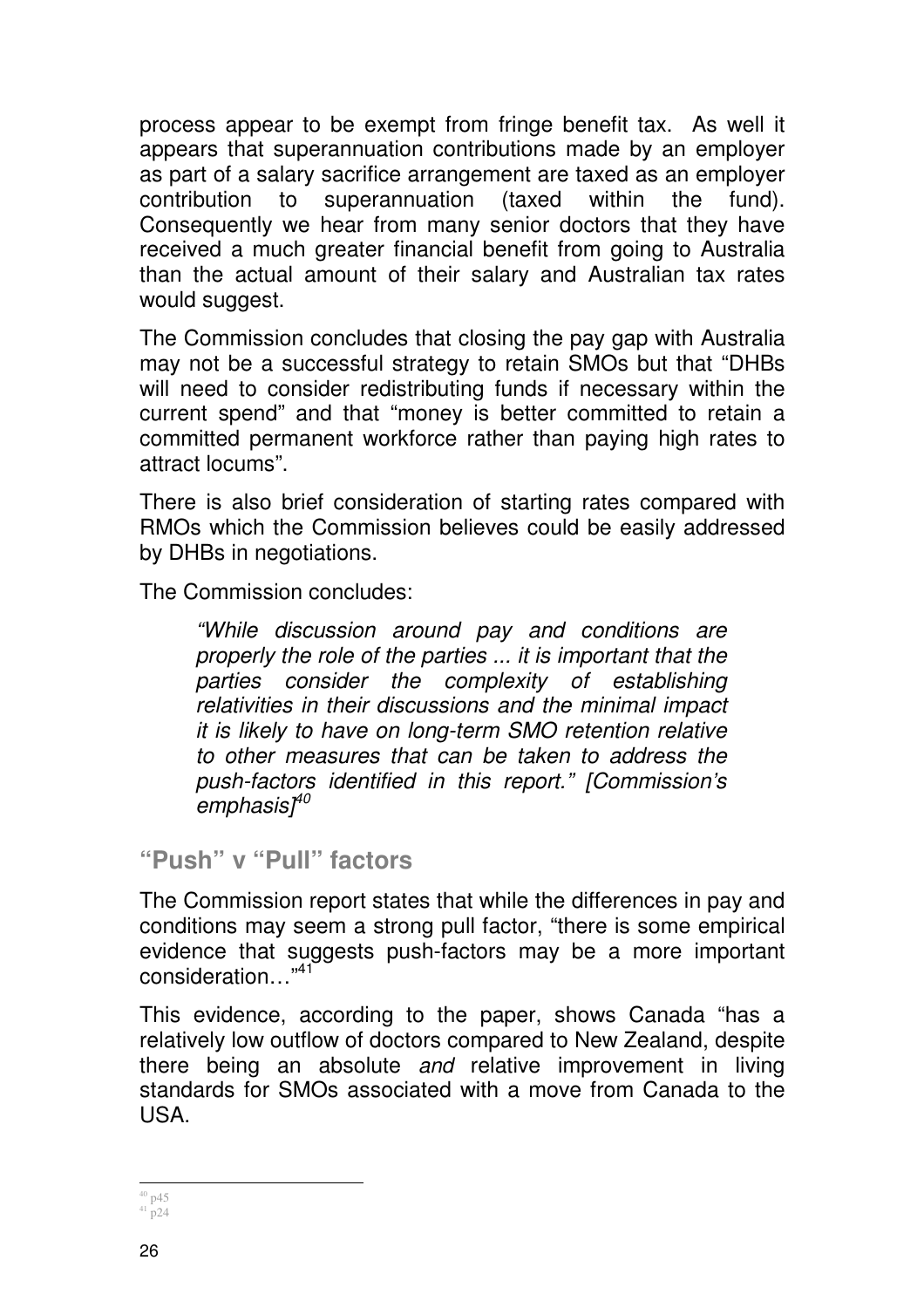The evidence rests largely on one draft paper  $-$  a paper "not intended for citation, quotation or other use in any form<sup>342</sup> concerning migration of doctors between Canada and the United States, and by linking Canadian migration statistics with OECD data on American and Canadian physician incomes.

Given that the Commission repeatedly emphasises the importance of "push" factors over "pull" factors, based partly on this evidence, the response to this argument is more detailed than other matters raised in this analysis.

- The Commission paper has overlooked other empirical evidence on Canadian physician migration that indicates the "pull" of higher incomes is indeed significant. We referred to several papers providing this evidence in our submission [see Repairing the Leaking Bucket pp81/82].
- Empirical evidence suggests that the true extent of Canadian migration to the United States is underestimated and indicates that the number of Canadian-educated specialists practising in the United States in 2006 represented nearly one-fifth of the Canadian specialist workforce.<sup>43</sup>
- Putting aside questions over the accuracy of migration data, an area where there appears to be general agreement in the international literature is that since the early part of this decade the numbers of doctors leaving Canada have decreased while the numbers returning from abroad have increased, resulting in Canada having a net increase in migration for several years in a row.
- As pointed out in our submission, the positive Canadian migration pattern has occurred at the same time that Canadian physicians' income has increased. An OECD paper comparing the incomes of GPs and specialists across 14 countries – using the same data quoted in the Commission's paper – shows self-employed Canadian specialists' income increased on average by 4.6% in real terms between 1995 and 2003, while their counterparts in the United States saw a decline in income of about 3% in real terms over the same period, and while the American average wage increased by 15%. The data does not include

 $\ddot{\phantom{a}}$ <sup>42</sup> Grepin K, *Brain Drain or Brain Train?* A longitudinal analysis of Canadian physician migration, working paper, Harvard University programme in Health Policy, May 2008

<sup>43</sup> Phillips RL et al, "The Canadian contribution to the US physician workforce", *CMAJ*, April 2007; 176(8)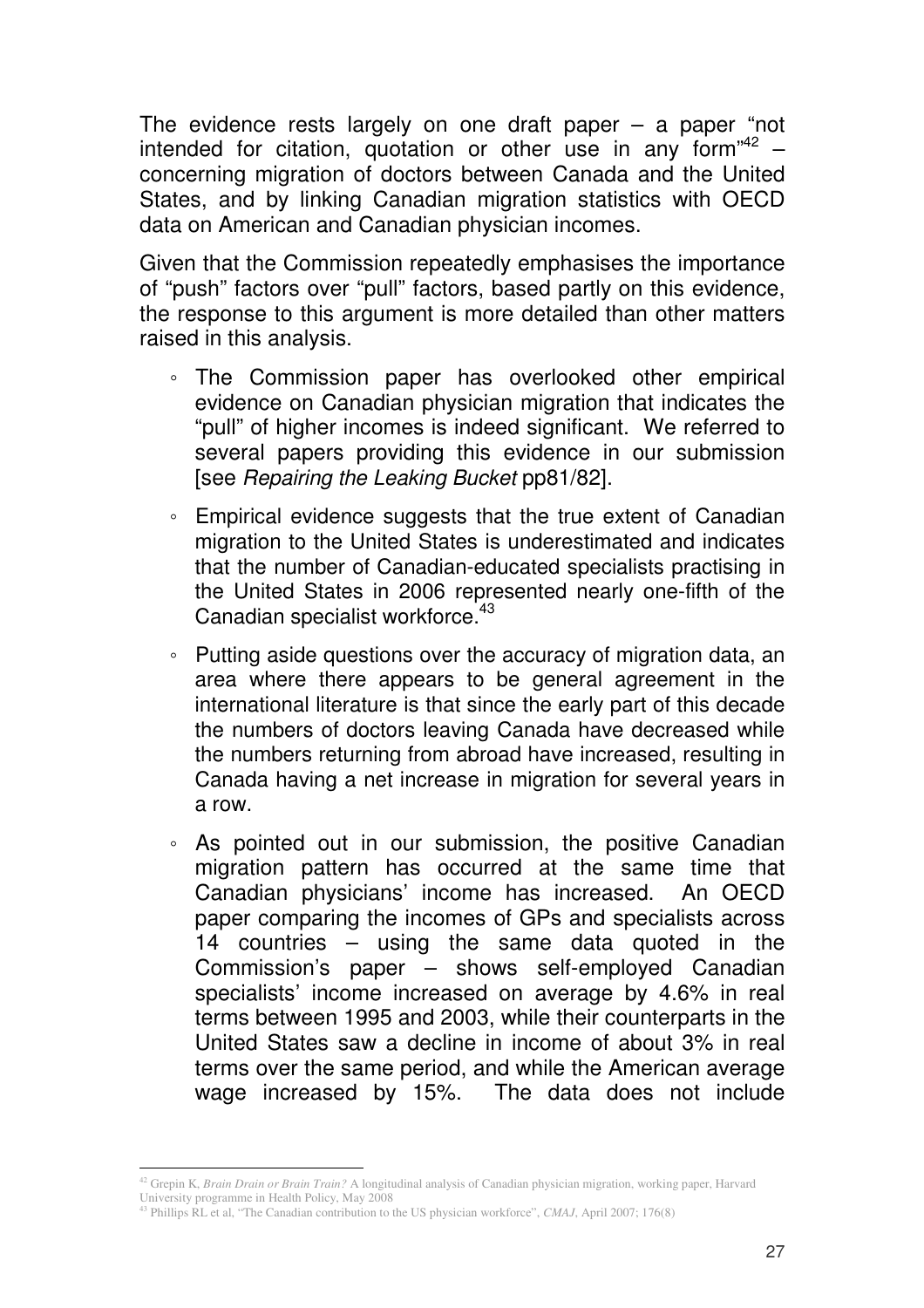comparisons on salaried medical specialists.<sup>44</sup> Another study estimates the average income of surgical specialists in the United States dropped by 8% in real terms between 1995 and  $2003^{45}$ 

Annual surveys conducted by the Medical Group Management Association (MGMA) indicate specialists' income, on average, has continued to decline in real terms over recent years in the United States. On the other hand, data from the Canadian Institute of Health Information shows total payments to Canadian physicians overall has continued to stay above the rate of inflation over recent years, as detailed in our submission. The weight of evidence, then, does not support the Commission's assertion that Canadian doctors have been returning at a time when the pay differentials between the United States and Canada have been widening – quite the opposite. The evidence therefore does not support the suggestion that "push" factors may be more important than "pull" factors (eg higher incomes).

- Despite an evident closing of the gap between Canadian and American incomes, the latter  $-$  at face value at least  $-$  still remain significantly higher than the former. However, it is well recognised that practising in the United States can incur significant costs, including high malpractice insurance fees, having the effect of reducing the gap in net income. This is recognised in the paper quoted in the Commission's paper: "it could…be true that many Canadian physicians expected to earn more abroad but one they arrived they realised that they had not factored in certain costs…or significant changes in the reimbursement of physicians and chose to return home."<sup>46</sup> The same argument does not apply with respect to the wide salary gap between New Zealand and Australian SMOs, as calculated by the Commission, which takes into account all significant costs.
- The Commission's paper has not recognised that the effect of "pull" factors can exacerbate or even create "push" factors. In particular, the loss of staff overseas has a consequence for those who remain, who are often faced with increased workloads, longer hours and, ironically, an increased dependency on locums and overseas recruits.

 $\ddot{\phantom{a}}$ <sup>44</sup> Fujisawa R and Lafortune G, "The remuneration of general practitioners and specialists in 14 OECD countries: what are the factors influencing variation across countries?", *OECD Health Working Papers No 41*, December 2008.

<sup>45</sup> Ha T and Ginsburg P, "Losing Ground: Physician Income, 1995-2003, *Tracking Report No 15*, Centre for Studying Health System Change, Washington DC, June 2006.

 $46$  Grepin (2008)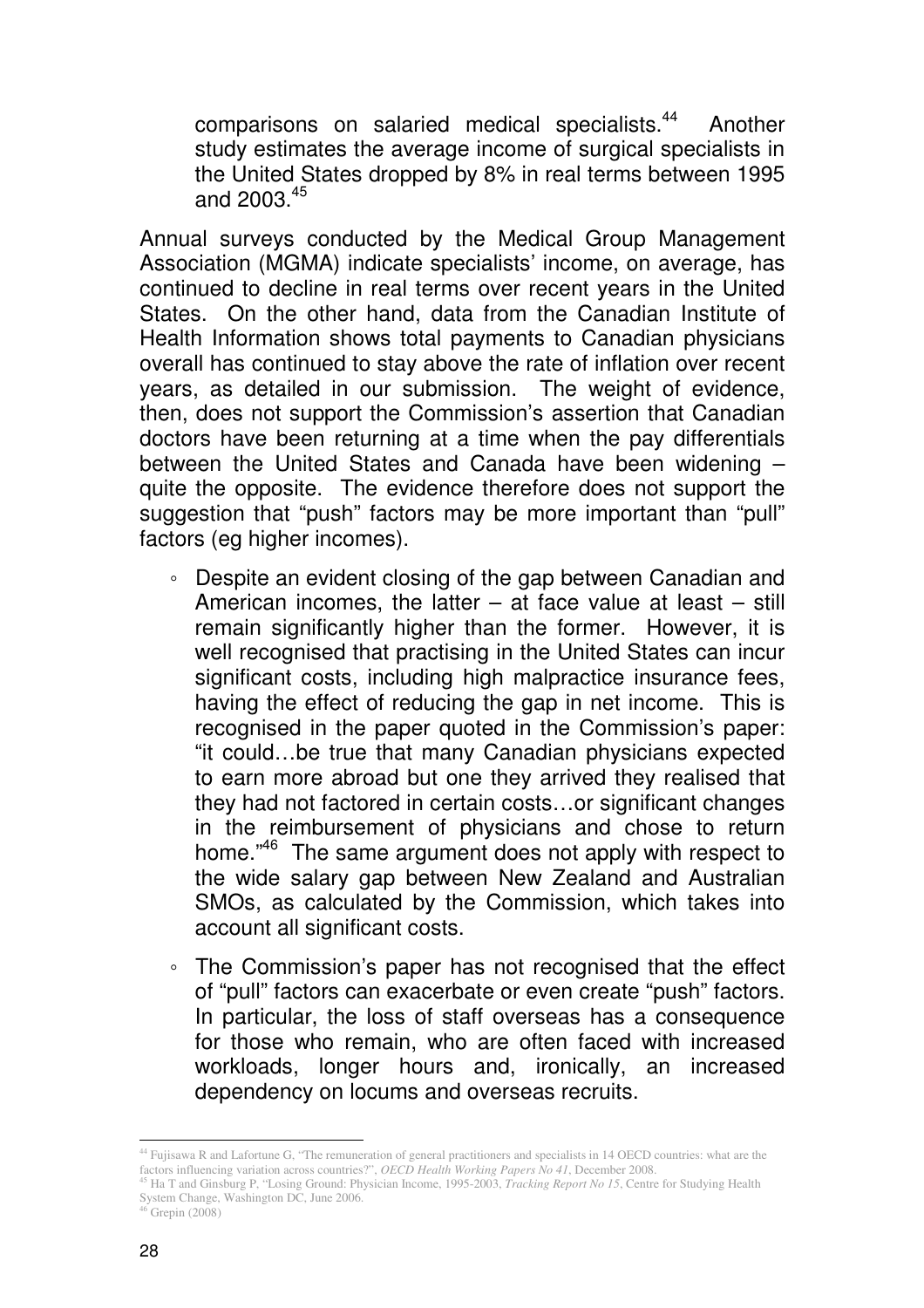◦ There are many examples around the world where the "pull" of increasing incomes is used as a key recruitment and retention tool, including the three countries with we traditionally compare ourselves, and are our main competitors for skills – Australia, Britain and Canada. The implication of the Commission's paper is that these and many other countries around the world are misguided.

The Commission's report in fact gives inconsistent messages on the importance of the pull of more competitive pay and conditions elsewhere. On the one hand it says:

"[Increasing global competition] could make the New Zealand-trained health professionals harder to retain, and attracting the potential pool of foreign recruits more difficult.<sup>"47</sup>

"Australia is the primary competitor for New Zealand's medical workforce for a number of reasons, including... [it] generally offers superior pay and pay-related conditions to comparable roles in New Zealand."<sup>48</sup>

"[There is] an increase in the share of senior medical officers who work in the private sector as an alternative to emigration in a response to knowledge of international pay differentials<sup>,49</sup>

"Australian SMOs earn relatively more…than do their New Zealand counterparts in comparison to their fellow citizens. Intuitively, it seems that this may be a consequence of Australian states competing with each other for scarce skills, with New Zealand caught in the slipstream.<sup>50</sup>

The Commission then indicates some uncertainty about the pull factor:

"While acknowledging that good pay and conditions are important, the primary focus of [SMOs'] concern was frustration with an environment which does not appear to value and adequately support their key roles<sup>751</sup>

"Given the proximity of Australia within the same labour market the SMO remuneration disparity is clearly a relevant factor for consideration. Whether closing the gap is likely to

 $\ddot{\phantom{a}}$  $47$  p16

 $48 \frac{r}{p}$ 23  $^{49}$  p64

 $50 \frac{1}{p}64$ 

 $51 \frac{1}{p}44$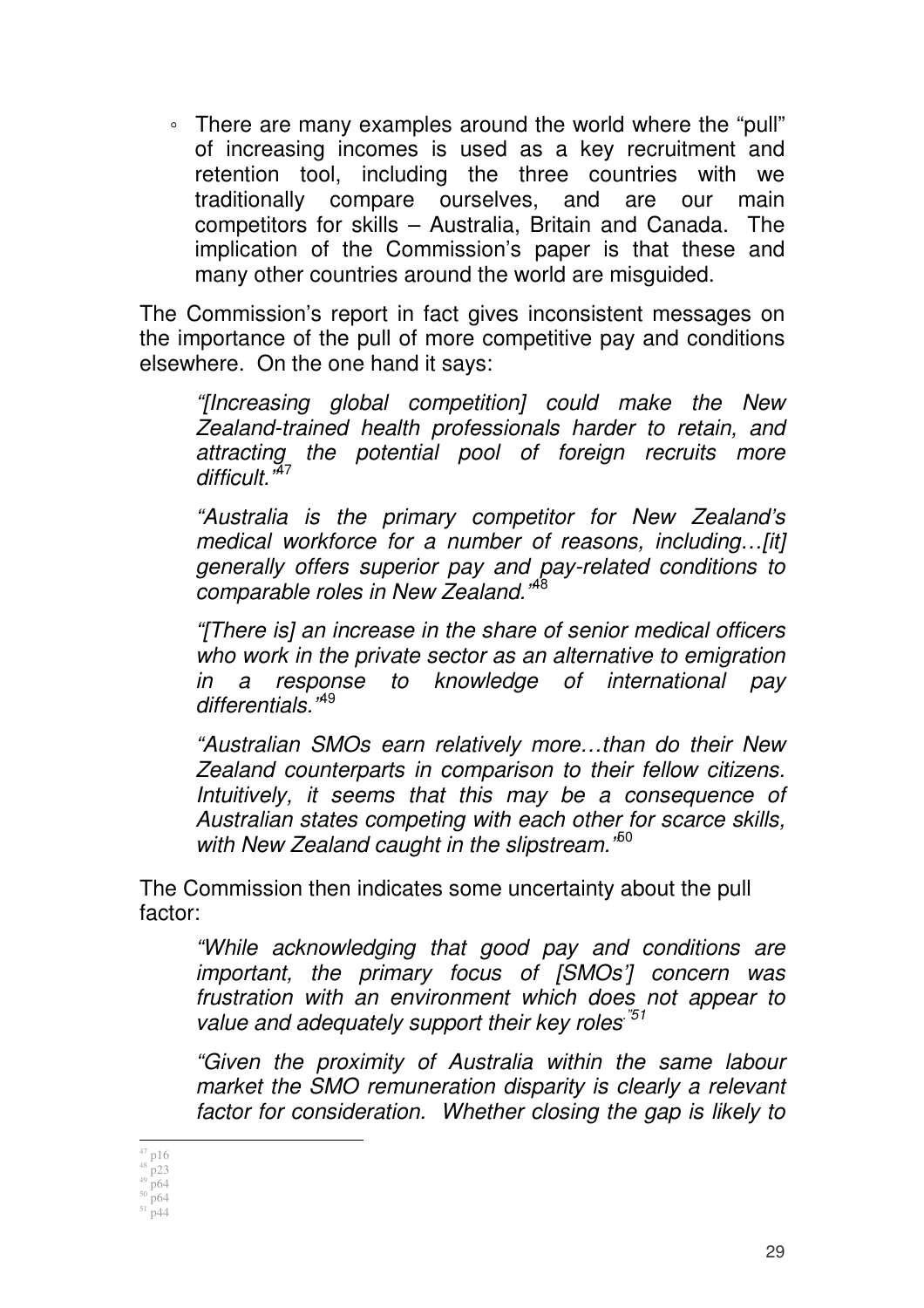be a strategy which ensures retention of SMOs in New Zealand is, on the evidence available, unclear.  $152$ 

The Commission then indicates more certainty without providing further evidence to explain the change in view.

"While discussion around pay and conditions is properly the role of the parties…it is important the parties consider…**the minimal impact it is likely to have on long term SMO retention relative to other measures that can be taken** to address the push factors identified in this report" [Commission's emphasis].<sup>53</sup>

The Commission repeatedly points out that "push" factors (ie poor relationships with management) rather than issues of income were stressed by SMOs during the consultation process.

However, it is not a surprise to the ASMS that many SMOs who turned up at the consultation forums found it more comfortable to raise frustrations about management rather than dissatisfaction with their personal incomes.

Any observer of the far larger stop-work meetings during the last MECA negotiations would certainly have received a different impression. The support for industrial action by ASMS members (9 out of 10 balloted) ought to have cleared any doubts about the strength of feeling about pay and conditions.

The Commission agrees with a suggestion that if SMOs had better relationships with management and a generally improved environment where they were better valued and supported, then they would be less inclined to seek higher incomes. $54$  The suggestion is not substantiated. The Commission does, however, recognise the "significant, detrimental influence" of managerialism in our hospital services since 1990.<sup>55</sup> The Commission's strong statement on managerialism and the call for change is welcome. The ASMS will continue its efforts to gain traction for change. However, the Commission's comments highlight the extent to which managerialism has been entrenched in the system for many years. So even if one agreed with the idea that a changed management culture would reduce wage expectations, realistically it is not a solution to contemplate in the foreseeable future.

 $\overline{a}$  $52$  p44

<sup>53</sup> p45

<sup>54</sup> p44  $55 \text{ p}60$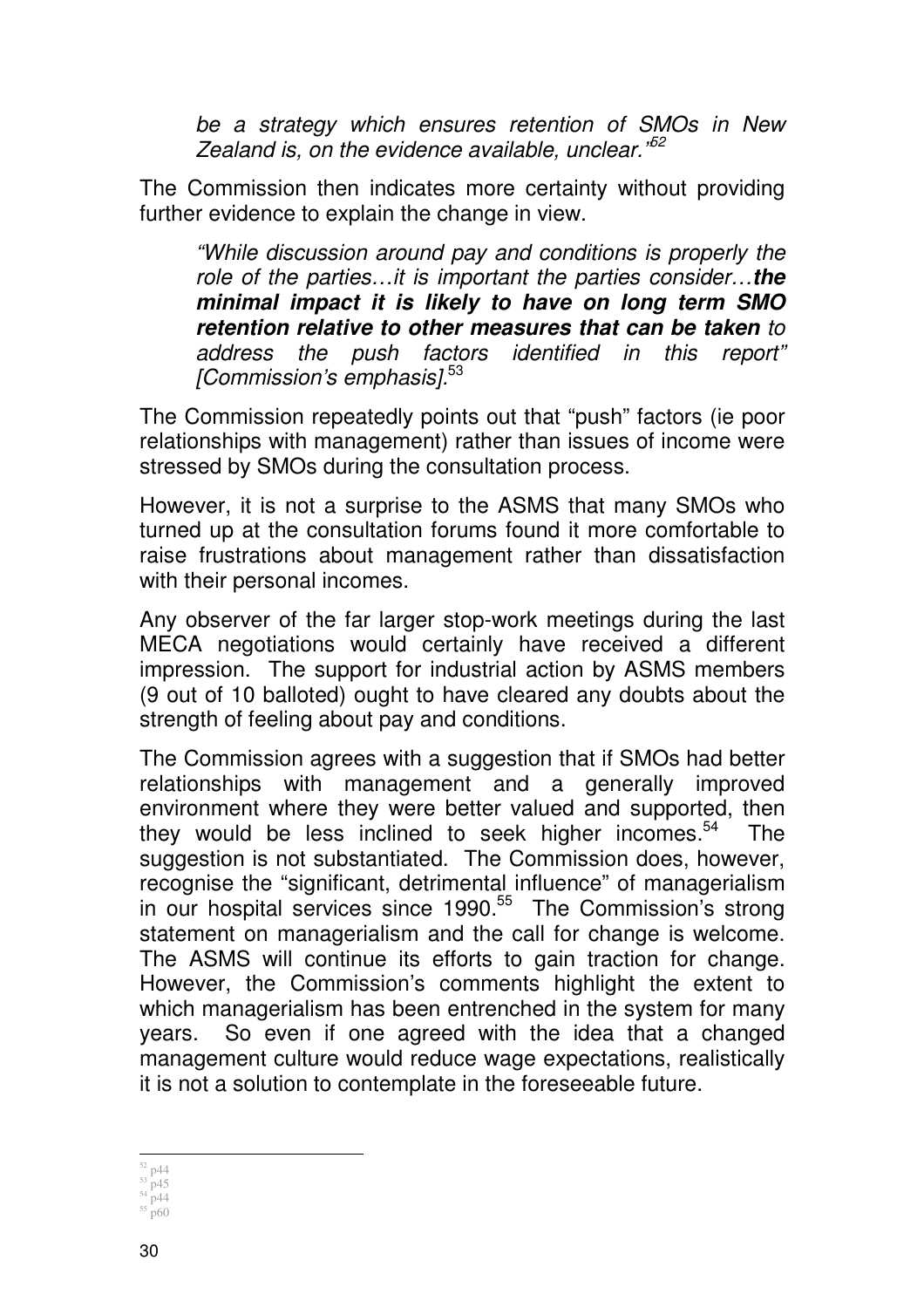# **Balancing Supply and Demand**

The Commission acknowledges that importing foreign-trained SMOs to address shortages "will be difficult in a highly competitive global market".<sup>56</sup>

On the matter of workforce supply, the Commission says that "without better information it is difficult to determine whether a [workforce supply] crisis exists, what the nature of the crisis is, and how best to address it."<sup>57</sup> Later in the report the Commission has become certain, saying that the current situation is "a worrying but not yet crisis level of medical specialist vacancies"<sup>58</sup> but does not indicate what prompted the change of view. The current Minister of Health has described medical shortages as a "crisis".<sup>59</sup>

We agree that the lack of basic workforce data reflects the low priority given to workforce planning and development and limits the ability to properly understand what is happening. There is nevertheless a good deal of data available from a wide range of sources, much of it complied and referenced in our submission, which points to a crisis, gives some insight into the nature of the crisis, and ways that it could be addressed. That data, in large part, has not been considered in the Commission's report.

The Commission notes that in the future the larger cohort of doctors progressing through training "will require considerable input from SMOs to provide that training". It adds: "SMOs need to play a much stronger role in the training, supervision, management, and mentoring of doctors to support resident medical officers to stay engaged in training..."<sup>60</sup> It does not, however, discuss any further the resulting increased pressure on SMOs' workloads, as well as the additional supervisory pressures relating to increased use of locums and the ongoing dependency on large numbers of IMGs, as identified earlier in the report.

Rather than suggest the logical solution might be to increase the SMO workforce, the Commission recommends there be "a much stronger sense of team so that SMOs can …determine appropriate levels of delegation with confidence".<sup>61</sup>

 $\frac{58}{11}$  p62

 $\ddot{\phantom{a}}$ <sup>56</sup> p27

 $57 \overline{\text{p27}}$ 

**<sup>59</sup> Health Minister's speech to launch the National Centre for Interprofessional Education and Collaborative Practice, 26 February 2009. Tony Ryall: New Zealand Medical Association Conference, 20 June 2008.**  $60$  p28

 $61$  p28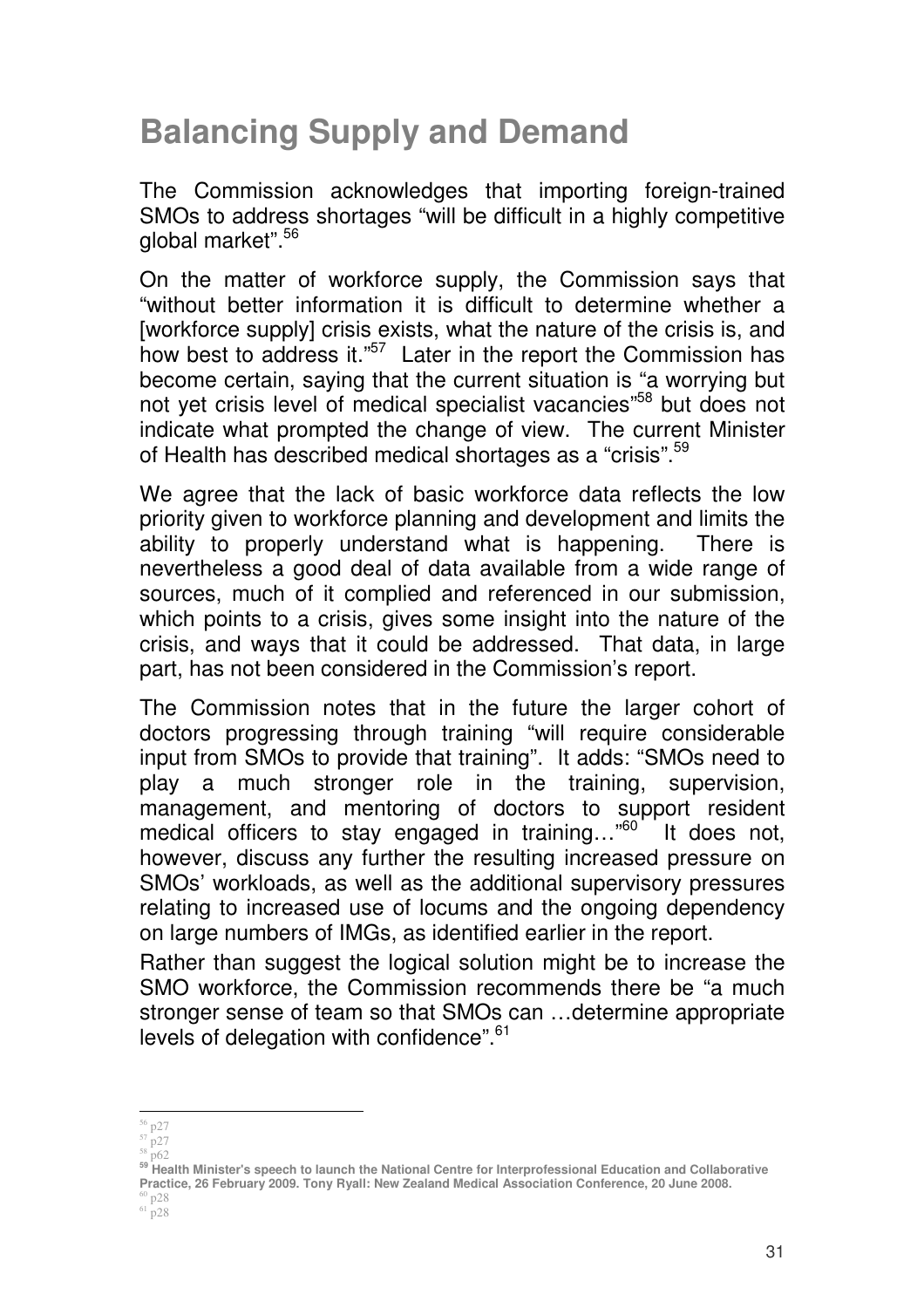Later in the report the Commission suggests, "Reducing RMO roles may help to fund an increased investment in SMO roles and provide better incentive for those in vocational training."<sup>62</sup> It is unclear what this means, given the plans to increase the supply of New Zealand medical school graduates.

### **Improving international recruitment and retention**

DHB managers and clinical leaders identified that the pay and conditions offered in other jurisdictions, and Australia in particular, have reduced their ability to recruit in a competitive global market.<sup>63</sup>

The Commission believes "there is scope to promote New Zealand more aggressively as a potential job market to SMOs"<sup>64</sup> but it is unclear as to what specific aspects of SMO positions might be promoted more aggressively.

Fragmentation, with 21 DHBs competing with each other, is seen as a hindrance to international recruitment. A more collaborative, regional approach to recruitment is recommended but this would appear to require a reorganisation of the way most SMOs are employed (ie extending employment across DHBs).

The Commission heard consistent feedback from SMOs that IMG registration processes are complex, unclear and cumbersome, to the point where New Zealand was losing potential recruits discouraged from applying in the first place or dropping out of the process in frustration.

A streamlined IMG registration process is recommended to process applications more speedily and effectively in order to improve our ability to attract, recruit and retain IMGs. This would involve:

- National leadership
- Collaboration between DHBs, the Ministry, DHBs and the colleges
- Adequate resourcing
- Better accountability for all parties
- The Commission also recommends encouraging the return of New Zealand trained SMOs overseas by maintaining

 $\ddot{\phantom{a}}$  $62$  p44

 $63$  p64  $64 \text{ p30}$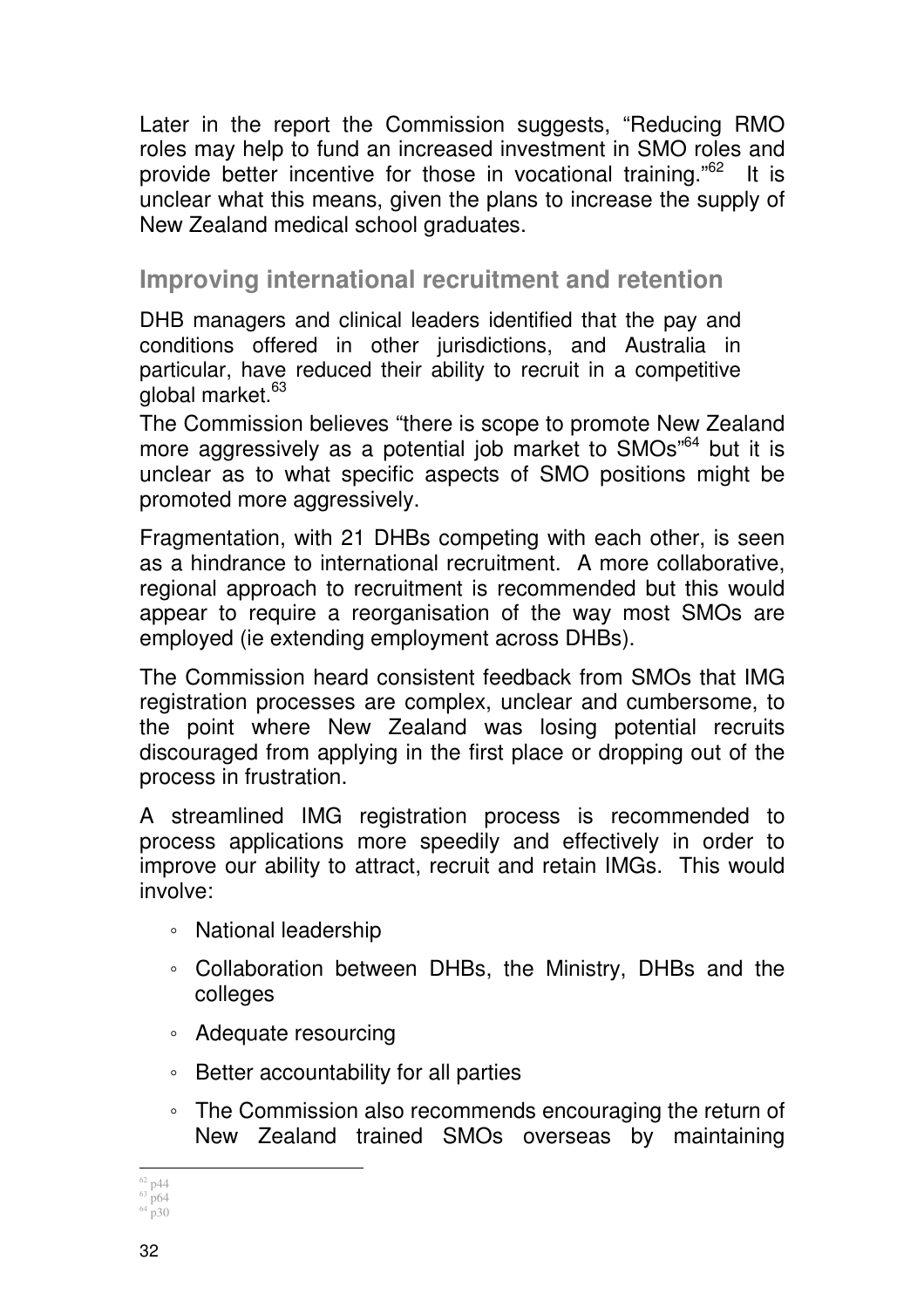frequent contact with them while they are away, and making an explicit commitment to employ them on their return.

The report says around 90% of foreign-trained IMGs at specialist level remain permanently in New Zealand.<sup>65</sup> In fact the MCNZ data show that over a period of eight years only 70% of IMG vocationally registered graduates are retained, and the retention rate appears to be declining, with the most recent figures showing 20% of the IMG cohort were lost in the year following vocational registration.

### **Improving local recruitment**

Three strategies to improve recruitment of New Zealand-trained SMOs are suggested. Briefly, they involve:

- A more streamlined recruitment effort, taking a more collaborative, regional approach as mentioned above, which will require a reorganisation of the way services are provided across DHBs.
- Ensuring that doctors have a positive work experience during the course of their training to become specialists, and maintaining a good relationship with them over time.
- Managing growth in the SMO "casual locum" workforce. The Commission understands the SMO locum workforce is growing. On the one hand it says "an increase is not inherently bad" but in the same paragraph it points out: "Casual locums provide poor continuity of care…interfere with effective teamwork and raise safety concerns...".<sup>66</sup> Increasing the use of locums was recognised as a costly option. "There is a need to be proactive in managing the risk $^{107}$

All of the above, in theory, may be helpful, but there is no recognition on how current shortages will affect their ability to be implemented. The list in effect requires the shortages to be addressed before recruitment can be improved.

The Commission provides a number of factors that affect recruitment of SMOs. They are, in the order that they appear:

◦ career opportunities for SMOs and their family members

 $\ddot{\phantom{a}}$ <sup>65</sup> p29

<sup>66</sup> p34  $67 \overline{\text{p}}35$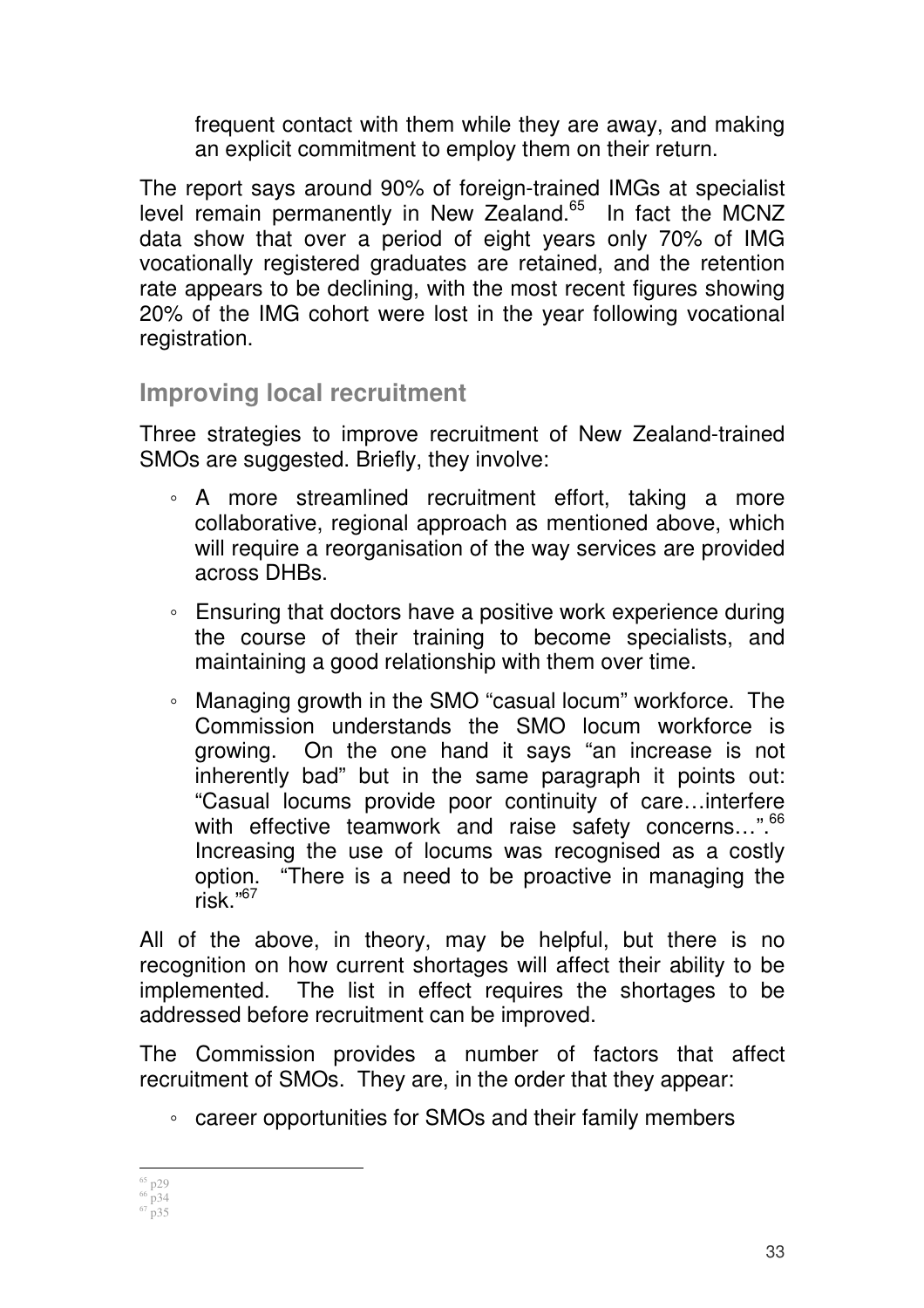- scopes of practice and insufficient work volumes for subspecialists
- opportunities to be involved in the training of RMOs and in research
- DHB resources to fund professional development opportunities
- access to the latest clinical technology
- the quality of collegial relationships and support with the DHB
- the workload from on-call rosters because of working in small teams
- opportunities to supplement income through work in private practice
- DHB resources for recruitment initiatives
- social and cultural support networks within the local community
- DHBs' need for full-time SMO positions
- remuneration

Arguably, most of these factors are a reflection of New Zealand's size. The facilities, support and professional opportunities in rural and provincial New Zealand are more limited in comparison with the larger centres, and this is recognised in financial incentives to encourage doctors to work in those areas, such as the bonding schemes and the premiums DHBs pay to recruit in hard-to-fill positions<sup>68</sup>. A similar situation exists for New Zealand as a whole in comparison with countries such as Australia, Britain and Canada, where there is greater scope for professional development (as well as better pay and conditions of employment). This point is acknowledged earlier in the report [p 15]. This may in fact be a reason why IMGs from those countries have poor retention rates in New Zealand.

 $\ddot{\phantom{a}}$ <sup>68</sup> p13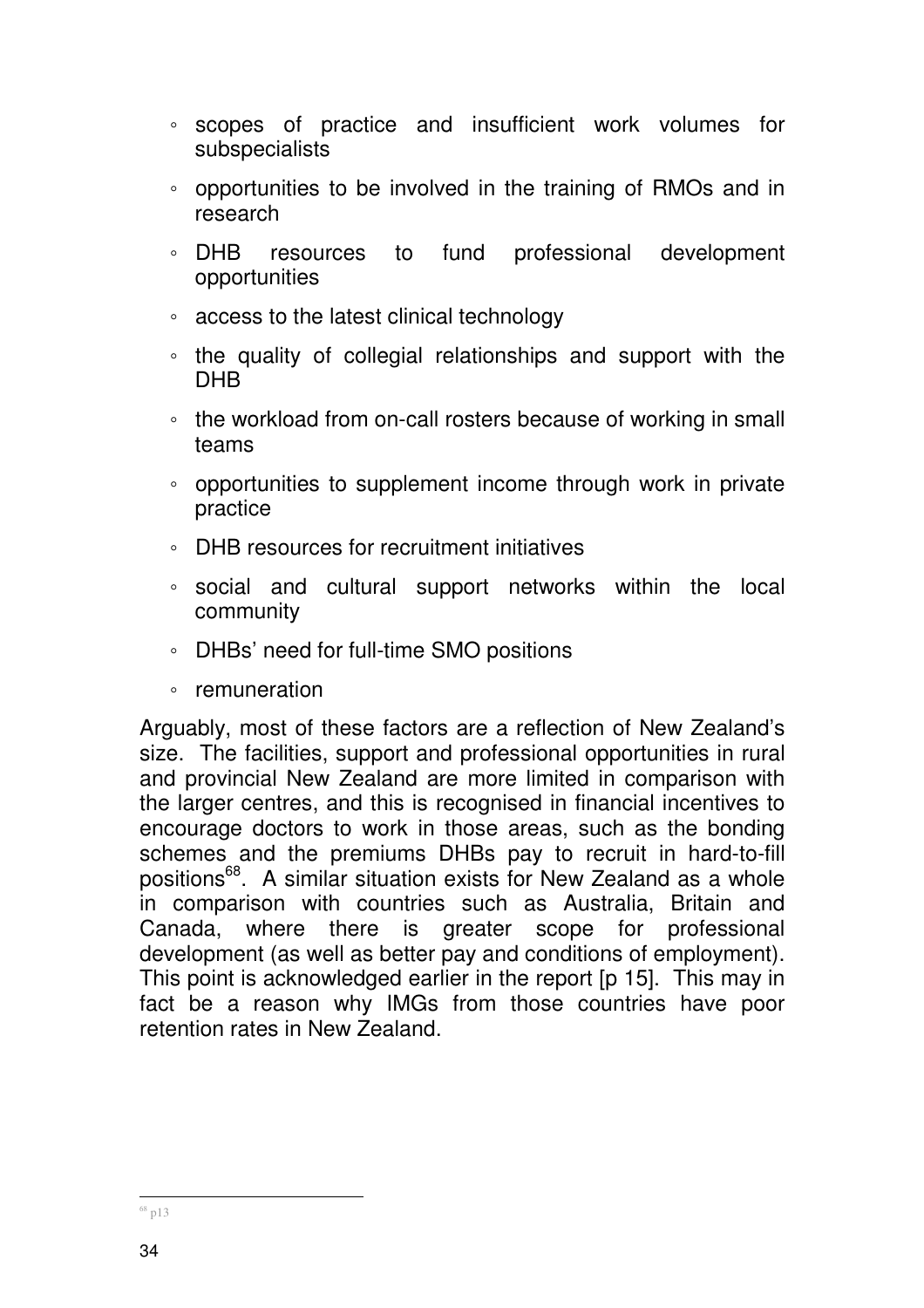### **Improving retention**

As previously discussed, the Commission heard through its consultation process that many SMOs felt undervalued and disempowered "and that it was this factor that drove them to leave rather than the attraction of better pay and conditions. Indeed, **this was one of the most powerful and compelling themes raised by individual SMOs** [Commission's emphasis] through the consultation process."<sup>69</sup>

Because of this, the Commission emphasises measures to improve SMOs' participation and influence in decision-making in order to improve retention. It outlines the issues contributing to SMOs' disempowerment and promotes clinical governance as a response to this.

"… New Zealand will be highly dependent on innovation and evaluation by health professionals to provide most of the impetus for the increased added value expected of health services. Implementation will need a strong partnership between managers and clinicians, using the available resources well, responding as needs change, and putting resources in the right place. It is important, therefore, to recognise the potential economic significance of clinical leadership and related input in adding value to the total health system. $v^{70}$ 

Suggestions on how to improve teamwork, and mutual respect and trust, include:

- Developing and supporting medical leaders, with DHB chairs to be responsible for advancing the clinical leadership of their respective organisations, including a "top level leadership programme".
- Building on initiatives such as the Time for Quality Agreement and the Health Sector Relationship Agreement through the current collaborative processes.
- Joint training, where clinicians can develop closer relationships with managers.
- Introducing mutual accountability measures where chief executives, boards, managers and clinicians share

l  $69$  p35  $^{70}$  p52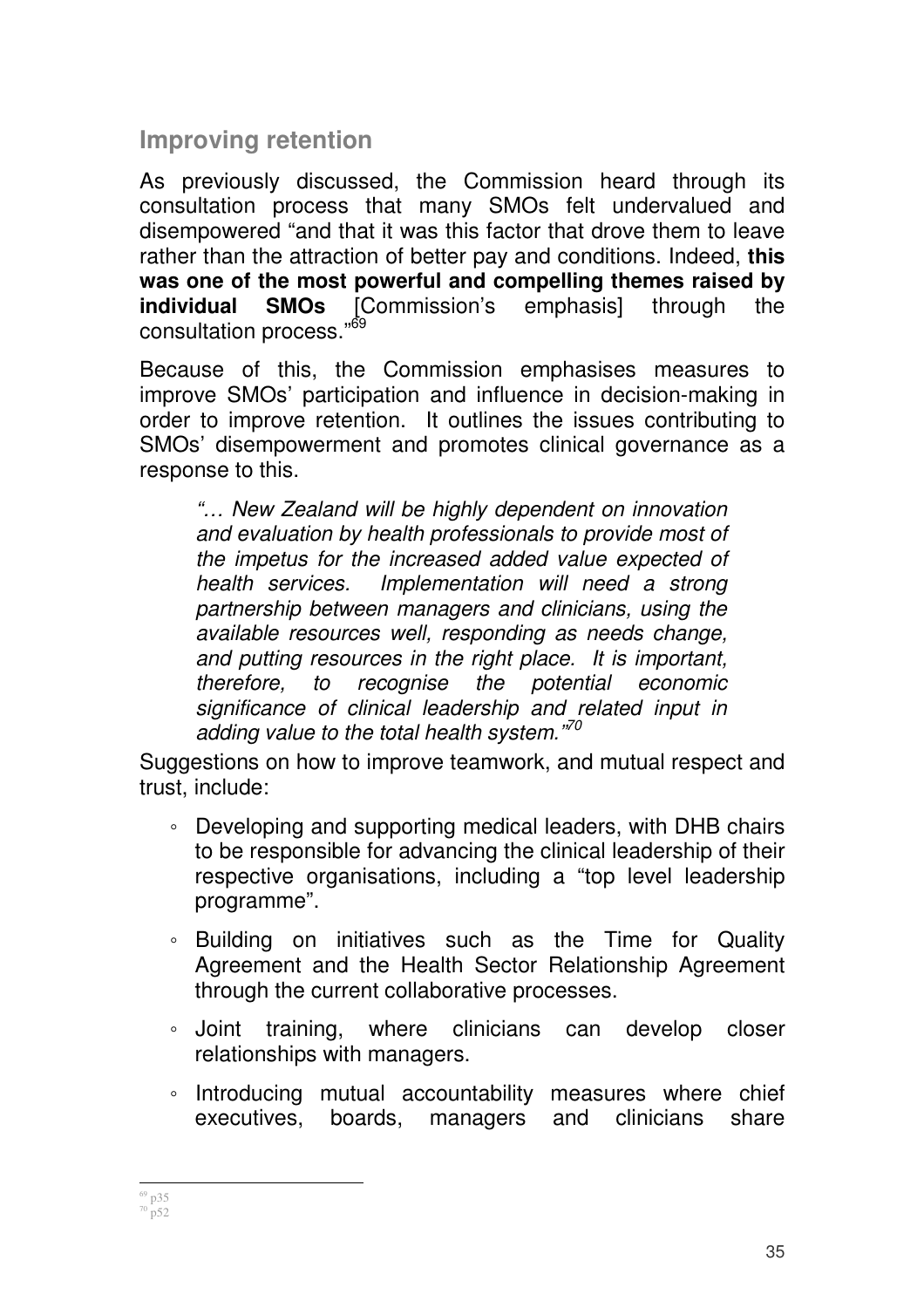accountability for the performance of the health system as a whole, including training.

We support such measures. They may well contribute to improving retention rates in the longer term.

#### **Meeting material needs**

The Commission also identified a need to ensure the necessary space, tools and support are available for clinical staff.

Again, we support this. As the Commission points out, the poor attention to meeting SMOs' material needs in some DHBs may be as much a reflection of poor management-SMO relationships as it is about the ability of DHBs to respond to those needs. As such, this issue may be seen as a part of the larger cultural issue identified elsewhere in the report, which realistically will take time to address.

#### **Flexible work arrangements**

The Commission recognises an apparently growing trend in a desire for better work-life balance.

The health system needs to find a way to accommodate the desire for shorter working hours to retain part-time participation in the SMO workforce rather than have people withdraw from the workforce altogether.<sup>71</sup>

The need to provide more flexible working arrangements for SMOs towards the end of their careers is also recognised. No suggestions on how this might occur are offered. Nor is there any acknowledgement of the effects that current workforce shortages have on the ability to introduce more flexible arrangements.

### **Reducing onerous workloads**

Onerous clinical workloads were another commonly raised issue. It was noted that SMOs in DHBs tended to work longer hours than those in private practice.

The main causes of heavy workloads "were said to be":

- Persistent and significant staff shortages
- Providing cover for other SMOs during leave

 $\ddot{ }$  $171 p41$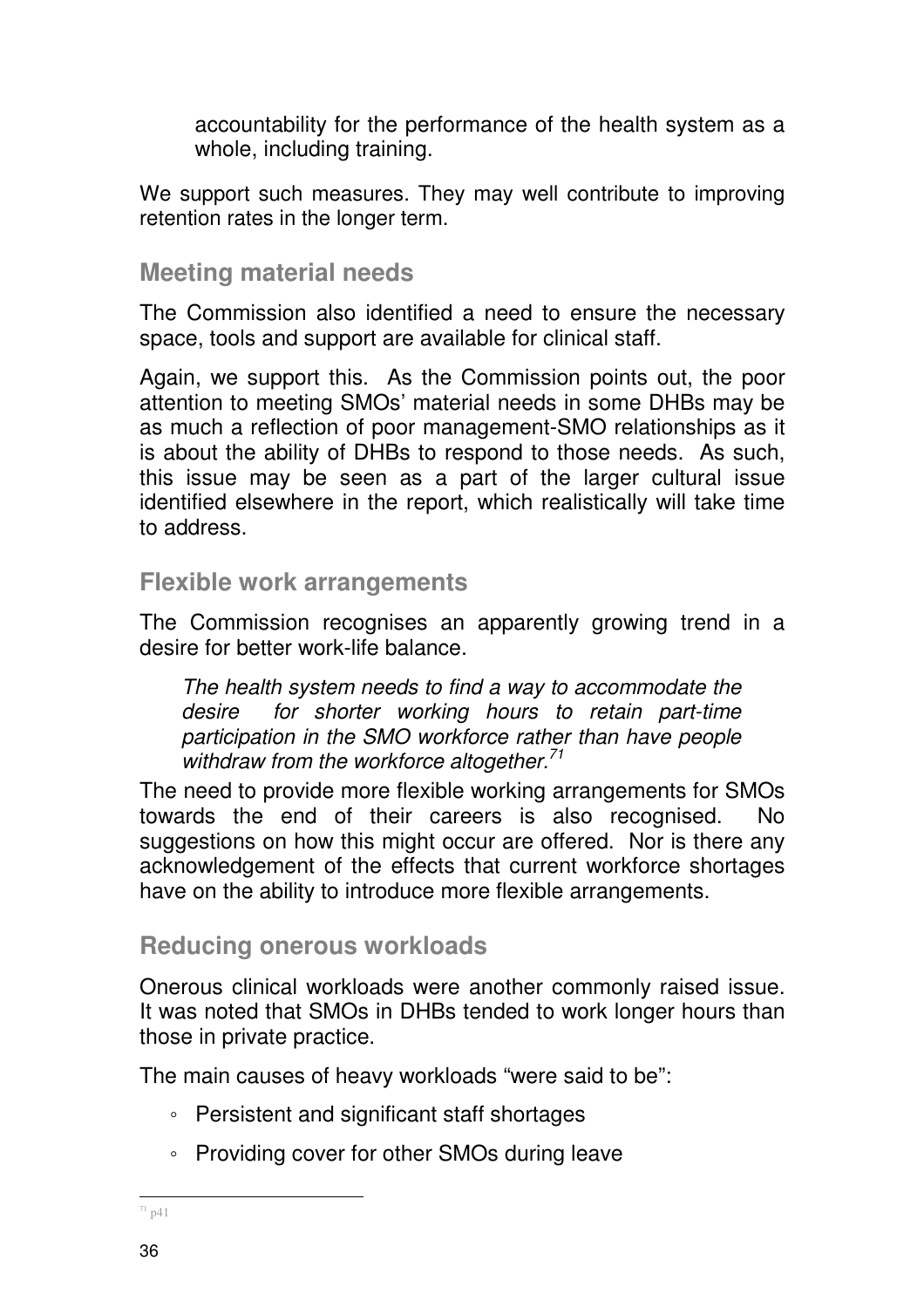- Less ability to delegate work to registrars and house surgeons
- Other pressures include:
- increased training and supervision of RMOs (ie, the oversight of short-term appointments and of those awaiting recognition of their qualifications as overseas graduates) and other clinical staff. ("It is generally accepted that training of RMOs takes 20% to 30% of SMOs' time."72)
- increased administrative workload
- population increases
- changes in health needs

The Commission notes: "Beyond a certain point, increases in overall workloads cannot be absorbed within existing SMO capacity."<sup>73</sup>

The Commission offers no specific suggestions on how onerous workloads might be reduced, but does suggest workforce shortages could be addressed by making better use of the existing workforce.

#### **Registrar-SMO salary gap**

A further "gripe" was the small or absent remuneration gap relative to senior RMOs.<sup>74</sup> The Commission offered no comment on this other than to say it was a matter that could be addressed in DHB negotiations.

 $\ddot{ }$  $72 \text{ p23}$ 

37

 $73 \text{ } \frac{1}{2}$  p23  $74^{1}$  p36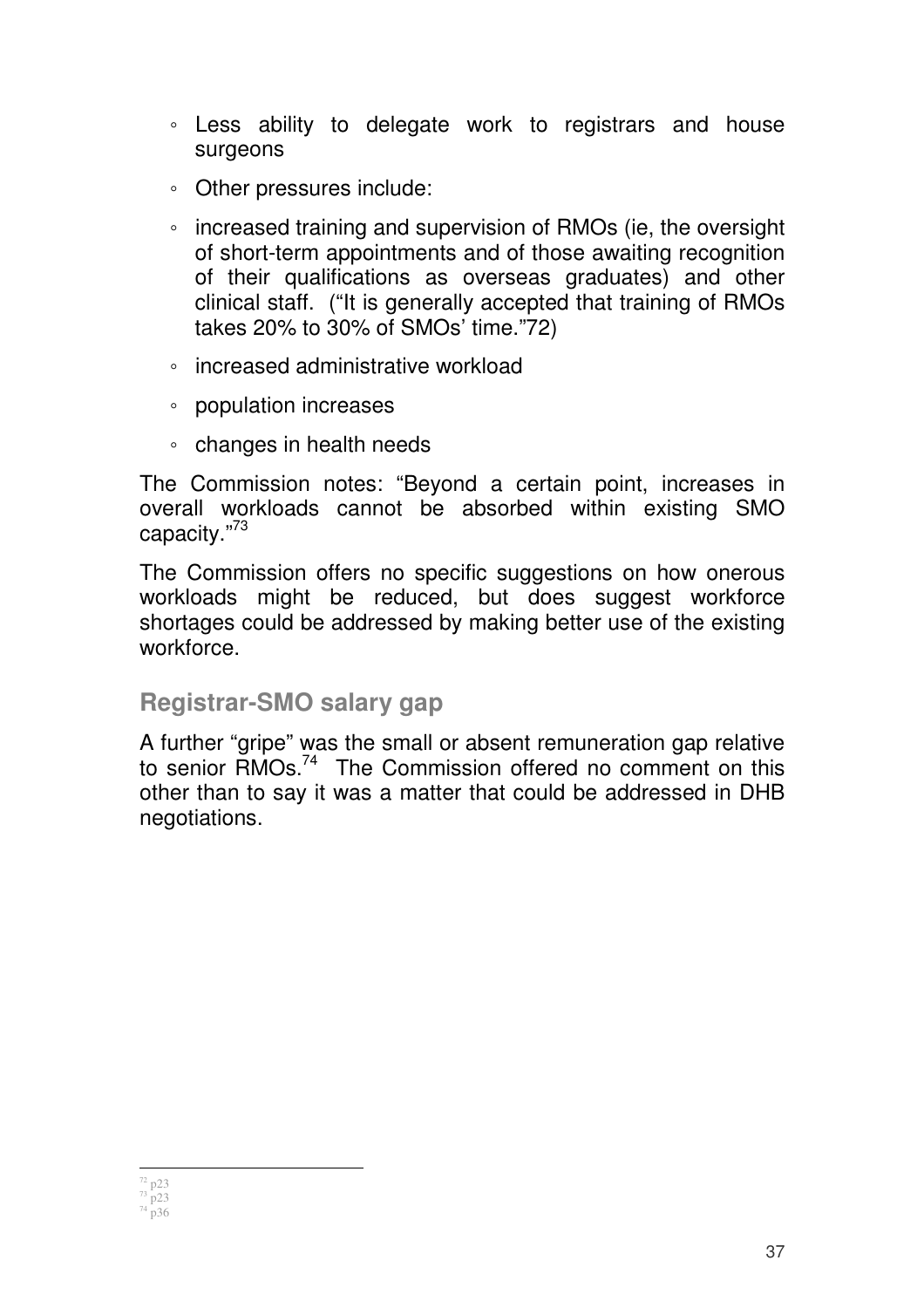# **SMO Shortages**

#### **Making better use of the workforce**

The Commission appears to accept that New Zealand is a weak competitor, saying that in the current environment of world-wide shortages, "employing more SMOs is often not an option".<sup>75</sup> This implies that its suggested measures to improve recruitment may not be effective. "Other ways of providing services need to be found."

One suggestion is to make better use of available resources through "innovative workforce measures", but "realistically [this] needs to be funded and supported as national demonstration projects".<sup>76</sup> Better service organisation, such as regional clinical networking, is also suggested.

"It may be better where specialist expertise is scarce to concentrate that expertise in fewer locations, providing required access:

- through outreach from regional or national or even international services
- by transporting patients to other locations for their consultations."

As we explained in our submission, new models of care are works in progress and their impact on future health workforce planning is largely unknown. What is clear is that the evolution of new models will be restricted or even unable to proceed when there are ongoing shortages of specialists – especially if, as the Commission suggests, the shortages may continue for at least the next two decades.

Similarly, as discussed in our submission, reconfiguring services to improve coordination and collaboration regionally and nationally may not necessarily reduce the need for specialists. Depending on the models of service developed, there may be a need to increase the number of specialists to improve efficiency.

 $\ddot{ }$ <sup>75</sup> p41

<sup>76</sup> p42  $^{77}$  p42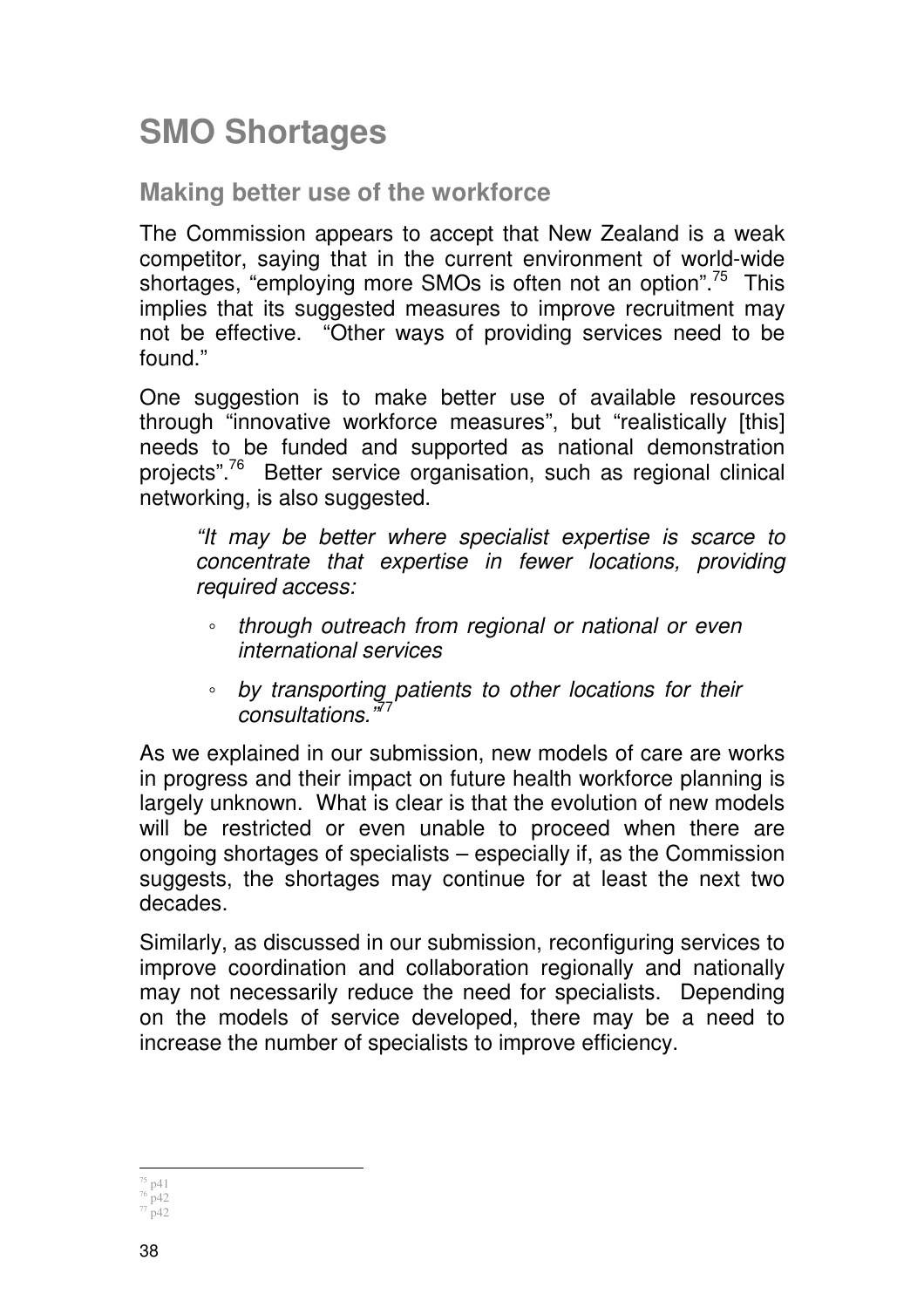### **Use of the private sector**

The Commission lists a number of potential benefits in developing public-private partnerships, such as:

- Private sector contribution to training RMOs.
- Joint public-private recruitment appointments
- Joint acute on-call coverage
- Use of elective capacity in the private sector
- Public-private collocation of services (a "win-win approach") $^{78}$

Competitive tendering for services is likely to create further difficulties for the public sector in attracting and retaining staff and threaten the viability of some services.

The Commission does not acknowledge any potential downsides to making greater use of the private sector. It simply notes that the private sector "is often perceived as a threat to public provision", which it sees as "nonsensical, as the private sector is still very much present".<sup>79</sup>

Without a proper examination of the potential pros and cons of developing public-private partnerships, it is unclear how such arrangements would contribute positively to a national recruitment and retention strategy that will provide a sustainable pathway to competitive terms of employment for SMOs in the public sector.

l <sup>78</sup> pp42/43  $79^{11}_{19}$  p43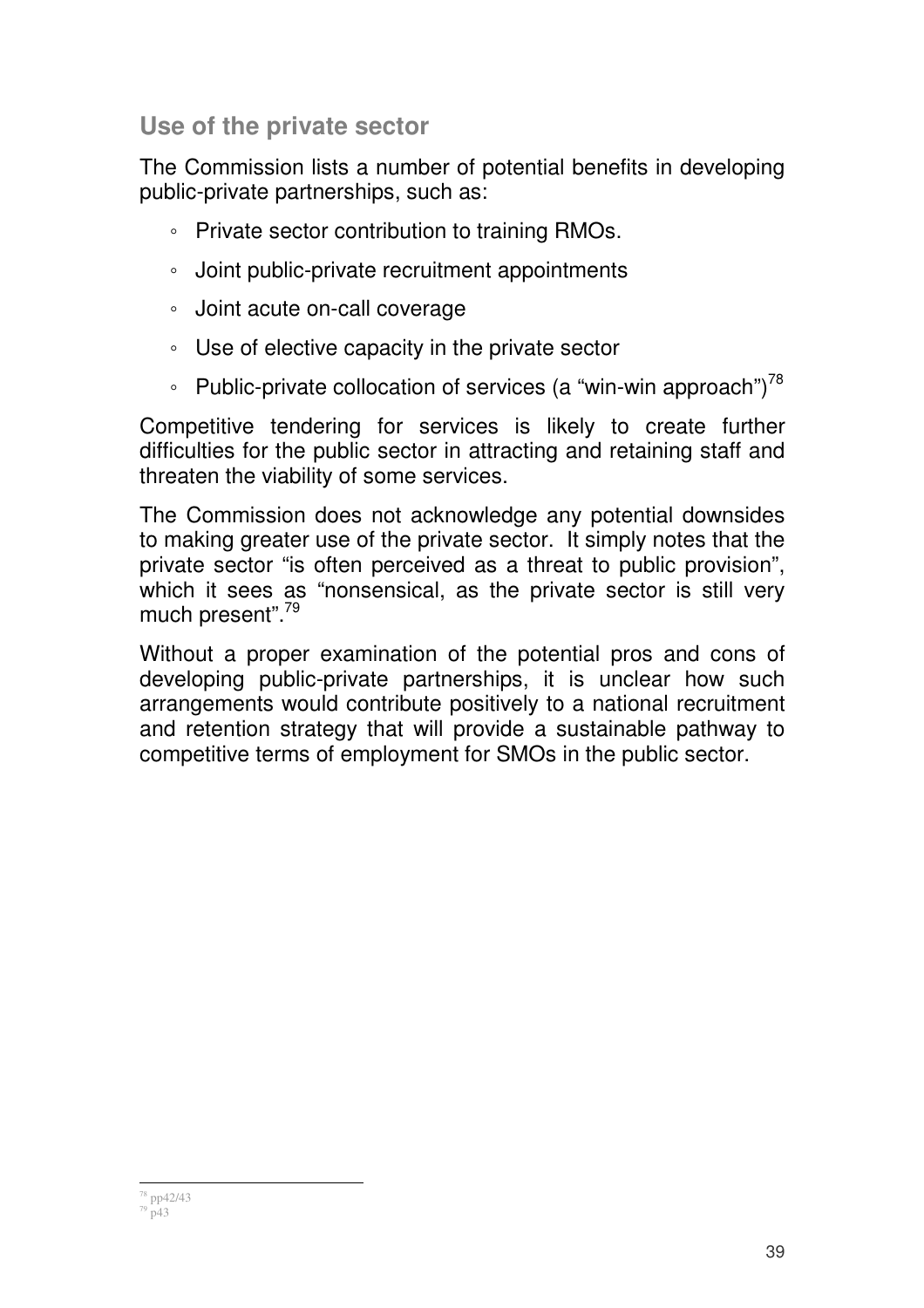### **Conclusion**

In carrying out its brief to recommend a recruitment and retention strategy that "will provide a sustainable pathway to competitive terms and conditions of employment" for SMOs, the Commission has interpreted "sustainable pathway" to include financial sustainability.

The Commission's interpretation of affordability (health spending as a proportion of GDP, which the Ministry of Health and a World Health Organisation paper caution against) appears to have become the overriding influence in its approach to producing this report, to the point where the main focus is on a sustainable pathway to quasi-affordable terms and conditions, rather than competitive terms.

In that context, the Commission has come to the view that:

Shortages in the DHB specialist workforce have made the system "vulnerable" (based on DHBNZ's estimate of a 9.5% vacancy rate) and retention is deteriorating. (The Commission has ignored the ASMS vacancy survey showing a 22.9% vacancy rate.)

Current shortages are likely to continue for at least the next 20 years, and that New Zealand cannot afford to offer competitive terms and conditions of employment to fill the gaps.

- There is a collective specialist pay gap of around 35% between New Zealand and Australia (but the Commission has the rather odd view that the pay gap is not influencing SMOs to leave New Zealand).
- The main retention issue is disengagement of senior doctors and dentists from DHB management, which it attributes to "significant, detrimental influence" of managerialism that developed in the 1990s commercial business era.
- Recruitment and retention solutions lie in measures to improve the efficiency and effectiveness of the system, including improving the workplace culture so there is better engagement between specialists and managers, giving specialists more influence in how services are organised, developing more innovative practices, and reconfiguring services to provide better regional and national coordination.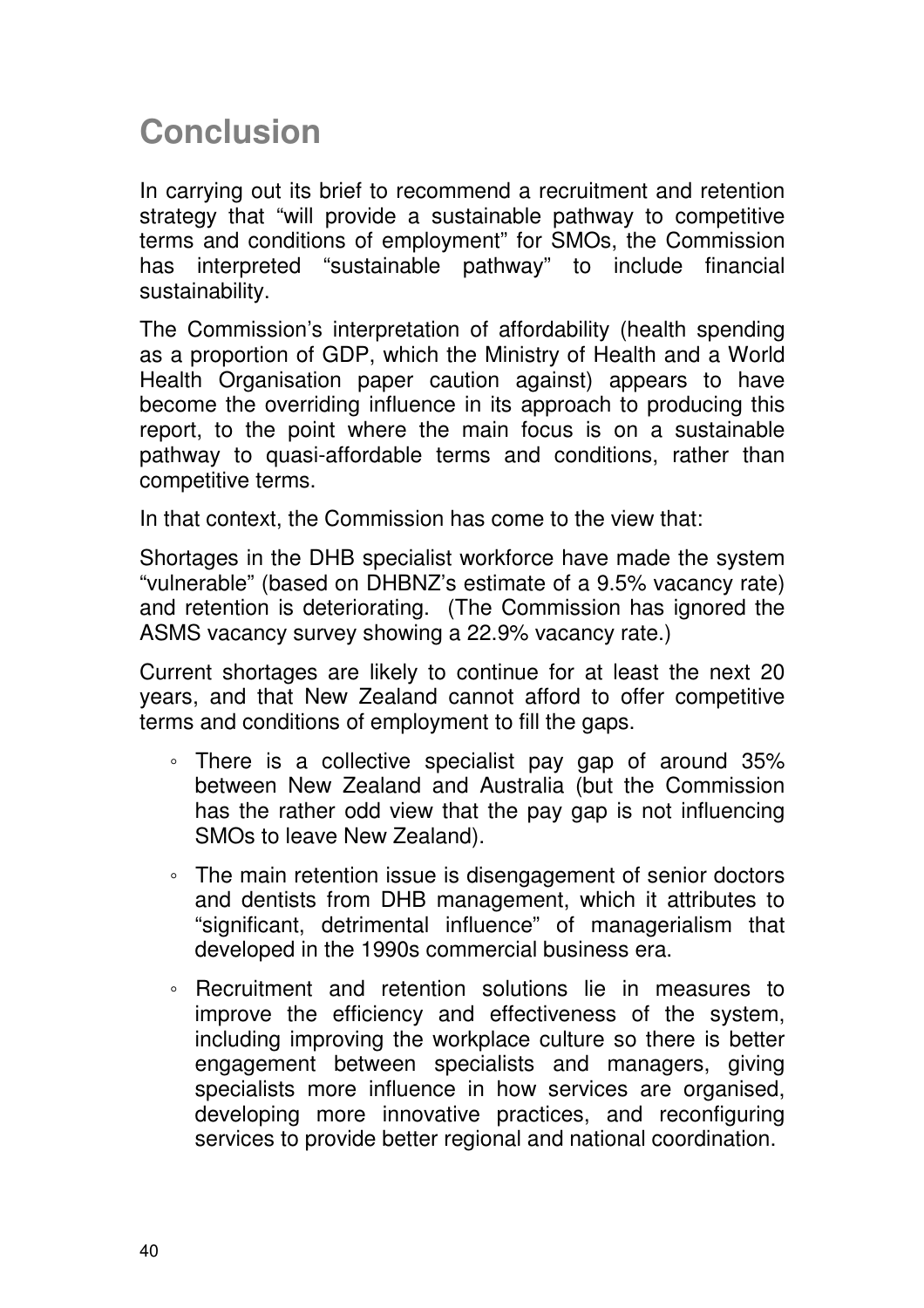◦ Improving pay and conditions would have "minimum impact" on long-term SMO retention relative to the types of measures listed above (a view that is not substantiated in the report).

Many of the Commission's conclusions are "tentative" because of a paucity of good data and workforce information, and "the nature of much of the available data requires a cautious approach to its interpretation".

Partly because of the weight it gives to "affordability", none of its recommendations directly address the provision of "a sustainable pathway to competitive terms and conditions of employment", and the extent to which most might contribute indirectly  $-$  if at all  $-$  to providing that pathway is debatable. Consequently, the Commission has not provided a coherent strategy to that end and has failed to fulfil its terms of reference.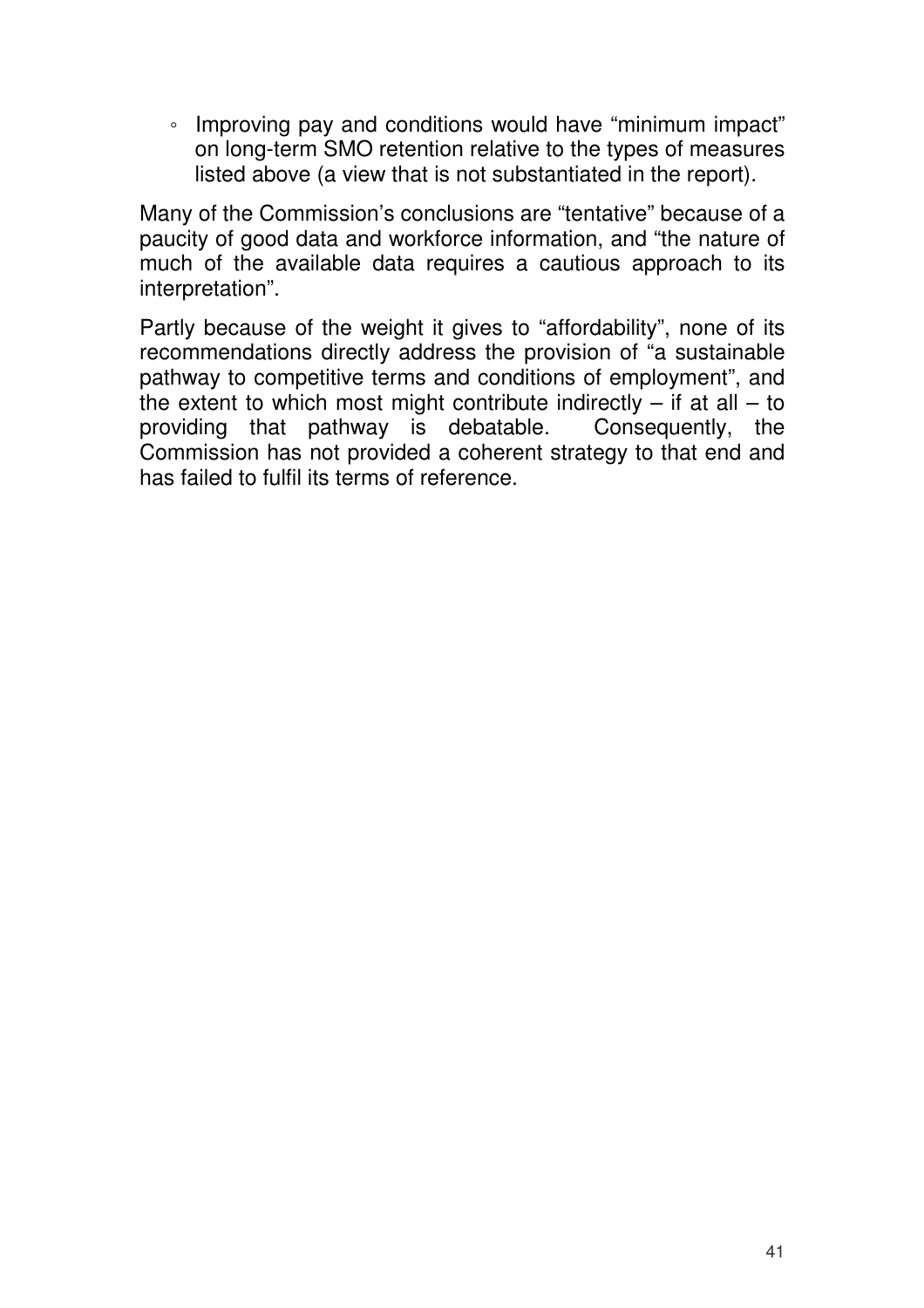### **Appendix 1 Summary of Recommendations**

**Recommendation 1** DHBs and the Ministry of Health value the SMO contribution, and jointly develop effective clinical leadership and participation through strong clinician–management partnerships. This will get the best value out of public health spending.

**Recommendation 2** The Government amend DHB mandates to drive critical health system goals, such as workforce and clinical services planning, through shared accountability.

**Recommendation 3** The Ministry of Health accelerate the development of a clear process for regional and national service planning, to enable aligned SMO workforce planning.

**Recommendation 4** The Ministry of Health require the Medical Training Board (or any successor) to review and recommend medical student intakes at three-yearly intervals to align intakes with future service needs.

**Recommendation 5** The Government consider the recommendations of the Medical Training Board report and Commission on the Resident Medical Officer Workforce, and agree to the rapid implementation of co-ordinated initiatives that will significantly strengthen medical training.

**Recommendation 6** The Ministry of Health lead a sectorwide process to identify core SMO workforce management information and establish systematic ways of collecting, analysing and reporting that information to provide a common understanding of SMO workforce issues.

**Recommendation 7** DHBs and the Association of Salaried Medical Specialists develop an interest-based bargaining model that is:

supported by reliable and accurate base information and analysis

led by experienced and senior representatives with delegated authority to reach agreement (subject to ratification)

This will ensure negotiation is underpinned by expertise that is commensurate with the significance of SMOs to the health system.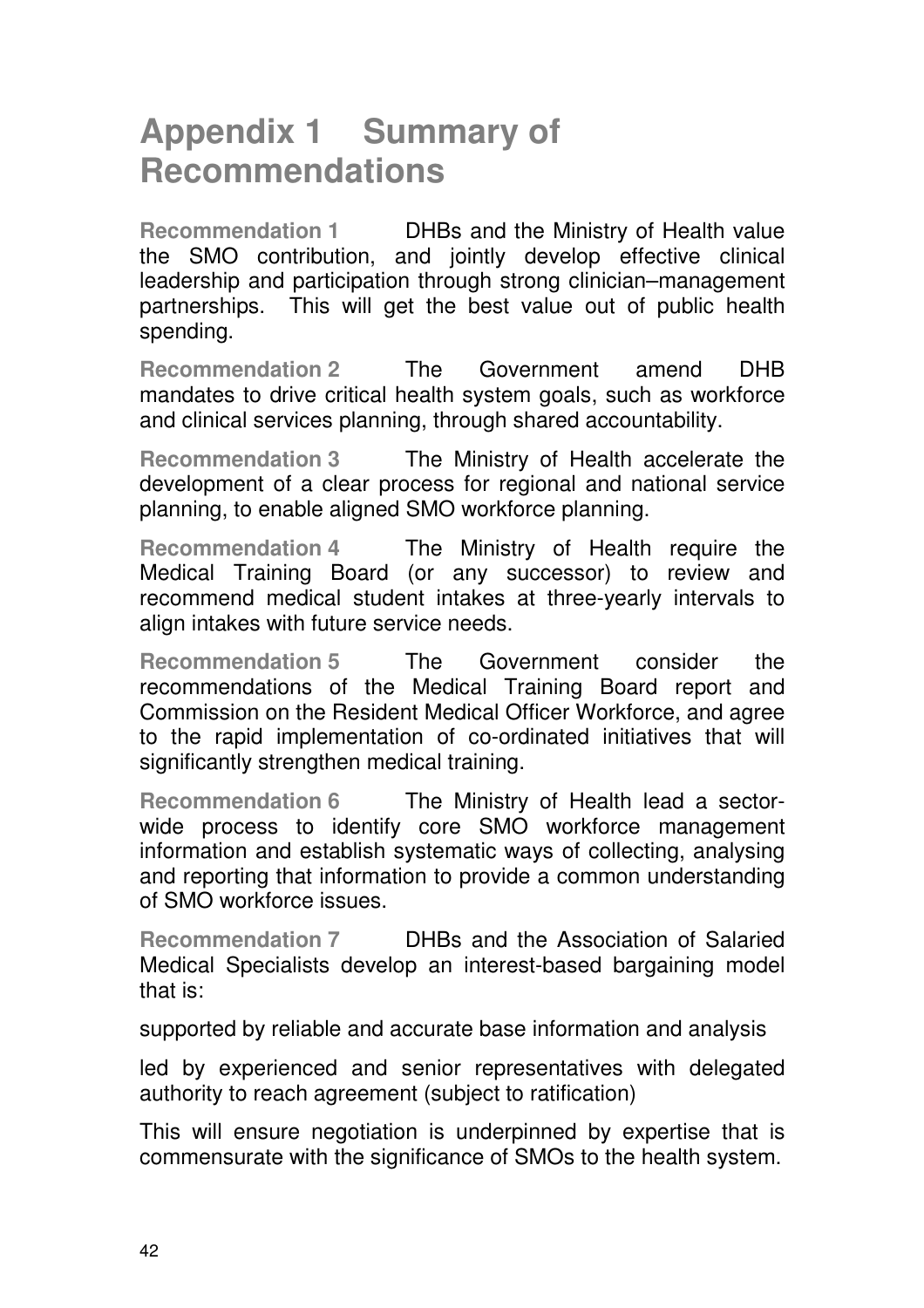**Recommendation 8** DHB boards initiate and monitor an ongoing programme of SMO leadership development and report progress through their accountability documents. This will enable them to realise the contribution of potential SMO leaders.

**Recommendation 9** DHBs, the Ministry of Health and professional colleges work collectively to use emerging national and regional service planning processes to determine the numbers and mix of general specialty and subspecialty training positions needed to match future service needs.

**Recommendation 10** The Medical Council of New Zealand and professional colleges adapt their processes to provide the necessary support, responsiveness and facilitation to IMGs seeking vocational registration. This will ensure the wider public interest of appropriate SMO deployment across the New Zealand health system is met.

If necessary, the Minister of Health may need to review the mandate of the Medical Council of New Zealand to enable this to be achieved.

**Recommendation 11** DHBs establish regionally co-ordinated recruitment functions that complement regional and national service planning, retaining the benefits of local strategies. This is a critical component of a national recruitment strategy.

**Recommendation 12** DHBs review current arrangements and take necessary actions to improve space, tools and support for SMOs, recognising the importance of these factors to SMO retention.

**Recommendation 13** DHBs, the Association of Salaried Medical Specialists and the Ministry of Health strengthen existing bipartite and tripartite processes to nurture an informed dialogue at all levels. This will contribute to a sustainable level of SMO staffing that is aligned to service needs.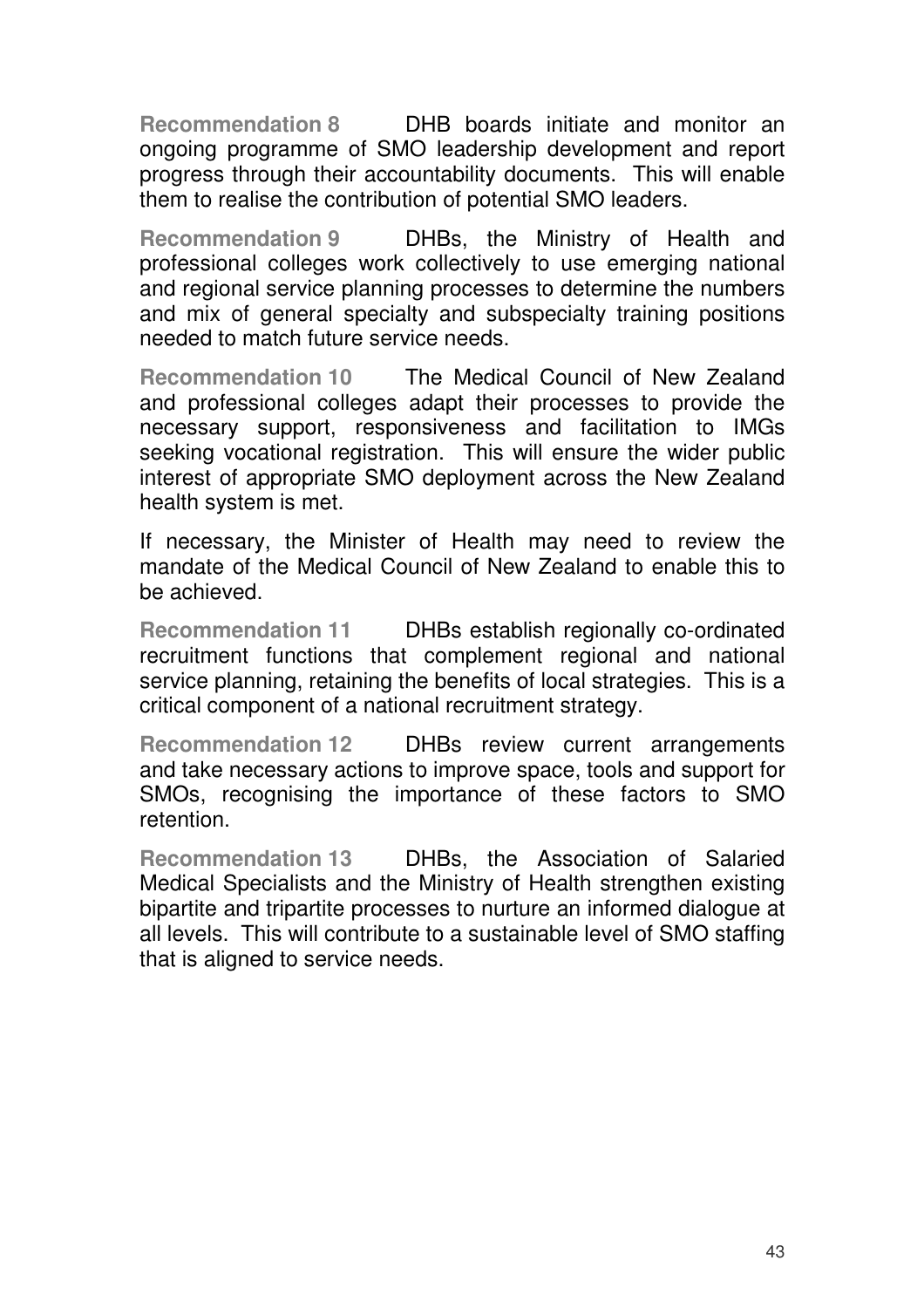# **Appendix 2 Comments from SMO Commission Chair**

Comments from SMO Commission Chair, Len Cook on the ASMS review of Senior Doctors in New Zealand: Securing the Future; the SMO Commission report on the recruitment, retention and remuneration of senior medical officers'.

The SMO Commission found itself continually being directed by SMOs to their concerns of about the nature of their place in the system, and inadequacies in how the health system as a whole made decisions. These concerns were seen as the most important influence on how SMOs perceived that they were treated. The SMO Commission concluded that regardless of the nature of any salary settlement, the seriousness of these concerns meant that they needed to be understood and addressed with some urgency. We did not see addressing these concerns as a substitute for considerations of remuneration, but we ended our job with much doubt about the benefits of action that did not include them.

We recognised that the level of remuneration of doctors in New Zealand was on average lower than in the countries that we usually relate to, particularly Australia. The huge variations in remuneration among medical specialities in New Zealand appeared to be greater than the comparisons across countries, making any comparison of averages rather crude at best. Nevertheless we assessed the overall remuneration difference at near to 35 percent, of which nearly 30 percent reflected a general trans-Tasman remuneration difference, the remainder being a difference specific to medical specialists. We did not believe that we could make a definitive or exacting calculation about the effect this should have on future remuneration levels, as we did not obtain the depth of information or quality of analysis from any party to the deliberations of the Commission that should support such a significant judgment. Nor did we think that this was intended to be our role.

We were greatly disappointed overall in the information exchanged among parties about the recruitment, retention and remuneration of doctors, and believed that DHBs and the Ministry of Health need to do much more in this regard. We did not see the current negotiating approach as appropriate, and offered proposals to rectify this.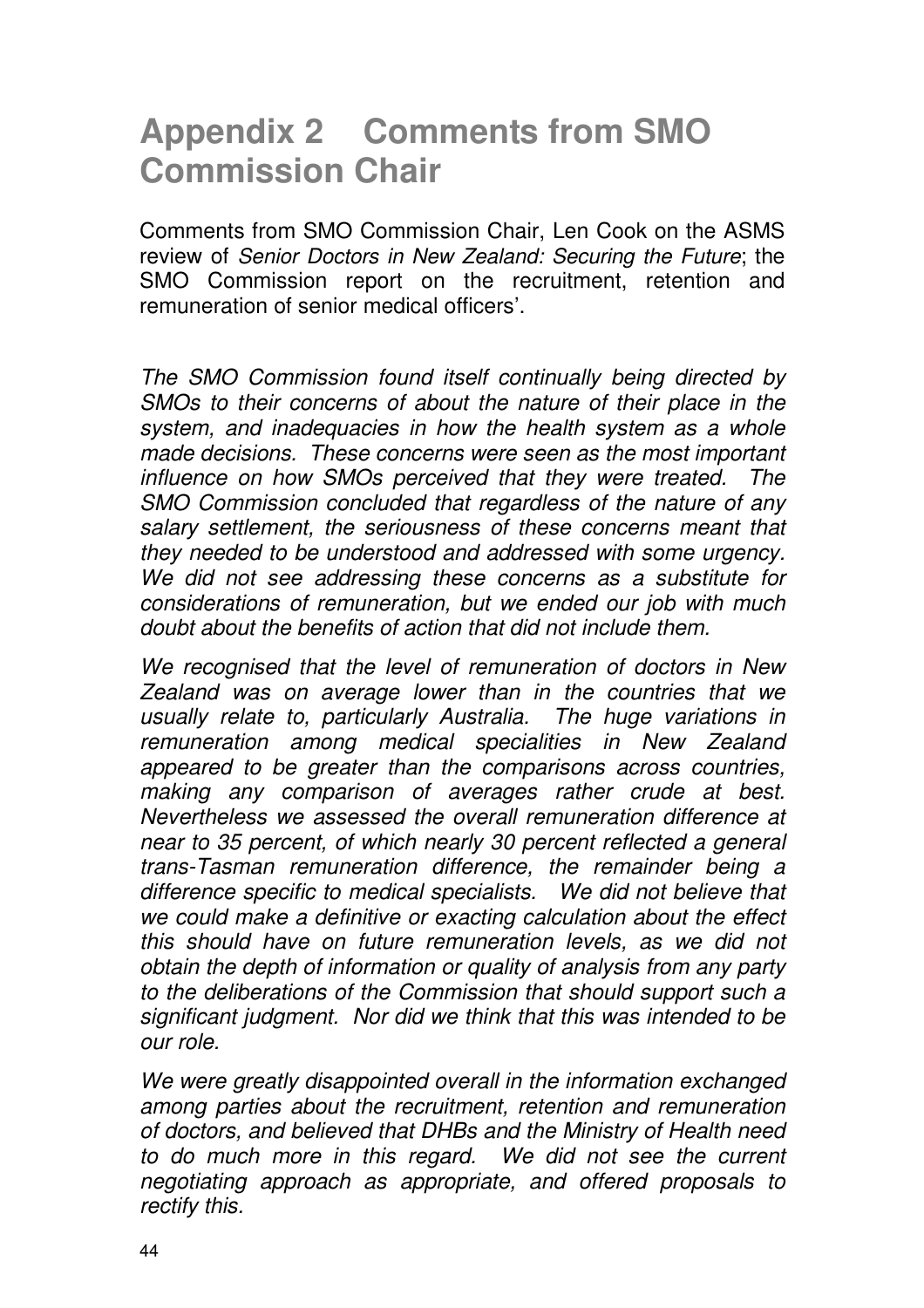We noted the views of the Medical Training Board about the speed with which we might recover from the shortage of New Zealand trained doctors, and saw it as important that all in the sector recognise that we simply do not have the capacity to rectify this shortfall within the next decade. We do not judge this as satisfactory, and recognise that international medical graduates will continue to have the significance they now have in our health system over that time. We saw that we needed to manage the engagement and accreditation of international graduates more efficiently, without reducing our expectations of them.

We saw the past inability to grapple with critical decisions about national services, key system wide infrastructures, and the development of doctors in training as seriously affecting the capacity to be certain that decisions made at a service and local level were the best in the long run. We believed that the system wide decision-making capacity of the health system was inadequate on many matters of serious consequence to the retention of senior doctors, and their recruitment. This also impacted on improving the retention of New Zealand medical graduates during their post-medical school training years.

The New Zealand health system is increasingly vulnerable to actions taken in other health systems, particularly Australia, United Kingdom and the United States. Most of these we will simply have to respond to, and if remuneration is to play a larger part in this globalised market, then for New Zealand to successfully compete, we need to be ensuring that our pay levels can attract rather than compensate for deficiencies in our systems and professional engagement. While the way senior doctors are generally engaged in New Zealand hospitals is generally unsatisfactory, we judged that many of the causes of this could be remedied to very positive effect. In the absence of action here, then the normal expected response to a significant pay adjustment, in terms of higher retention and lower turnover, is less likely.

The anecdotal basis of the submissions received, including that of the ASMS, meant that visiting DHBs to talk to SMOs gave the Commission a much richer basis for placing the case studies that dominated the submissions. The Commission was surprised by the extent of concern by SMOs on these issues, including a large number of simple complaints that could be easily addressed. The Commission considered a huge array of factors, and while we gave a lot of emphasis to both the way in which SMOs were generally employed, and aspects of the health system itself, we did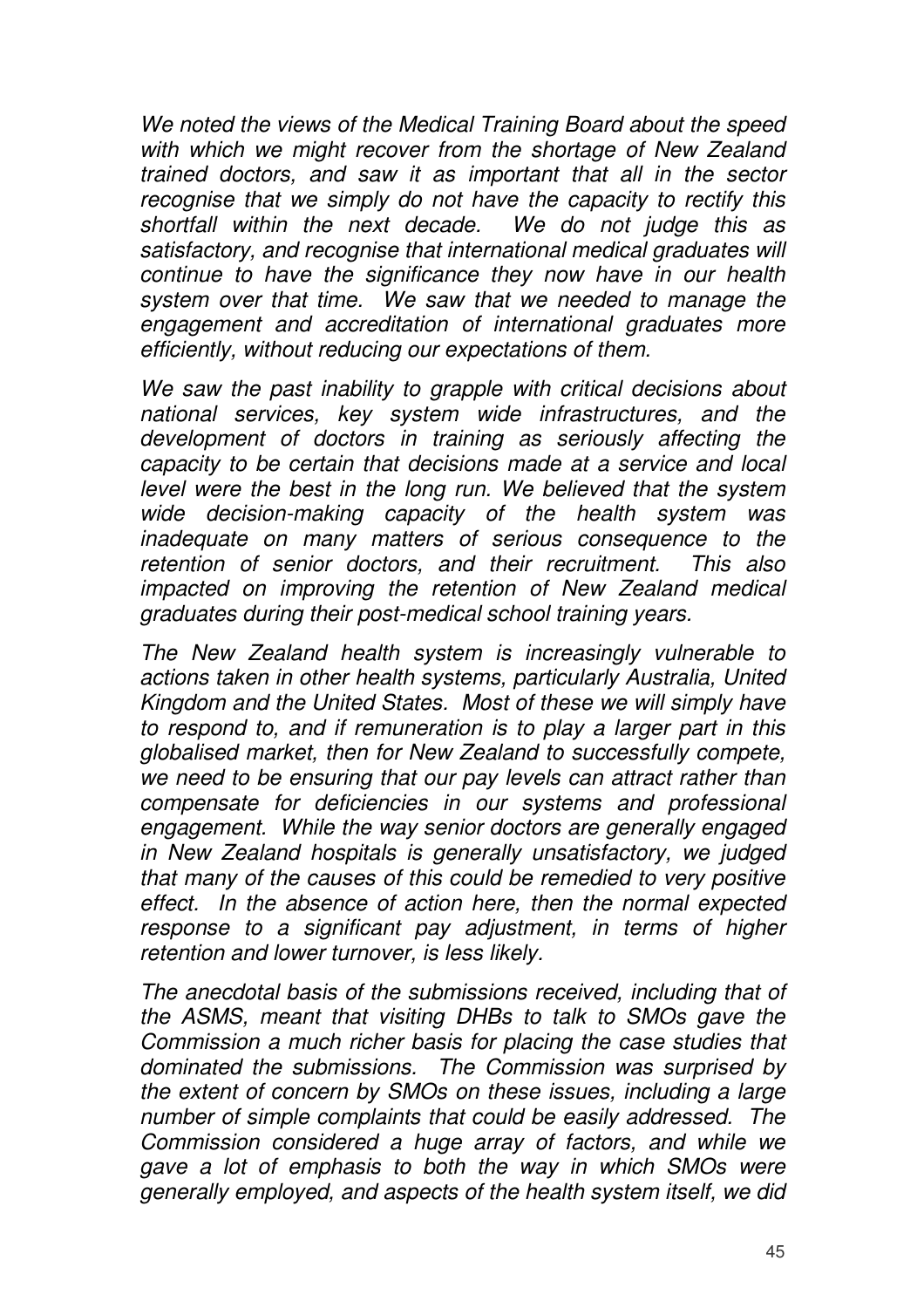not regard as inconsequential issues of salary. Indeed we recognised four dimensions to this, including relative salary. We were also aware that we had a reduced applicant pool for many jobs, because of salary. Competition is not only about pay, but it is about the way the workplace is run, the quality of processes, tools and support services, the overall place of the health services system in the public eye. These factors were all highlighted to the Commission on its visits as of serious importance to SMOs.

The Commissions focus was on ensuring that whatever pay rise were agreed to, it would have some impact because other pressures on morale. This did not mean that the Commission was arguing against pay negotiations based on relativities, but it was placing significantly more emphasis than has usually been done on the quality of the current workplace conditions and associated influences, because of the huge negative impact we understood them to be having, and our own assessment of the credibility of the concerns raised by the doctors we met. The Commission employed one of New Zealand's foremost experts on this matter, Peter Harris, to work for it and why his work was published in the papers of the Commission. A failure to act urgently on a recommendation to improve information would be serious, in that in the absence yet again of relevant information, the public of New Zealand will undoubtedly observe a continuation of past standoffs between employers and doctor organisations.

Doctors will continue to get higher salary increases because of international pressures, but hopefully there will be a growing body of evidence behind the judgments of when and how much. It is rather naive to assume that the extra-ordinary reliance of New Zealand's health service on attracting good overseas trained doctors to New Zealand will be settled by one big pay rise, given the huge array of concerns that were presented to the Commission. It would have been irresponsible to have asserted that pay would bring an enduring resolution where so many other concerns have such visibility. The Commission laid the basis for judaments about the significance of salary in any future settlement. but was not presented with any sort of robust information base to be explicit about this. This ASMS review does not take the New Zealand health system closer to that goal.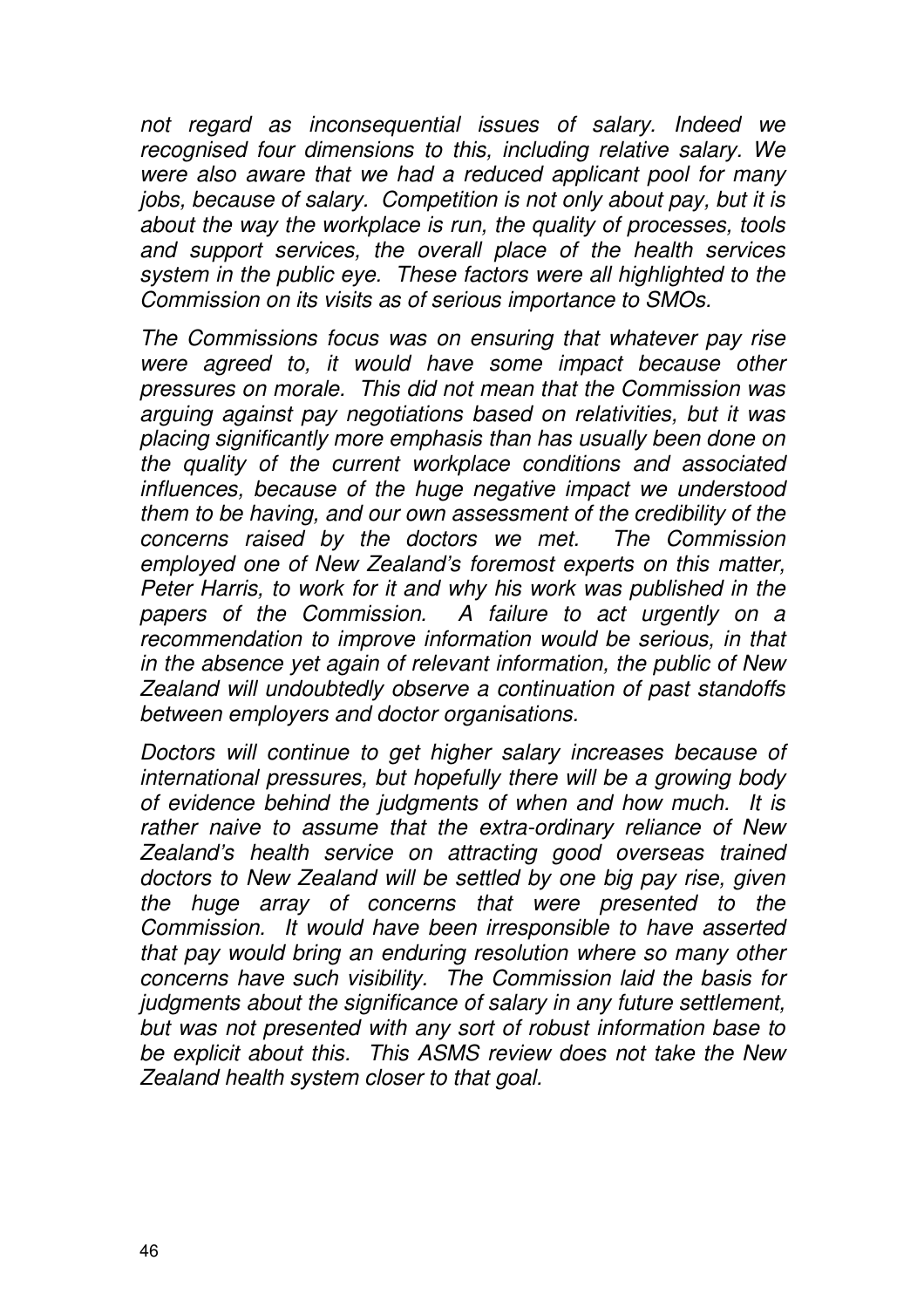### **Comments on statistical analysis by the SMO Commission**

The expertise that the Commission was able to draw on had a number of constraints, as the Commission was seeking analyses that were often not directly available from the key sources. The key sources had many limitations, which frustrated the Commission, for example, regarding the MCNZ's Health Workforce Survey Data, and that of DHBNZ:

- There is significant survey non-response to the MCNZ workforce questionnaire which, since 2005, has ranged between 19% - 24% of all the registered practitioners overseen by the MCNZ;
- There are problems with the questions asked in the MCNZ survey. The survey is undertaken annually, and seeks practitioners to provide estimates for the average hours worked over the annual period. The results will be subject to significant memory error due to the annual time period average hours worked is requested for. No attempt is made to correct for memory bias from corroborating data sources so is extremely unreliable.
- There is also some confusion within terminology around who are classed as Residential Medical Officers (RMO), Medical Officers (MO), House Officers (HO), and Senior Medical Officers (SMO).
- DHBNZ's HWIP statistic uses a Occupation based classification based on matching Job Title to Occupation, whereas ASMS and MCNZ use an employment "Role".